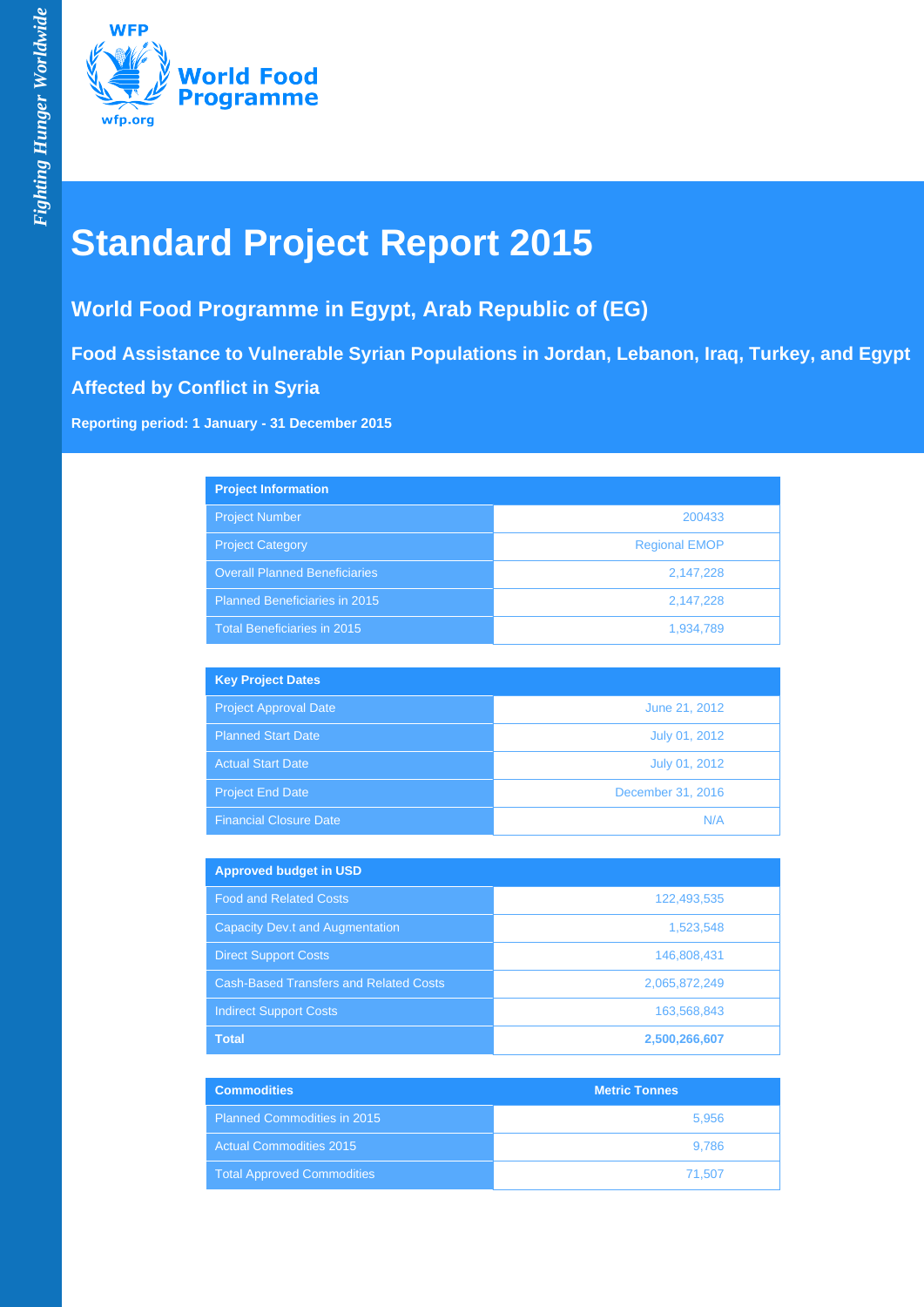

# **Table Of Contents**

## **OPERATIONAL SPR**

Operational Objectives and Relevance

#### Results

- Beneficiaries, Targeting and Distribution
- Story Worth Telling
- Progress Towards Gender Equality
- Protection and Accountability to Affected Populations
- **Outputs**
- Outcomes
- Sustainability, Capacity Development and Handover

#### Inputs

- Resource Inputs
- Food Purchases and In-Kind Receipts
- Food Transport, Delivery and Handling
- Post-Delivery Losses

#### Management

- Partnerships
- Lessons Learned

#### Operational Statistics

- Annex: Participants by Activity and Modality
- Annex: Resource Inputs from Donors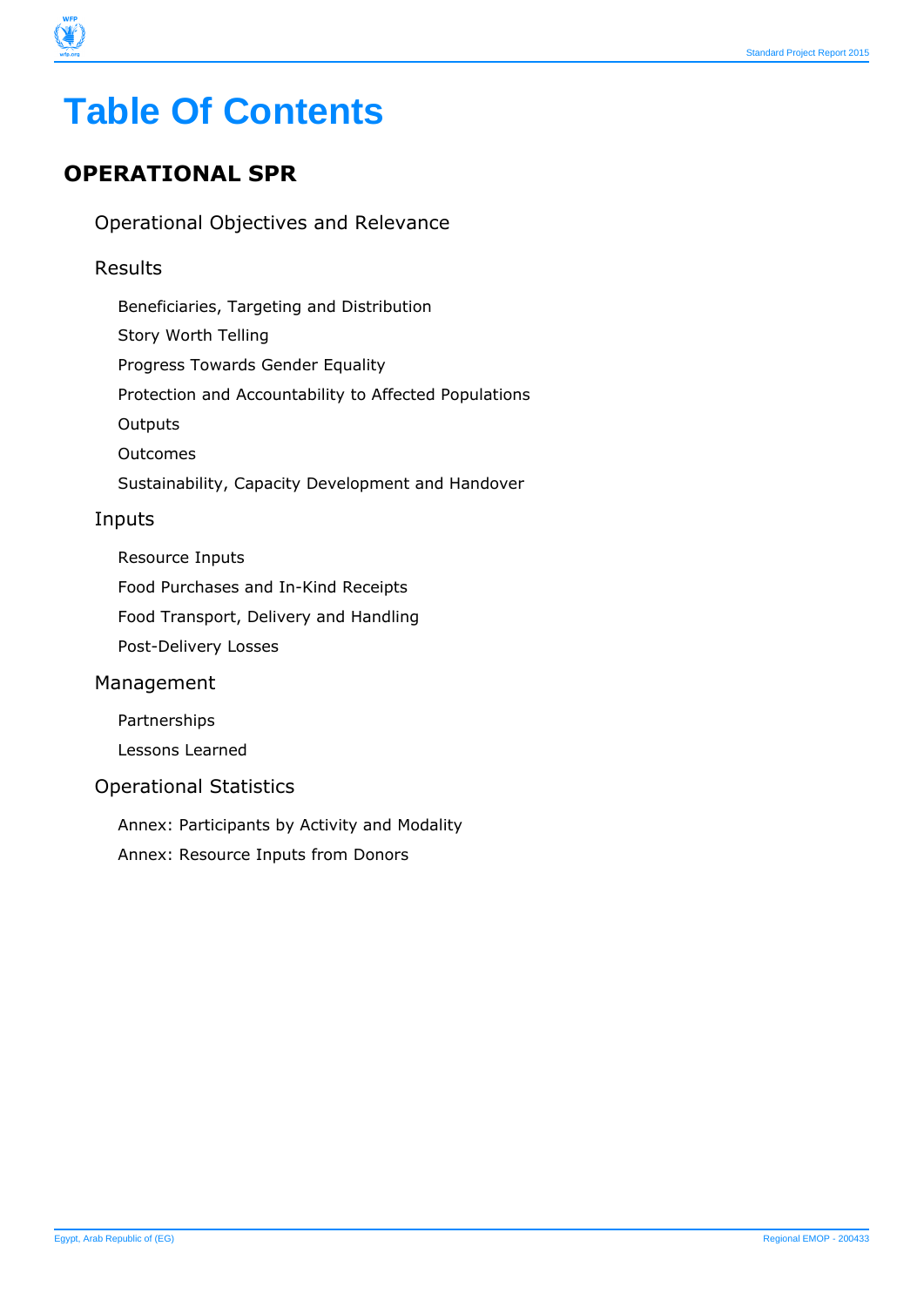## **OPERATIONAL SPR**

## **Operational Objectives and Relevance**

The protracted conflict in Syria has forced millions of people to seek refuge in neighbouring countries, including Jordan, Lebanon, Turkey, Iraq and Egypt. Currently, there are over 4.5 million refugees in the region. Since July 2012, WFP's Regional Emergency Operation (EMOP) 200433 has provided lifesaving food assistance to the most vulnerable displaced Syrians. In partnership with the United Nations Relief and Works Agency for Palestine Refugees in the Near East (UNRWA), food assistance was provided to vulnerable Palestinian refugees from Syria (PRS) in Egypt and Lebanon. In addition, a targeted number of vulnerable Lebanese in Lebanon were assisted.

The Regional EMOP is aligned with WFP's Strategic Objective 1: saving lives and protecting livelihoods in emergencies and with the United Nations Millennium Development Goal (MDG) 1: to eradicate extreme poverty and hunger.

WFP coordinated its emergency planning with the United Nations High Commissioner for Refugees **(**UNHCR) who led the United Nations Syria Regional Response Plan. This plan was incorporated into the Regional Refugee and Resilience Plan (3RP) in 2015. WFP continued to support partnerships with host governments, other United Nations agencies and NGOs.

While the provision of food assistance to the most vulnerable Syrian refugees remained a priority of the Regional EMOP, WFP further sought to expand livelihood opportunities and support resilience among refugee and host populations. In line with this, WFP worked closely with host governments and local partners to promote food security, good nutrition, and social cohesion. The operation assisted host countries and their communities to cope with the devastating impact of the Syria crisis.

## **Results**

### **Beneficiaries, Targeting and Distribution**

Syrians continued to seek refuge in neighbouring countries throughout 2015. After living several years outside of their country, often without the legal right to access the labour market, food assistance became the main lifeline for many refugees. For those living outside of camps, families had to cover living expenses, including rent, utilities and transportation.

WFP continued to provide assistance to affected populations in the region who were unable to meet their basic food needs. In the five countries under the Regional EMOP, comprehensive food security and vulnerability assessments were conducted to determine refugees' level of vulnerability to food security and target assistance accordingly. In total, 1.93 million refugees were reached, including Syrian refugees, PRS and vulnerable Lebanese, over half of whom were women and more than a quarter were children under five. Due to funding shortfalls, lower numbers of new refugee arrivals and some irregular migration to Europe, the monthly average of assisted beneficiaries was less than planned.

By the end of 2015, except for PRS in Lebanon who were reached through unrestricted cash, WFP food assistance was provided through cash-based transfers using the voucher modality. Cash-based transfers enabled refugees in the region to purchase food of their choice in 560 retail shops, providing a sense of normalcy to beneficiaries' lives and support to local economies. Almost all beneficiaries were reached through the electronic voucher (e-card) modality.

Efficient programming for WFP, accompanied by resources shortfalls, required WFP to continuously evaluate available funds and target those most in need. Instead of reducing the number of beneficiaries to be assisted, WFP reduced transfered entiltements according to vulnerability levels trying to reach all in need. This eventually led Jordan and Iraq to apply a tiered approach in providing assistance. For example, refugees deemed extremely vulnerable received a greater amount of assistance than those deemed vulnerable, while those found to be food secure no longer received assistance. In Egypt, WFP transitioned from a geographical to a vulnerability based targeting of assistance.

Some excluded beneficiaries were re-included following an appeals mechanism, which reviewed their food security status, dependency rate, use of coping strategies, medical special needs or if they had pregnant and lactating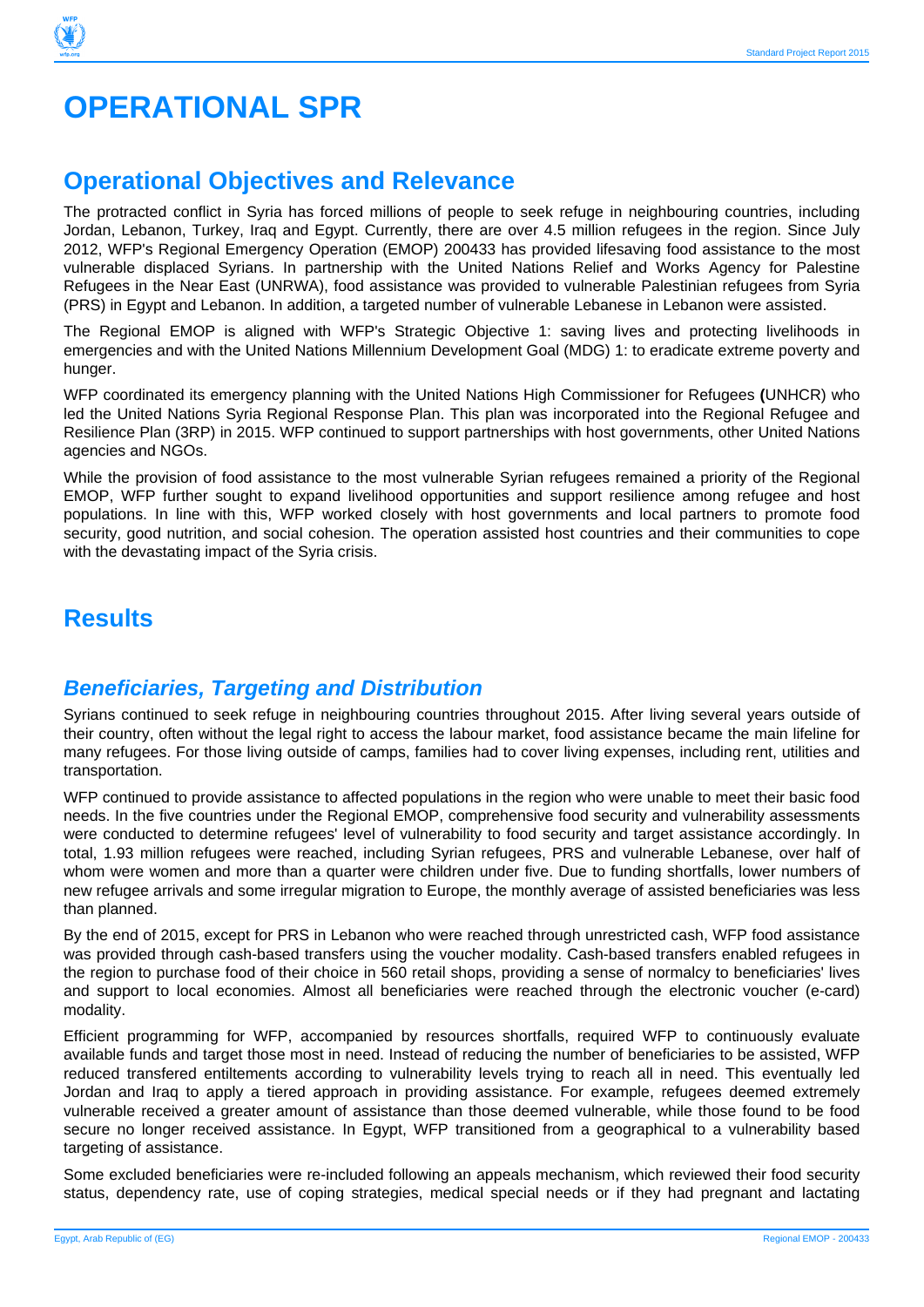

women (PLW) in their family.

Vulnerability criteria in the region targeted widows and households headed by women as food security assessments indicated that women were generally more food insecure. In Jordan, assessment results indicated that households headed by divorced single women over 50 years of age were most food insecure.

In Egypt, WFP continued assisting both Syrian refugees and PRS in communities, with over 85 percent of the beneficiaries assisted through cash-based transfers using e-cards in partner supermarkets. Remaining beneficiaries received cash-based transfers through the paper-based voucher delivery mechanism. Due to funding shortfalls, monthly transfers were reduced to 70 percent of the originally planned value.

The highest number of beneficiaries reached in Egypt was in March and covered 86,000, while in December only 61,000 were reached. The decrease in beneficiary numbers was attributed to the verification exercises and targeting efforts conducted in partnership with UNHCR.

In Iraq, at the beginning of the year, WFP provided assistance to 112,000 Syrian refugees in camps. Cash-based transfers were provided through vouchers valued at 70 percent of the planned transfer value. In August, WFP implemented a targeted approach with tiered levels of assistance, excluding households deemed able to meet their basic food needs. Vulnerable refugees received cash-based transfers valued at 35 percent of the planned value, while the extremely vulnerable continued to receive transfers with 70 percent of the planned value. By December, 49,000 refugees were reached, representing less than half of the planned figure.

WFP's gradual transition from the provision of in-kind food assistance to cash-based transfers ended in September. By October, all camps in the Kurdistan Region of Iraq were assisted through cash-based transfers using the voucher modality. The school feeding programme in Iraq was suspended due to resource limitations and as such, High Energy Biscuits (HEBs) were not procured.

Following a 30 percent reduction in the monthly transfer value in early 2015, WFP Jordan introduced tiered vulnerability-based targeting starting in April. However, the transfer value was repeatedly reduced, culminating in the temporary suspension of assistance to 229,000 vulnerable refugees in September. Delivery of assistance to these refugees resumed in October and the transfer value was increased to reach the planned value for those assessed to be vulnerable and 75 percent of the planned value for those assessed to be extremely vulnerable. In refugee camps and transit centres, WFP provided cash-based transfers throughout the year along with fresh bread. In addition, children attending formal and informal schools received fortified date bar snacks.

School feeding in secondary schools was underachieved given that many children over 12 years of age did not attend school, prioritizing family responsibilities and work. Catch-up students were included in the planned total figure. However, there was no segregation between on-site and catch-up education in the approved Budget Revision (BR) and all were accounted for in school feeding.

In Lebanon, WFP provided assistance to vulnerable Syrian refugees, PRS and Lebanese. Syrian refugees who were most vulnerable to food insecurity were identified. The transfer value for Syrian refugees was reduced to 70 percent of the planned value since the start of the year and further decreased to 50 percent in July. Since October, beneficiaries received 80 percent of the planned transfer value following an increase in donor contributions. Unrestricted cash provided to PRS was adjusted to the same value as Syrian refugees. In September, WFP limited the amount of assistance provided to each Syrian family by capping the household size at five. The number of refugees receiving WFP assistance through cash-based transfers was reduced each month due to vulnerability targeting, reaching 642,000, in December. In partnership with the World Bank, WFP assisted over 27,000 vulnerable Lebanese through the government's National Poverty Targeting Programme (NPTP) using resources allocated for this purpose.

In Turkey, WFP partnered with the Turkish Red Crescent (TRC) to provide refugees with food assistance with a monthly transfer value at 80 percent of planned entitlements. This was complemented in camps by the government, which provided cost sharing support to cover food and non-food items (NFIs). In February, WFP reduced the total number of assisted beneficiaries in camps from 220,000 to 150,000, covering 11 out of 20 camps, while the government took over the provision of assistance in 9 camps. In July, WFP began supporting vulnerable Syrians residing in cities in southeast Turkey. By December, just below 50,000 urban refugees had received WFP cash-based transfers in Gaziantep, Hatay, Sanliurfa and Killis.

In January and February, lentils, rice and fava beans were provided in the form of hot meals to 17,000 Syrians fleeing Islamic State of Iraq and the Levant (ISIL) attacks in Kobani, Syria; these meals were part of a comprehensive food assistance campaign.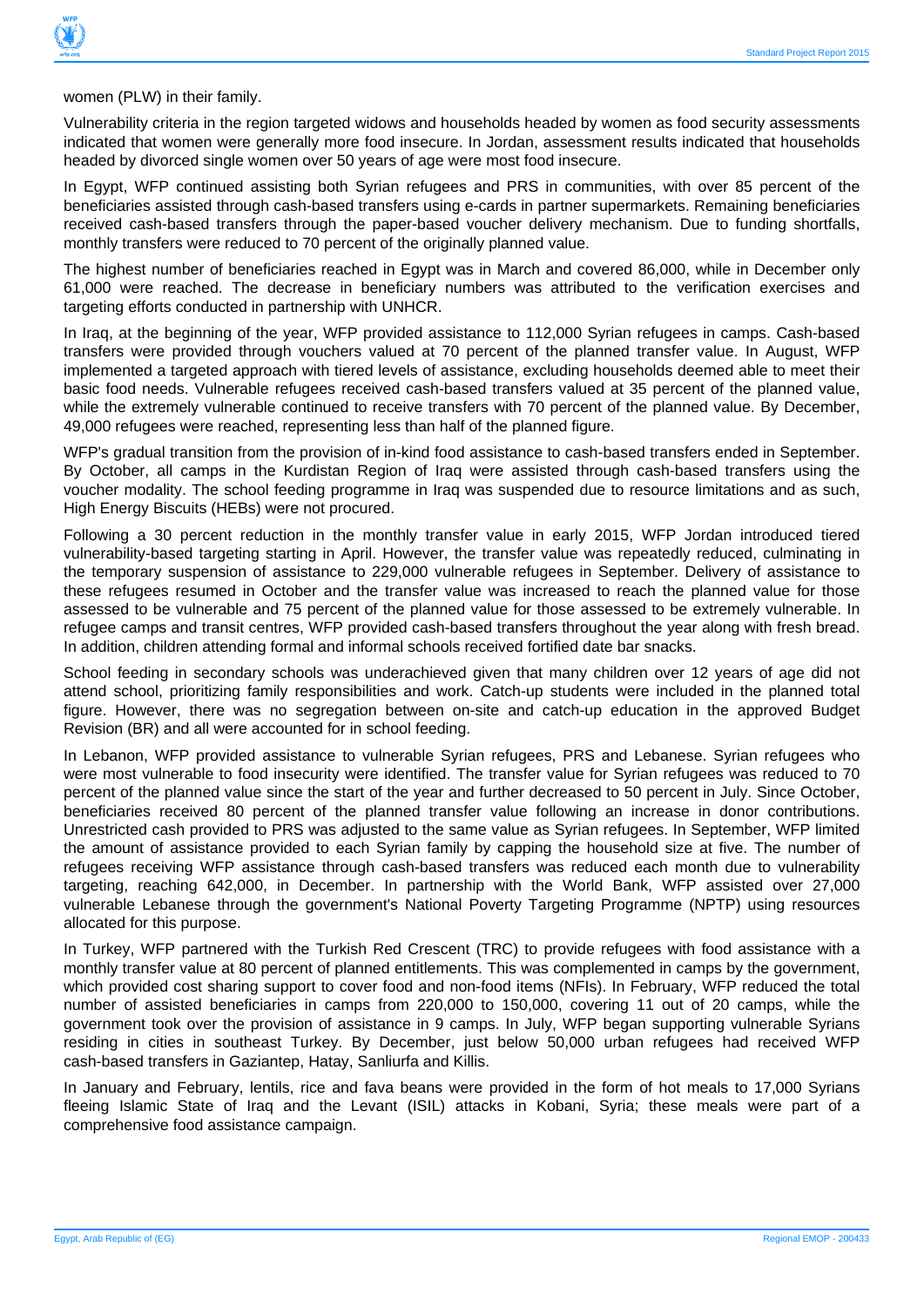$\overline{\Gamma}$ 

 $\overline{\phantom{0}}$ 

| Table 1: Overview of Project Beneficiary Information |             |                |              |             |               |              |                     |        |              |
|------------------------------------------------------|-------------|----------------|--------------|-------------|---------------|--------------|---------------------|--------|--------------|
| <b>Beneficiary Category</b>                          |             | <b>Planned</b> |              |             | <b>Actual</b> |              | % Actual v. Planned |        |              |
|                                                      | <b>Male</b> | Female         | <b>Total</b> | <b>Male</b> | Female        | <b>Total</b> | <b>Male</b>         | Female | <b>Total</b> |
| <b>Total Beneficiaries</b>                           | 1,055,086   | 1,092,142      | 2,147,228    | 932,479     | 1,002,310     | 1,934,789    | 88.4%               | 91.8%  | 90.1%        |
| <b>Total Beneficiaries</b><br>(Commodity - Egypt)    | 45,312      | 44,059         | 89,371       | 45,431      | 41,104        | 86,535       | 100.3%              | 93.3%  | 96.8%        |
| <b>Total Beneficiaries</b><br>(Commodity - Iraq)     | 80,220      | 59,780         | 140,000      | 64,501      | 48,065        | 112,566      | 80.4%               | 80.4%  | 80.4%        |
| <b>Total Beneficiaries</b><br>(Commodity - Jordan)   | 294,378     | 307,622        | 602,000      | 280,866     | 292,329       | 573,195      | 95.4%               | 95.0%  | 95.2%        |
| <b>Total Beneficiaries</b><br>(Commodity - Lebanon)  | 474,457     | 524,400        | 998,857      | 421,658     | 503,636       | 925,294      | 88.9%               | 96.0%  | 92.6%        |
| <b>Total Beneficiaries</b><br>(Commodity - Turkey)   | 160,719     | 156,281        | 317,000      | 120,023     | 117,176       | 237,199      | 74.7%               | 75.0%  | 74.8%        |
| Egypt                                                |             |                |              |             |               |              |                     |        |              |
| By Age-group:                                        |             |                |              |             |               |              |                     |        |              |
| Children (under 5 years)                             | 6,882       | 5,005          | 11,887       | 6,057       | 3,548         | 9,605        | 88.0%               | 70.9%  | 80.8%        |
| Children (5-18 years)                                | 13,406      | 13,853         | 27,259       | 14,192      | 13,067        | 27,259       | 105.9%              | 94.3%  | 100.0%       |
| Adults (18 years plus)                               | 25,024      | 25,201         | 50,225       | 25,182      | 24,489        | 49,671       | 100.6%              | 97.2%  | 98.9%        |
| <b>By Residence status:</b>                          |             |                |              |             |               |              |                     |        |              |
| Refugees                                             | 45,311      | 44,060         | 89,371       | 45,431      | 41,104        | 86,535       | 100.3%              | 93.3%  |              |
| Iraq                                                 |             |                |              |             |               |              |                     |        |              |
| By Age-group:                                        |             |                |              |             |               |              |                     |        |              |
| Children (under 5 years)                             | 9,660       | 9,380          | 19,040       | 8,893       | 8,555         | 17,448       | 92.1%               | 91.2%  | 91.6%        |
| Children (5-18 years)                                | 27,580      | 22,260         | 49,840       | 16,097      | 13,620        | 29,717       | 58.4%               | 61.2%  | 59.6%        |
| Adults (18 years plus)                               | 42,980      | 28,140         | 71,120       | 39,511      | 25,890        | 65,401       | 91.9%               | 92.0%  | 92.0%        |
| <b>By Residence status:</b>                          |             |                |              |             |               |              |                     |        |              |
| Refugees                                             | 80,220      | 59,780         | 140,000      | 64,500      | 48,066        | 112,566      | 80.4%               | 80.4%  | 80.4%        |
| Jordan                                               |             |                |              |             |               |              |                     |        |              |
| By Age-group:                                        |             |                |              |             |               |              |                     |        |              |
| Children (under 5 years)                             | 54,180      | 51,170         | 105,350      | 50,441      | 48,722        | 99,163       | 93.1%               | 95.2%  | 94.1%        |
| Children (5-18 years)                                | 111,972     | 106,554        | 218,526      | 108,334     | 103,748       | 212,082      | 96.8%               | 97.4%  | 97.1%        |
| Adults (18 years plus)                               | 128,226     | 149,898        | 278,124      | 122,091     | 139,859       | 261,950      | 95.2%               | 93.3%  | 94.2%        |
| <b>By Residence status:</b>                          |             |                |              |             |               |              |                     |        |              |
| Refugees                                             | 294,378     | 307,622        | 602,000      | 280,866     | 292,329       | 573,195      | 95.4%               | 95.0%  | 95.2%        |
| Lebanon                                              |             |                |              |             |               |              |                     |        |              |
| By Age-group:                                        |             |                |              |             |               |              |                     |        |              |
| Children (under 5 years)                             | 98,887      | 94,891         | 193,778      | 145,984     | 188,324       | 334,308      | 147.6%              | 198.5% | 172.5%       |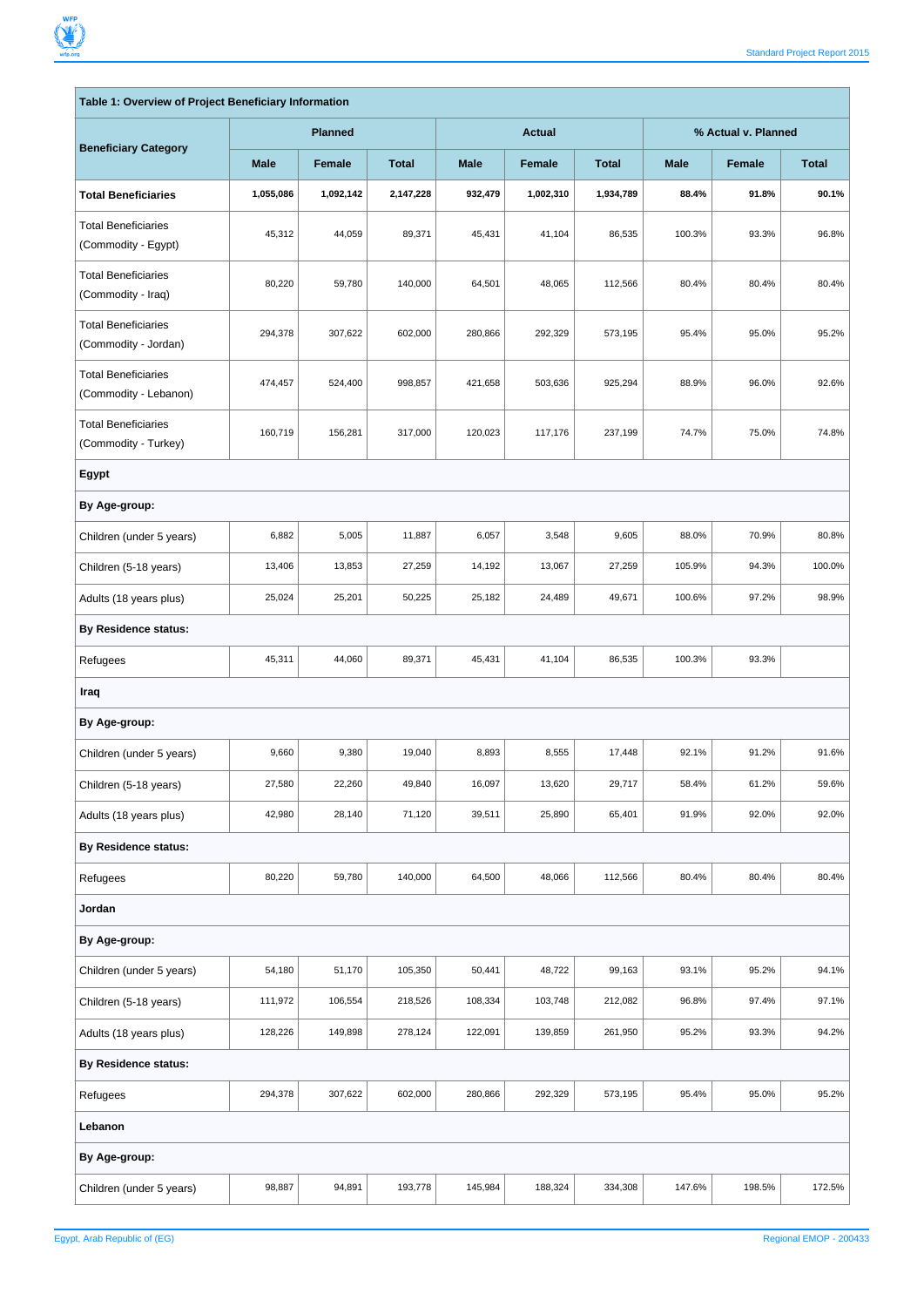| Table 1: Overview of Project Beneficiary Information |             |                |              |               |         |              |                     |               |              |
|------------------------------------------------------|-------------|----------------|--------------|---------------|---------|--------------|---------------------|---------------|--------------|
| <b>Beneficiary Category</b>                          |             | <b>Planned</b> |              | <b>Actual</b> |         |              | % Actual v. Planned |               |              |
|                                                      | <b>Male</b> | Female         | <b>Total</b> | <b>Male</b>   | Female  | <b>Total</b> | <b>Male</b>         | <b>Female</b> | <b>Total</b> |
| Children (5-18 years)                                | 171,803     | 165,810        | 337,613      | 126,123       | 121,773 | 247,896      | 73.4%               | 73.4%         | 73.4%        |
| Adults (18 years plus)                               | 203,767     | 263,699        | 467,466      | 149,551       | 193,539 | 343,090      | 73.4%               | 73.4%         | 73.4%        |
| <b>By Residence status:</b>                          |             |                |              |               |         |              |                     |               |              |
| Refugees                                             | 469,713     | 519,155        | 988,868      | 426,769       | 471,692 | 898,461      | 90.9%               | 90.9%         | 90.9%        |
| <b>Residents</b>                                     | 4,745       | 5,244          | 9,989        | 13,470        | 13,363  | 26,833       | 283.9%              | 254.8%        | 268.6%       |
| <b>Turkey</b>                                        |             |                |              |               |         |              |                     |               |              |
| By Age-group:                                        |             |                |              |               |         |              |                     |               |              |
| Children (under 5 years)                             | 29,798      | 26,628         | 56,426       | 22,297        | 21,111  | 43,408       | 74.8%               | 79.3%         | 76.9%        |
| Children (5-18 years)                                | 57,377      | 55,158         | 112,535      | 42,933        | 41,035  | 83,968       | 74.8%               | 74.4%         | 74.6%        |
| Adults (18 years plus)                               | 73,544      | 74,495         | 148,039      | 54,793        | 55,030  | 109,823      | 74.5%               | 73.9%         | 74.2%        |
| <b>By Residence status:</b>                          |             |                |              |               |         |              |                     |               |              |
| Refugees                                             | 160,719     | 156,281        | 317,000      | 120,023       | 117,176 | 237,199      | 74.7%               | 75.0%         | 74.8%        |

| Table 2: Beneficiaries by Activity and Modality |                              |                          |              |                          |                          |                          |        |                          |              |  |
|-------------------------------------------------|------------------------------|--------------------------|--------------|--------------------------|--------------------------|--------------------------|--------|--------------------------|--------------|--|
|                                                 |                              | <b>Planned</b>           |              |                          | <b>Actual</b>            |                          |        | % Actual v. Planned      |              |  |
| <b>Activity</b>                                 | Food                         | <b>CBT</b>               | <b>Total</b> | Food                     | <b>CBT</b>               | <b>Total</b>             | Food   | <b>CBT</b>               | <b>Total</b> |  |
| Egypt                                           |                              |                          |              |                          |                          |                          |        |                          |              |  |
| General Distribution (GD)                       |                              | 89,371                   | 89,371       |                          | 86,535                   | 86,535                   |        | 96.8%                    |              |  |
| Iraq                                            |                              |                          |              |                          |                          |                          |        |                          |              |  |
| General Distribution (GD)                       | 140,000                      | 140,000                  | 140,000      | 20,256                   | 92,310                   | 112,566                  | 14.5%  | 65.9%                    | 80.4%        |  |
| School Feeding (on-site)                        | 20,000                       | $\overline{\phantom{a}}$ | 20,000       | $\overline{\phantom{a}}$ | $\frac{1}{2}$            | $\overline{\phantom{a}}$ | ÷,     | $\overline{\phantom{a}}$ |              |  |
| Jordan                                          |                              |                          |              |                          |                          |                          |        |                          |              |  |
| General Distribution (GD)                       | 602,000                      | 602,000                  | 602,000      | 109,288                  | 556,170                  | 573,195                  | 18.2%  | 92.4%                    | 95.2%        |  |
| School Feeding (on-site)                        | 20,852                       |                          | 20,852       | 21,608                   | ٠                        | 21,608                   | 103.6% |                          | 103.6%       |  |
| School Feeding (catch-up<br>education)          | $\qquad \qquad \blacksquare$ |                          | ÷,           | 5,566                    | $\overline{\phantom{a}}$ | 5,566                    | ×,     |                          |              |  |
| Lebanon                                         |                              |                          |              |                          |                          |                          |        |                          |              |  |
| General Distribution (GD)                       | 15,000                       | 983,857                  | 998,857      | 6,694                    | 918,600                  | 925,294                  | 44.6%  | 93.4%                    | 92.6%        |  |
| <b>Turkey</b>                                   |                              |                          |              |                          |                          |                          |        |                          |              |  |
| General Distribution (GD)                       | 317,000                      | 317,000                  | 317,000      | 17,000                   | 220,199                  | 237,199                  | 5.4%   | 69.5%                    | 74.8%        |  |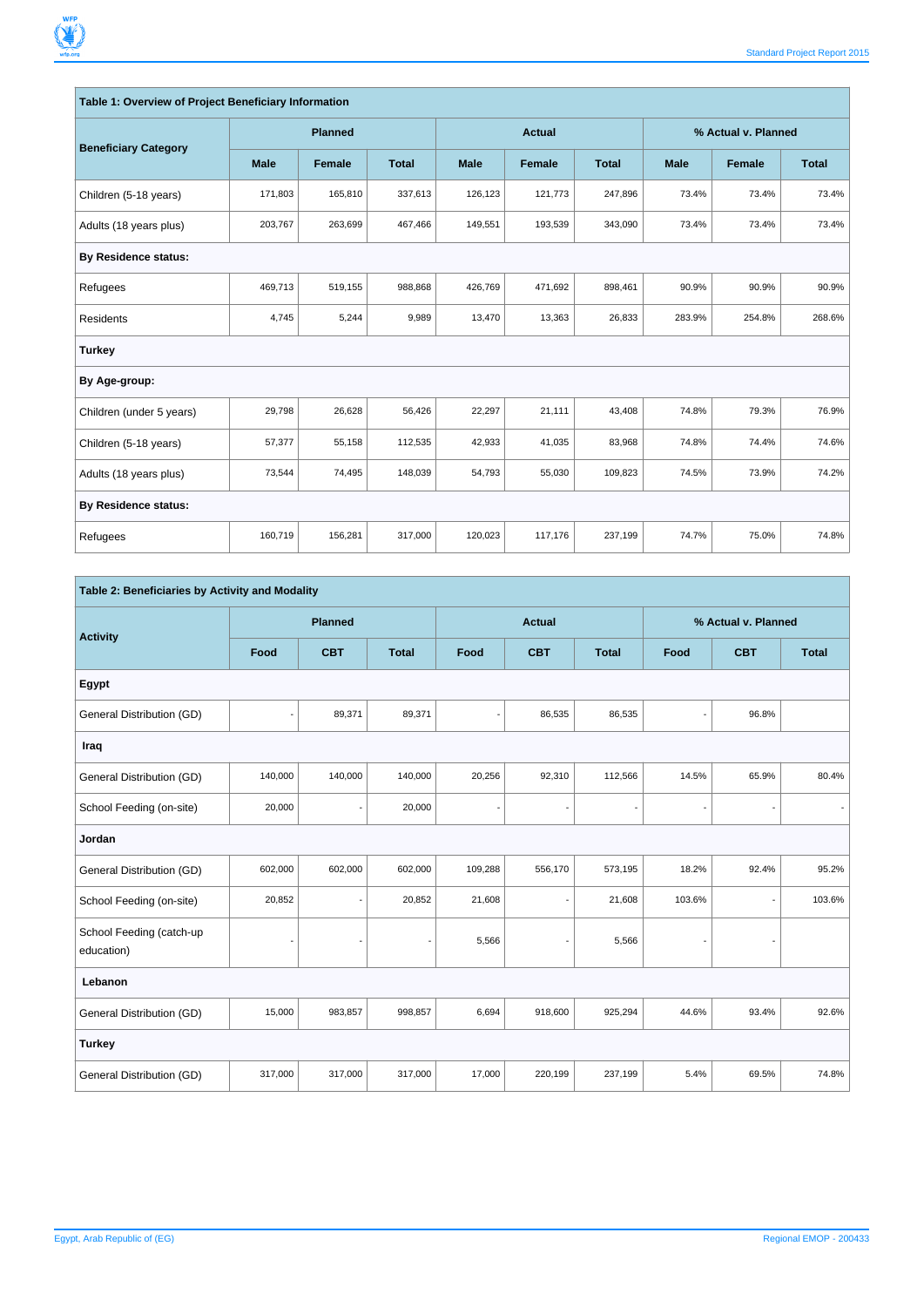F

ń

| Table 3: Participants and Beneficiaries by Activity (excluding nutrition) |                                 |               |              |             |                     |              |             |        |        |
|---------------------------------------------------------------------------|---------------------------------|---------------|--------------|-------------|---------------------|--------------|-------------|--------|--------|
| <b>Beneficiary Category</b>                                               | <b>Planned</b><br><b>Actual</b> |               |              |             | % Actual v. Planned |              |             |        |        |
|                                                                           | <b>Male</b>                     | <b>Female</b> | <b>Total</b> | <b>Male</b> | <b>Female</b>       | <b>Total</b> | <b>Male</b> | Female |        |
| Egypt                                                                     |                                 |               |              |             |                     |              |             |        |        |
| <b>General Distribution (GD)</b>                                          |                                 |               |              |             |                     |              |             |        |        |
| People participating in<br>general distributions                          | 46,920                          | 42,451        | 89,371       | 45,431      | 41,104              | 86,535       | 96.8%       | 96.8%  | 96.8%  |
| <b>Total participants</b>                                                 | 46,920                          | 42,451        | 89,371       | 45,431      | 41,104              | 86,535       | 96.8%       | 96.8%  | 96.8%  |
| <b>Total beneficiaries</b>                                                | 46,920                          | 42,451        | 89,371       | 45,431      | 41,104              | 86,535       | 96.8%       | 96.8%  |        |
| Iraq                                                                      |                                 |               |              |             |                     |              |             |        |        |
| <b>General Distribution (GD)</b>                                          |                                 |               |              |             |                     |              |             |        |        |
| People participating in<br>general distributions                          | 80,220                          | 59,780        | 140,000      | 64,501      | 48,065              | 112,566      | 80.4%       | 80.4%  | 80.4%  |
| <b>Total participants</b>                                                 | 80,220                          | 59,780        | 140,000      | 64,501      | 48,065              | 112,566      | 80.4%       | 80.4%  | 80.4%  |
| <b>Total beneficiaries</b>                                                | 80,220                          | 59,780        | 140,000      | 64,501      | 48,065              | 112,566      | 80.4%       | 80.4%  | 80.4%  |
| <b>School Feeding (on-site)</b>                                           |                                 |               |              |             |                     |              |             |        |        |
| Children receiving school<br>meals in primary schools                     | 11,460                          | 8,540         | 20,000       |             |                     |              |             |        |        |
| <b>Total participants</b>                                                 | 11,460                          | 8,540         | 20,000       |             | ٠                   |              |             |        |        |
| <b>Total beneficiaries</b>                                                | 11,460                          | 8,540         | 20,000       |             | ÷                   |              |             |        |        |
| Jordan                                                                    |                                 |               |              |             |                     |              |             |        |        |
| <b>General Distribution (GD)</b>                                          |                                 |               |              |             |                     |              |             |        |        |
| People participating in<br>general distributions                          | 294,980                         | 307,020       | 602,000      | 280,292     | 292,903             | 573,195      | 95.0%       | 95.4%  | 95.2%  |
| <b>Total participants</b>                                                 | 294,980                         | 307,020       | 602,000      | 280,292     | 292,903             | 573,195      | 95.0%       | 95.4%  | 95.2%  |
| <b>Total beneficiaries</b>                                                | 294,980                         | 307,020       | 602,000      | 280,292     | 292,903             | 573,195      | 95.0%       | 95.4%  | 95.2%  |
| <b>School Feeding (on-site)</b>                                           |                                 |               |              |             |                     |              |             |        |        |
| Children receiving school<br>meals in primary schools                     | 6,335                           | 6,593         | 12,928       | 7,770       | 7,677               | 15,447       | 122.7%      | 116.4% | 119.5% |
| Children receiving school<br>meals in secondary schools                   | 3,883                           | 4,041         | 7,924        | 2,699       | 3,462               | 6,161        | 69.5%       | 85.7%  | 77.8%  |
| <b>Total participants</b>                                                 | 10,218                          | 10,634        | 20,852       | 10,469      | 11,139              | 21,608       | 102.5%      | 104.7% | 103.6% |
| <b>Total beneficiaries</b>                                                | 10,218                          | 10,634        | 20,852       | 10,469      | 11,139              | 21,608       | 102.5%      | 104.7% | 103.6% |
| School Feeding (catch-up education)                                       |                                 |               |              |             |                     |              |             |        |        |
| People receiving food<br>assistance through catch-up<br>education         |                                 |               |              | 2,995       | 2,571               | 5,566        |             |        |        |
| <b>Total participants</b>                                                 |                                 |               |              | 2,995       | 2,571               | 5,566        |             |        |        |
| <b>Total beneficiaries</b>                                                |                                 |               |              | 2,995       | 2,571               | 5,566        |             |        |        |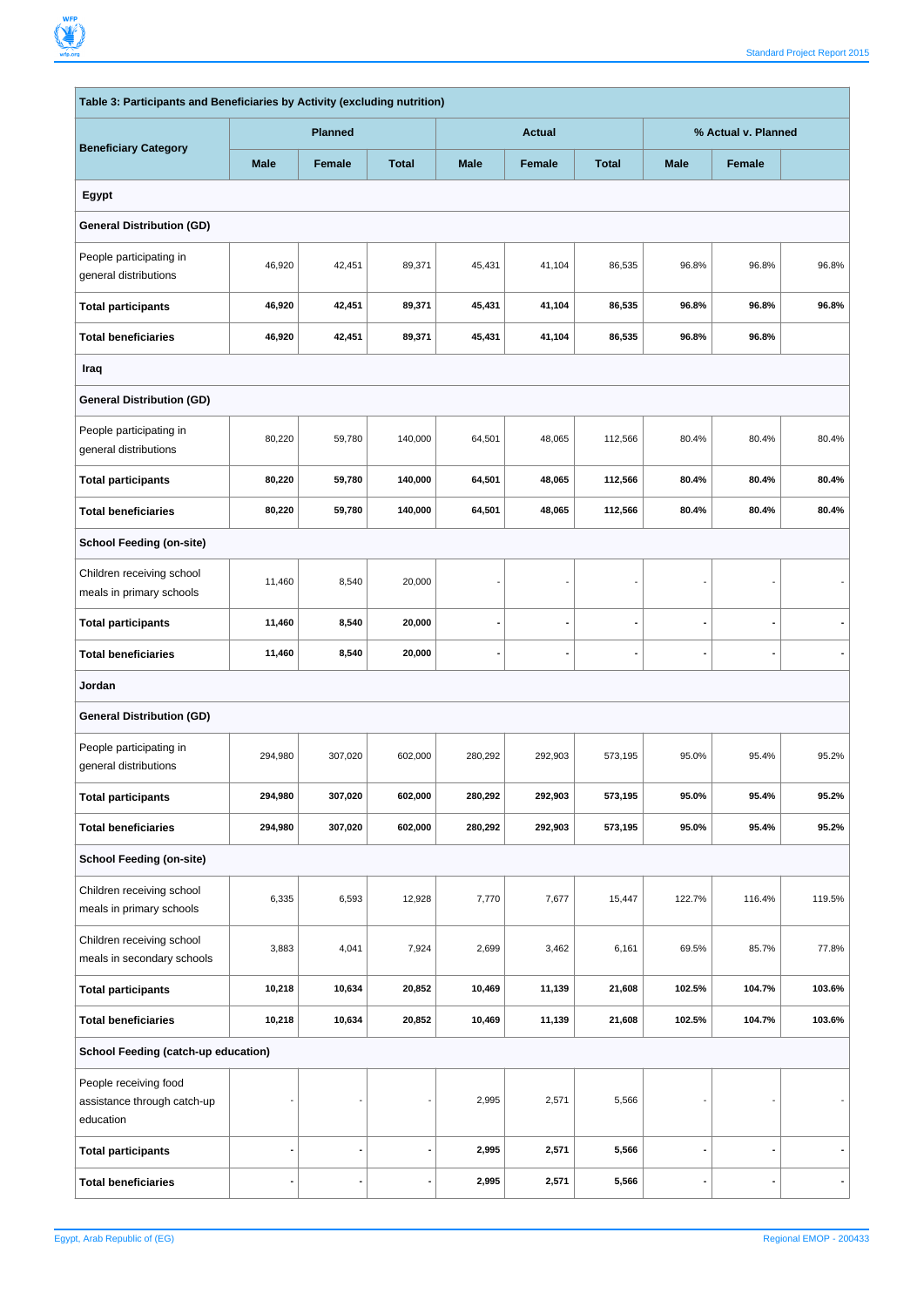|                                                  | Table 3: Participants and Beneficiaries by Activity (excluding nutrition) |                |              |             |               |              |             |                     |              |  |
|--------------------------------------------------|---------------------------------------------------------------------------|----------------|--------------|-------------|---------------|--------------|-------------|---------------------|--------------|--|
| <b>Beneficiary Category</b>                      |                                                                           | <b>Planned</b> |              |             | <b>Actual</b> |              |             | % Actual v. Planned |              |  |
|                                                  | <b>Male</b>                                                               | Female         | <b>Total</b> | <b>Male</b> | Female        | <b>Total</b> | <b>Male</b> | Female              | <b>Total</b> |  |
| Lebanon                                          |                                                                           |                |              |             |               |              |             |                     |              |  |
| <b>General Distribution (GD)</b>                 |                                                                           |                |              |             |               |              |             |                     |              |  |
| People participating in<br>general distributions | 474,457                                                                   | 524,400        | 998,857      | 421,658     | 503,636       | 925,294      | 88.9%       | 96.0%               | 92.6%        |  |
| <b>Total participants</b>                        | 474,457                                                                   | 524,400        | 998,857      | 421,658     | 503,636       | 925,294      | 88.9%       | 96.0%               | 92.6%        |  |
| <b>Total beneficiaries</b>                       | 474,457                                                                   | 524,400        | 998,857      | 421,658     | 503,636       | 925,294      | 88.9%       | 96.0%               | 92.6%        |  |
| <b>Turkey</b>                                    |                                                                           |                |              |             |               |              |             |                     |              |  |
| <b>General Distribution (GD)</b>                 |                                                                           |                |              |             |               |              |             |                     |              |  |
| People participating in<br>general distributions | 158,500                                                                   | 158,500        | 317,000      | 120,023     | 117,176       | 237,199      | 75.7%       | 73.9%               | 74.8%        |  |
| <b>Total participants</b>                        | 158,500                                                                   | 158,500        | 317,000      | 120,023     | 117,176       | 237,199      | 75.7%       | 73.9%               | 74.8%        |  |
| <b>Total beneficiaries</b>                       | 158,500                                                                   | 158,500        | 317,000      | 120,023     | 117,176       | 237,199      | 75.7%       | 73.9%               | 74.8%        |  |

The total number of beneficiaries includes all targeted persons who were provided with WFP food/cash/vouchers during the reporting period - either as a recipient/participant or from a household food ration distributed to one of these recipients/participants.

| <b>Commodity</b>            | <b>Planned Distribution (mt)</b> | <b>Actual Distribution (mt)</b> | % Actual v. Planned |
|-----------------------------|----------------------------------|---------------------------------|---------------------|
| Iraq                        |                                  |                                 |                     |
| <b>High Energy Biscuits</b> | 400                              | ÷,                              |                     |
| Rations                     | 2,155                            | 2,031                           | 94.2%               |
| Sum                         | 2,555                            | 2,031                           | 79.5%               |
| Jordan                      |                                  |                                 |                     |
| <b>Bread</b>                | 2,449                            | 7,236                           | 295.4%              |
| <b>Dried Fruits</b>         |                                  | $\overline{c}$                  |                     |
| <b>High Energy Biscuits</b> | 318                              | 170                             | 53.5%               |
| Rations                     | 62                               | 111                             | 179.1%              |
| Rice                        | $\overline{\phantom{a}}$         | $\overline{7}$                  |                     |
| Wheat                       |                                  | 19                              |                     |
| Sum                         | 2,830                            | 7,544                           | 266.6%              |
| Lebanon                     |                                  |                                 |                     |
| Rations                     | 499                              | 139                             | 27.9%               |
| Sum                         | 499                              | 139                             | 27.9%               |
| Turkey                      |                                  |                                 |                     |
| Beans                       | 6                                | 6                               | 100.0%              |
| Lentils                     | 30                               | $30\,$                          | 100.0%              |
| Rice                        | 27                               | 27                              | 100.0%              |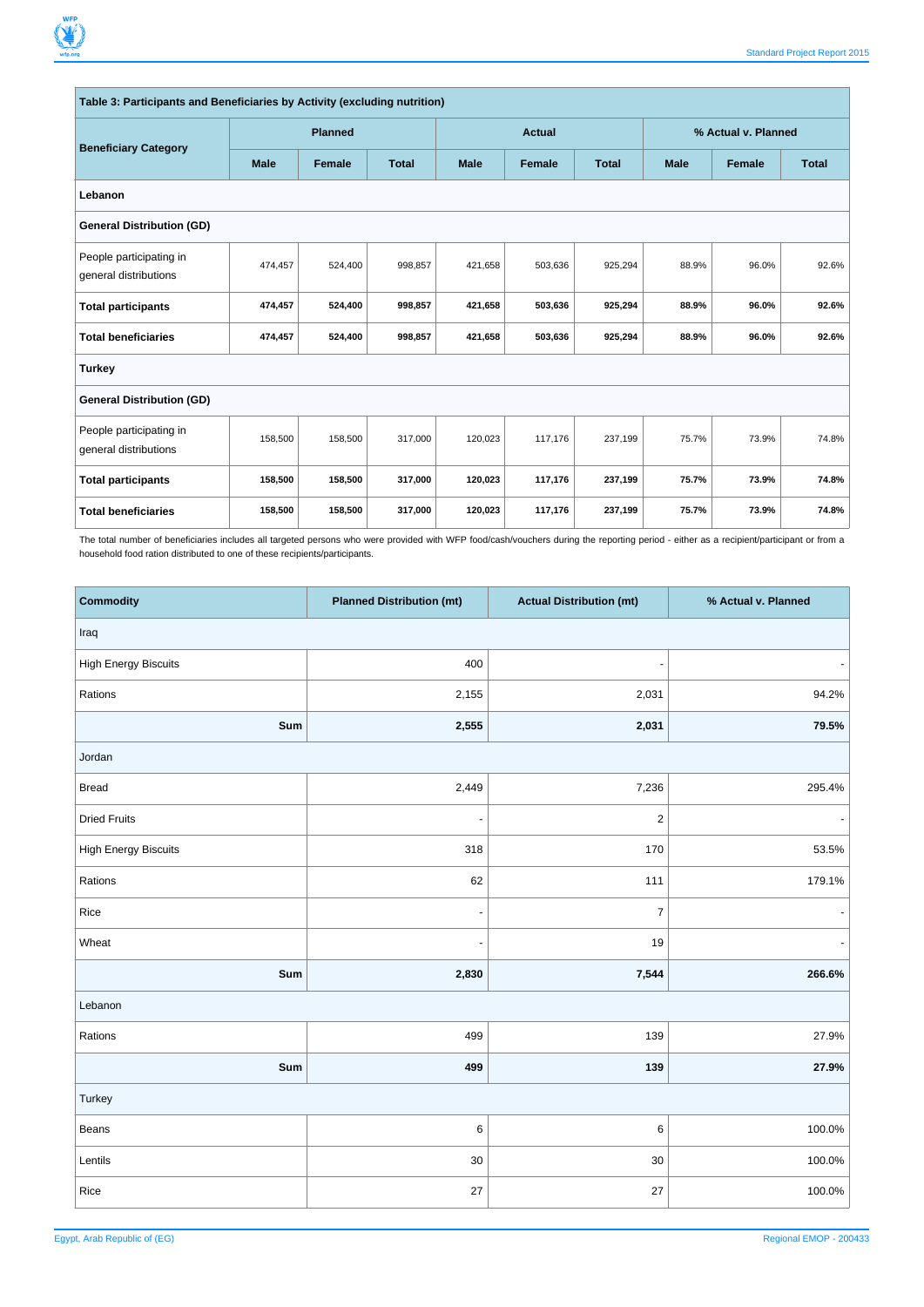| <b>Commodity</b> | <b>Planned Distribution (mt)</b> | <b>Actual Distribution (mt)</b> | % Actual v. Planned |
|------------------|----------------------------------|---------------------------------|---------------------|
| Sugar            |                                  | 9                               | 100.0%              |
| <b>Sum</b>       | 72                               | 72                              | $100.0\%$           |
| <b>Total</b>     | 5,956                            | 9,786                           | 164.3%              |

| <b>Cash-Based Transfer</b> | <b>Planned Distribution USD</b> | <b>Actual Distribution USD</b> | % Actual v. Planned |
|----------------------------|---------------------------------|--------------------------------|---------------------|
| Cash                       | 7,857,000                       | 4,325,760                      | 55.1%               |
| Voucher                    | 631,381,900                     | 350,097,477                    | 55.4%               |
| Total                      | 639,238,900                     | 354,423,237                    | 55.4%               |

#### **Story Worth Telling**

Abu Sultan, a 53 year old Syrian teacher from Homs, arrived in Jordan with his wife and seven children in October 2013 to seek refuge after a bomb exploded near their home. Before registering and receiving WFP monthly assistance, valued at USD 28 per person, the family relied on the kindness of strangers for food. Furthermore, the family could only afford to live in an informal tented settlement in Jordan's northern governorate of Mafraq.

"With WFP assistance, we are eating, we are living. Food means life," Abu Sultan says. "If it wasn't for this assistance, we would have gone back to Syria." Since registering, his family has been always able to purchase a variety of food such as fresh fruit, vegetables and dairy products in local WFP-affiliated shops.

In April, his family was categorized as 'extremely vulnerable' and continued receiving monthly assistance, but at a lower rate; the cash-based transfers varied between USD 21 and USD 14 per person. This was difficult, but still covered a considerable portion of his family's basic food needs.

Other refugee families were suffering and many refugee children roamed the settlements in Abu Sultan's neighbourhood; their families could not afford the transportation fees and books required for them to attend public schools. Having been a teacher for 25 years, Abu was heartbroken by this, so he worked to set up a makeshift school where he began to teach the settlement's children. Abu Sultan's initiative has since evolved and he is now providing basic education for 50 Syrian children. "When children dream, they develop a vision," Abu Sultan says. "This is where hope for a better Syria lies."

#### **Progress Towards Gender Equality**

Throughout 2015, WFP and cooperating partners (CPs) worked to ensure gender was mainstreamed into programme implementation and monitoring activities. Mechanisms of gender mainstreaming implemented by WFP included, among others, gender segregated distribution and cashier lines and the employment of women cashiers at affiliated shops.

In Lebanon, WFP participated in a field level gender mainstreaming workshop, appointed a dedicated gender adviser and a focal point to ensure programming and field operations were gender sensitive. In Turkey, a gender focal point was responsible for strengthening gender sensitive programming.

WFP's monitoring, evaluation and communication activities helped mainstreaming gender in programmes. Telephone hotlines and on-site information desks for beneficiary feedback were staffed by both men and women. Post-distribution monitoring (PDM) was conducted by mixed gender teams, enabling female beneficiaries to speak freely with monitors of the same sex and mitigating any potential protection-related risks. In Jordan, 43 percent of field staff were women while in Turkey, women made up half of the monitoring staff. In Iraq, hotline operators and food monitors were trained on how to pose gender sensitive questions, while respecting local customs. Furthermore, a gender balance was ensured amongst beneficiaries steering the price monitoring committees.

Monitoring data were disaggregated by gender to determine gender specific patterns in food consumption and vulnerability to food insecurity. Assessments revealed that in more than half of households across the region, in more than three quarters of households in Jordan and in the majority of households in Turkey, women either solely decided on, or jointly participated with men in deciding on how to spend WFP assistance. This could largely be attributed to the fact that Syrian women are traditionally in charge of preparing meals and making food purchasing decisions. On the contrary, in Egypt, an increase in the proportion of men solely deciding over the use of food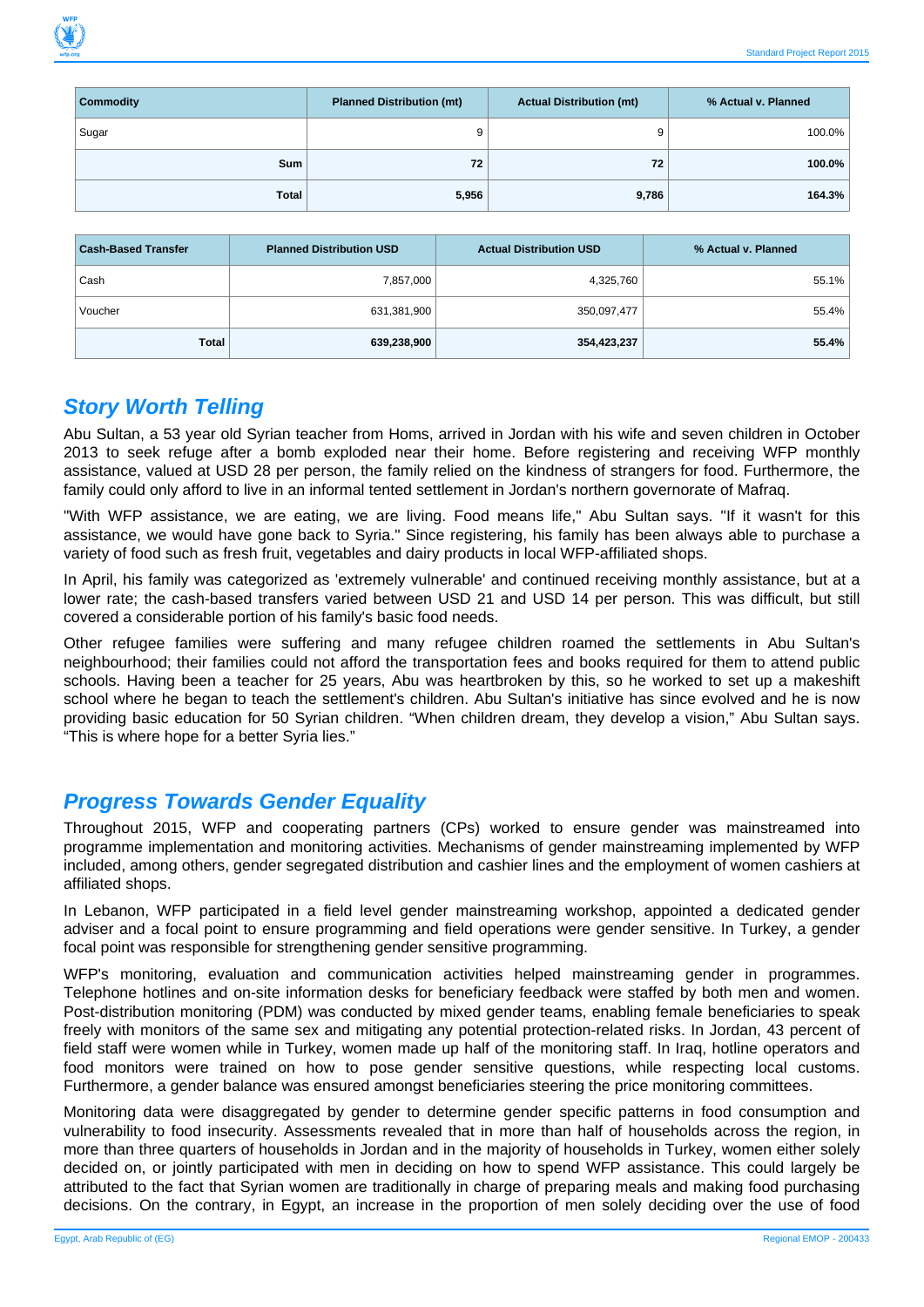entitlements was witnessed. One explanation could be related to the shift from paper voucher to e-card modality, where men were more likely to redeem their entitlements from retailers and thus had more control over the purchase of food. These findings will be further examined through regular monitoring in 2016. Activities to promote the role of women in decision making when using cash-based transfers will be proposed accordingly.

| <b>Cross-cutting Indicators</b>                                                                                                                  | <b>Project End</b><br><b>Target</b> | <b>Base Value</b> | <b>Previous</b><br>Follow-up |       |  |
|--------------------------------------------------------------------------------------------------------------------------------------------------|-------------------------------------|-------------------|------------------------------|-------|--|
| Egypt                                                                                                                                            |                                     |                   |                              |       |  |
| Proportion of households where females and males together make<br>decisions over the use of cash, voucher or food                                |                                     |                   |                              |       |  |
| EGYPT, General Distribution (GD), Project End Target: 2015.11, Base<br>value: 2015.02, Previous Follow-up: 2015.08, Latest Follow-up: 2015.09    | $= 25.00$                           | 29.00             | 16.00                        | 27.40 |  |
| Proportion of households where females make decisions over the use of<br>cash, voucher or food                                                   |                                     |                   |                              |       |  |
| EGYPT, General Distribution (GD), Project End Target: 2015.11, Base<br>value: 2015.02, Previous Follow-up: 2015.08, Latest Follow-up: 2015.09    | $= 50.00$                           | 56.00             | 30.00                        | 34.70 |  |
| Proportion of households where males make decisions over the use of<br>cash, voucher or food                                                     |                                     |                   |                              |       |  |
| EGYPT, General Distribution (GD), Project End Target: 2015.11, Base<br>value: 2015.02, Previous Follow-up: 2015.08, Latest Follow-up             | $= 25.00$                           | 15.00             | 48.00                        | 37.90 |  |
| Iraq                                                                                                                                             |                                     |                   |                              |       |  |
| Proportion of households where females and males together make<br>decisions over the use of cash, voucher or food                                |                                     |                   |                              |       |  |
| IRAQ, General Distribution (GD), Project End Target: 2015.12, Base value:<br>2015.01, Previous Follow-up: 2015.06, Latest Follow-up: 2015.10     | >34.00                              | 34.00             | 44.00                        | 36.00 |  |
| Proportion of households where females make decisions over the use of<br>cash, voucher or food                                                   |                                     |                   |                              |       |  |
| IRAQ, General Distribution (GD), Project End Target: 2015.12, Base value:<br>2015.01, Previous Follow-up: 2015.06, Latest Follow-up: 2015.10     | >44.00                              | 44.00             | 42.00                        | 52.00 |  |
| Proportion of households where males make decisions over the use of<br>cash, voucher or food                                                     |                                     |                   |                              |       |  |
| IRAQ, General Distribution (GD), Project End Target: 2015.12, Base value:<br>2015.01, Previous Follow-up: 2015.06, Latest Follow-up: 2015.10     | 22.00                               | 22.00             | 14.00                        | 11.00 |  |
| Jordan                                                                                                                                           |                                     |                   |                              |       |  |
| Proportion of households where females and males together make<br>decisions over the use of cash, voucher or food                                |                                     |                   |                              |       |  |
| JORDAN, General Distribution (GD), Project End Target: 2015.12, Base<br>value: 2014.09 , Previous Follow-up: 2015.06 , Latest Follow-up: 2015.09 | $= 25.00$                           | 36.00             | 20.00                        | 17.00 |  |
| Proportion of households where females make decisions over the use of<br>cash, voucher or food                                                   |                                     |                   |                              |       |  |
| JORDAN, General Distribution (GD), Project End Target: 2015.12, Base<br>value: 2014.09, Previous Follow-up: 2015.06, Latest Follow-up: 2015.09   | $= 55.00$                           | 53.00             | 66.00                        | 61.00 |  |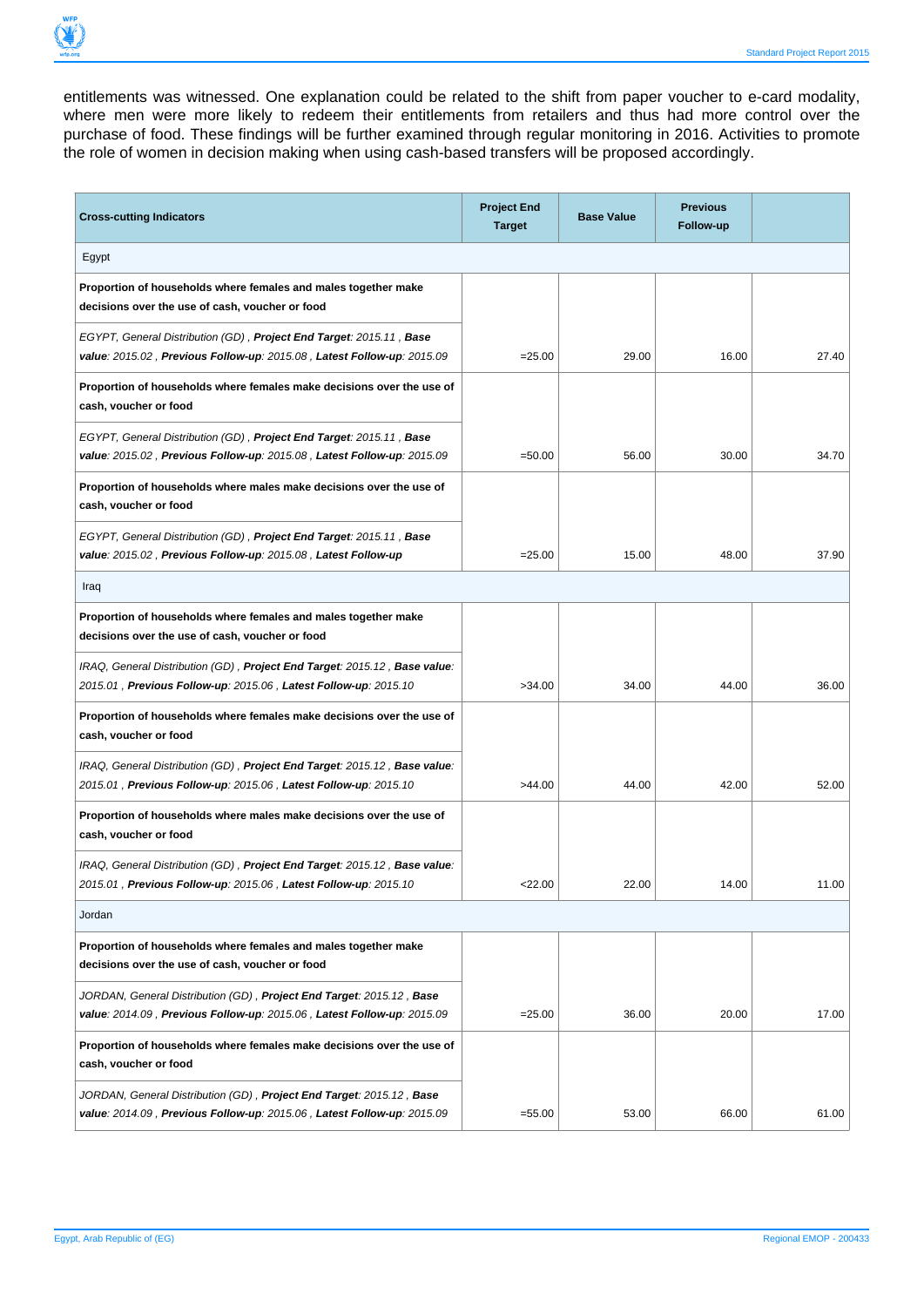| <b>Cross-cutting Indicators</b>                                                                                                                 | <b>Project End</b><br><b>Target</b> | <b>Base Value</b> | <b>Previous</b><br>Follow-up | <b>Latest Follow-up</b> |
|-------------------------------------------------------------------------------------------------------------------------------------------------|-------------------------------------|-------------------|------------------------------|-------------------------|
| Proportion of households where males make decisions over the use of<br>cash, voucher or food                                                    |                                     |                   |                              |                         |
| JORDAN, General Distribution (GD), Project End Target: 2015.12, Base<br>value: 2014.09, Previous Follow-up: 2015.06, Latest Follow-up: 2015.09  | $= 20.00$                           | 11.00             | 14.00                        | 22.00                   |
| Lebanon                                                                                                                                         |                                     |                   |                              |                         |
| Proportion of households where females and males together make<br>decisions over the use of cash, voucher or food                               |                                     |                   |                              |                         |
| LEBANON, General Distribution (GD), Project End Target: 2015.12, Base<br>value: 2014.09, Previous Follow-up: 2015.06, Latest Follow-up: 2015.09 | $= 25.00$                           | 28.00             | 25.00                        | 20.00                   |
| Proportion of households where females make decisions over the use of<br>cash, voucher or food                                                  |                                     |                   |                              |                         |
| LEBANON, General Distribution (GD), Project End Target: 2015.12, Base<br>value: 2014.09, Previous Follow-up: 2015.06, Latest Follow-up: 2015.09 | $=50.00$                            | 42.00             | 47.00                        | 57.00                   |
| Proportion of households where males make decisions over the use of<br>cash, voucher or food                                                    |                                     |                   |                              |                         |
| LEBANON, General Distribution (GD), Project End Target: 2015.12, Base<br>value: 2014.09, Previous Follow-up: 2015.06, Latest Follow-up: 2015.09 | $= 25.00$                           | 30.00             | 28.00                        | 23.00                   |
| Turkey                                                                                                                                          |                                     |                   |                              |                         |
| Proportion of households where females and males together make<br>decisions over the use of cash, voucher or food                               |                                     |                   |                              |                         |
| TURKEY, General Distribution (GD), Project End Target: 2015.12, Base<br>value: 2014.09, Previous Follow-up: 2015.02, Latest Follow-up: 2015.09  | $= 25.00$                           | 11.00             | 11.00                        | 25.00                   |
| Proportion of households where females make decisions over the use of<br>cash, voucher or food                                                  |                                     |                   |                              |                         |
| TURKEY, General Distribution (GD), Project End Target: 2015.12, Base<br>value: 2014.09, Previous Follow-up: 2015.02, Latest Follow-up: 2015.09  | $=50.00$                            | 65.00             | 65.00                        | 61.00                   |
| Proportion of households where males make decisions over the use of<br>cash, voucher or food                                                    |                                     |                   |                              |                         |
| TURKEY, General Distribution (GD), Project End Target: 2015.12, Base<br>value: 2014.09, Previous Follow-up: 2015.02, Latest Follow-up: 2015.09  | $= 25.00$                           | 24.00             | 24.00                        | 14.00                   |

#### **Protection and Accountability to Affected Populations**

WFP is committed to integrating protection and safety measures into its programming. Through the cash-based transfers programme used for all beneficiaries in Lebanon including unrestricted cash assistance for PRS, Jordan, Turkey and for the majority of those in Egypt, food entitlements were automatically uploaded to the e-cards at the beginning of each month. As such, beneficiaries no longer needed to travel to distribution sites, thus minimizing exposure to risk and incurred costs.

The safety and protection of beneficiaries were specifically addressed in Iraq and Egypt general distributions and at bread distributions in Jordan: distribution lines, exits, and waiting areas were segregated by gender; crowd control and use of security guards were implemented; and priority lines were created for PLW, the elderly and people with disabilities.

WFP achieved its target results for protection to beneficiaries; among those sampled, no safety or protection incidents in relation to distribution activities were reported in Egypt and Iraq, while minimal incidents were reported from the other three countries. The number of incidents reported by women on protection and safety reduced year on year. The few incidents reported were related to robbery (Jordan), access to shops and distribution points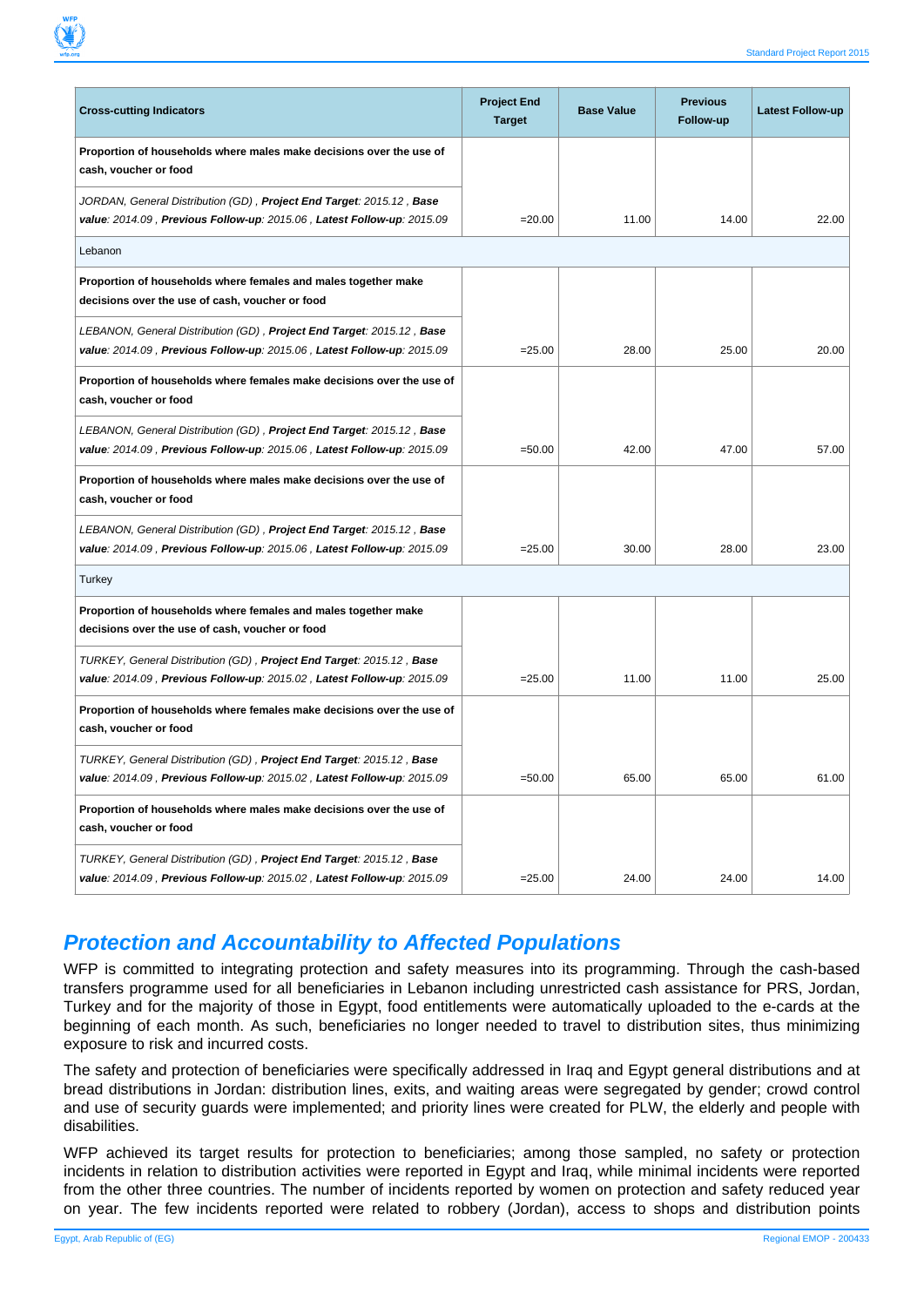

through army check points (Lebanon), and overcrowded shops (Turkey). The latter was addressed through expanding the contracted shop network to reduce the travel distance and avoid overcrowding. In Turkey, where possible, WFP ensured women had separate cashiers and queues at the grocery stores.

In line with the Commitments on Accountability to Affected Populations framework, WFP's regional response used various mechanisms to keep beneficiaries informed of programmatic changes and as a means to receive their feedback. WFP ensured that beneficiaries were informed, able to ask questions and express their complaints. Effective two-way communication was important given the several changes in cash-based transfers' values, targeting exercises, prioritization and ongoing appeals process. In Jordan and Iraq, the introduction of tiered assistance, classifying beneficiaries as vulnerable, extremely vulnerable and food secure, required enhanced communication with beneficiaries and an effective appeals process.

Each month, WFP communicated cash-based transfers' values, top-ups, and exclusions from assistance at distribution points, through social media and mobile phone text messages. Telephone hotlines were operated in all countries for direct communication with beneficiaries. For example, in Lebanon, nine hotline numbers were operated by CPs, while an information hotline in Arabic was operated in Turkey.

WFP Lebanon designated focal points in the communities for regular follow-up on phone calls to beneficiaries. In Turkey, WFP and TRC provided information to beneficiaries through leaflets distributed at distribution sites and posters displayed in supermarkets. Inside camps, TRC addressed beneficiary issues and complaints, while outside of the camps, WFP and TRC established help desks at the Directorate General of Migration Management (DGMM) offices. In the region, further beneficiary feedback was collected through focus group discussions, suggestion boxes and helpdesks set up during the distributions.

However, the number of beneficiaries in the region that reported being informed about the programme significantly decreased compared to the previous year. Due to the vulnerability-based targeting exercises that occurred alongside frequent changes in assistance value, it was difficult to keep beneficiaries informed of who would be targeted and their specific entitlements.

To follow up on this, in Jordan, WFP is planning to dedicate a phone line to specifically handle inquiries from beneficiaries about the targeting scheme implemented by WFP Jordan. WFP will also revise its frequently asked questions on targeting and make arrangements to have them published and circulated in the form of flyers to be distributed in WFP-contracted supermarkets. Plans to bolster the Facebook page and to expand reach in the region are underway since this facilitates explaining policies in a more elaborate way compared to the SMS.

In parallel, WFP worked with UNHCR to ensure identified protection issues were followed-up appropriately, and to accelerate the appeals or referral process to inform affected beneficiaries effectively.

| <b>Cross-cutting Indicators</b>                                                                                                               | <b>Project End</b><br><b>Target</b> | <b>Base Value</b> | <b>Previous</b><br>Follow-up | <b>Latest Follow-up</b> |
|-----------------------------------------------------------------------------------------------------------------------------------------------|-------------------------------------|-------------------|------------------------------|-------------------------|
| Egypt                                                                                                                                         |                                     |                   |                              |                         |
| Proportion of assisted people (men) informed about the programme<br>(who is included, what people will receive, where people can complain)    |                                     |                   |                              |                         |
| EGYPT, General Distribution (GD), Project End Target: 2015.12, Base<br>value: 2014.11, Previous Follow-up: 2015.08, Latest Follow-up: 2015.09 | $=70.00$                            | 96.00             | 100.00                       | 72.00                   |
| Proportion of assisted people (men) who do not experience safety<br>problems travelling to, from and/or at WFP programme site                 |                                     |                   |                              |                         |
| EGYPT, General Distribution (GD), Project End Target: 2015.12, Base<br>value: 2014.11, Previous Follow-up: 2015.08, Latest Follow-up: 2015.09 | $= 80.00$                           | 100.00            | 98.00                        | 100.00                  |
| Proportion of assisted people (women) informed about the programme<br>(who is included, what people will receive, where people can complain)  |                                     |                   |                              |                         |
| EGYPT, General Distribution (GD), Project End Target: 2015.12, Base<br>value: 2014.11, Previous Follow-up: 2015.08, Latest Follow-up: 2015.09 | $=70.00$                            | 97.00             | 98.00                        | 69.00                   |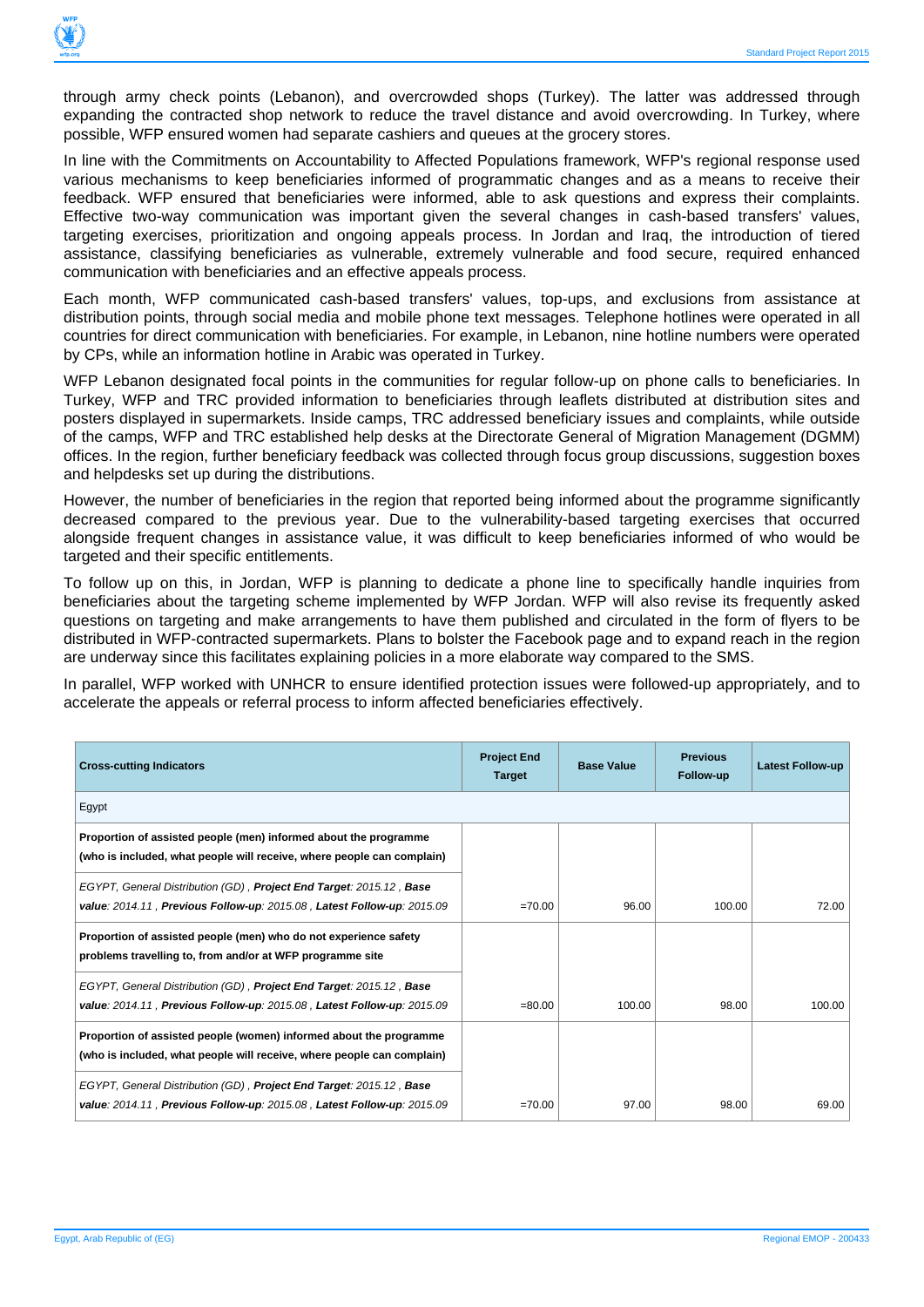

| <b>Cross-cutting Indicators</b>                                                                                                                | <b>Project End</b><br><b>Target</b> | <b>Base Value</b> | <b>Previous</b><br>Follow-up | Latest Follow-up |
|------------------------------------------------------------------------------------------------------------------------------------------------|-------------------------------------|-------------------|------------------------------|------------------|
| Proportion of assisted people (women) who do not experience safety<br>problems travelling to, from and/or at WFP programme sites               |                                     |                   |                              |                  |
| EGYPT, General Distribution (GD), Project End Target: 2015.12, Base<br>value: 2014.11, Previous Follow-up: 2015.08, Latest Follow-up           | $= 80.00$                           | 96.00             | 100.00                       | 100.00           |
| Iraq                                                                                                                                           |                                     |                   |                              |                  |
| Proportion of assisted people (men) informed about the programme<br>(who is included, what people will receive, where people can complain)     |                                     |                   |                              |                  |
| IRAQ, General Distribution (GD), Project End Target: 2015.12, Base value:<br>2015.01, Previous Follow-up: 2015.06, Latest Follow-up: 2015.10   | $=70.00$                            | 84.00             | 69.00                        | 85.00            |
| Proportion of assisted people (men) who do not experience safety<br>problems travelling to, from and/or at WFP programme site                  |                                     |                   |                              |                  |
| IRAQ, General Distribution (GD), Project End Target: 2015.12, Base value:<br>2015.01, Previous Follow-up: 2015.06, Latest Follow-up: 2015.10   | $= 80.00$                           | 98.00             | 99.40                        | 100.00           |
| Proportion of assisted people (women) informed about the programme<br>(who is included, what people will receive, where people can complain)   |                                     |                   |                              |                  |
| IRAQ, General Distribution (GD), Project End Target: 2015.12, Base value:<br>2015.01, Previous Follow-up: 2015.06, Latest Follow-up: 2015.10   | $=70.00$                            | 77.00             | 69.00                        | 91.00            |
| Proportion of assisted people (women) who do not experience safety<br>problems travelling to, from and/or at WFP programme sites               |                                     |                   |                              |                  |
| IRAQ, General Distribution (GD), Project End Target: 2015.12, Base value:<br>2015.01, Previous Follow-up: 2015.06, Latest Follow-up: 2015.10   | $= 80.00$                           | 97.00             | 100.00                       | 100.00           |
| Jordan                                                                                                                                         |                                     |                   |                              |                  |
| Proportion of assisted people (men) informed about the programme<br>(who is included, what people will receive, where people can complain)     |                                     |                   |                              |                  |
| JORDAN, General Distribution (GD), Project End Target: 2015.12, Base<br>value: 2014.09, Previous Follow-up: 2014.12, Latest Follow-up: 2015.09 | $=70.00$                            | 70.00             | 90.00                        | 43.00            |
| Proportion of assisted people (men) who do not experience safety<br>problems travelling to, from and/or at WFP programme site                  |                                     |                   |                              |                  |
| JORDAN, General Distribution (GD), Project End Target: 2015.12, Base<br>value: 2014.09, Previous Follow-up: 2014.12, Latest Follow-up: 2015.09 | $= 80.00$                           | 98.00             | 94.00                        | 99.00            |
| Proportion of assisted people (women) informed about the programme<br>(who is included, what people will receive, where people can complain)   |                                     |                   |                              |                  |
| JORDAN, General Distribution (GD), Project End Target: 2015.12, Base<br>value: 2014.09, Previous Follow-up: 2014.12, Latest Follow-up: 2015.09 | $=70.00$                            | 55.00             | 92.00                        | 31.00            |
| Proportion of assisted people (women) who do not experience safety<br>problems travelling to, from and/or at WFP programme sites               |                                     |                   |                              |                  |
| JORDAN, General Distribution (GD), Project End Target: 2015.12, Base<br>value: 2014.09, Previous Follow-up: 2014.12, Latest Follow-up: 2015.09 | $= 80.00$                           | 95.00             | 95.00                        | 99.00            |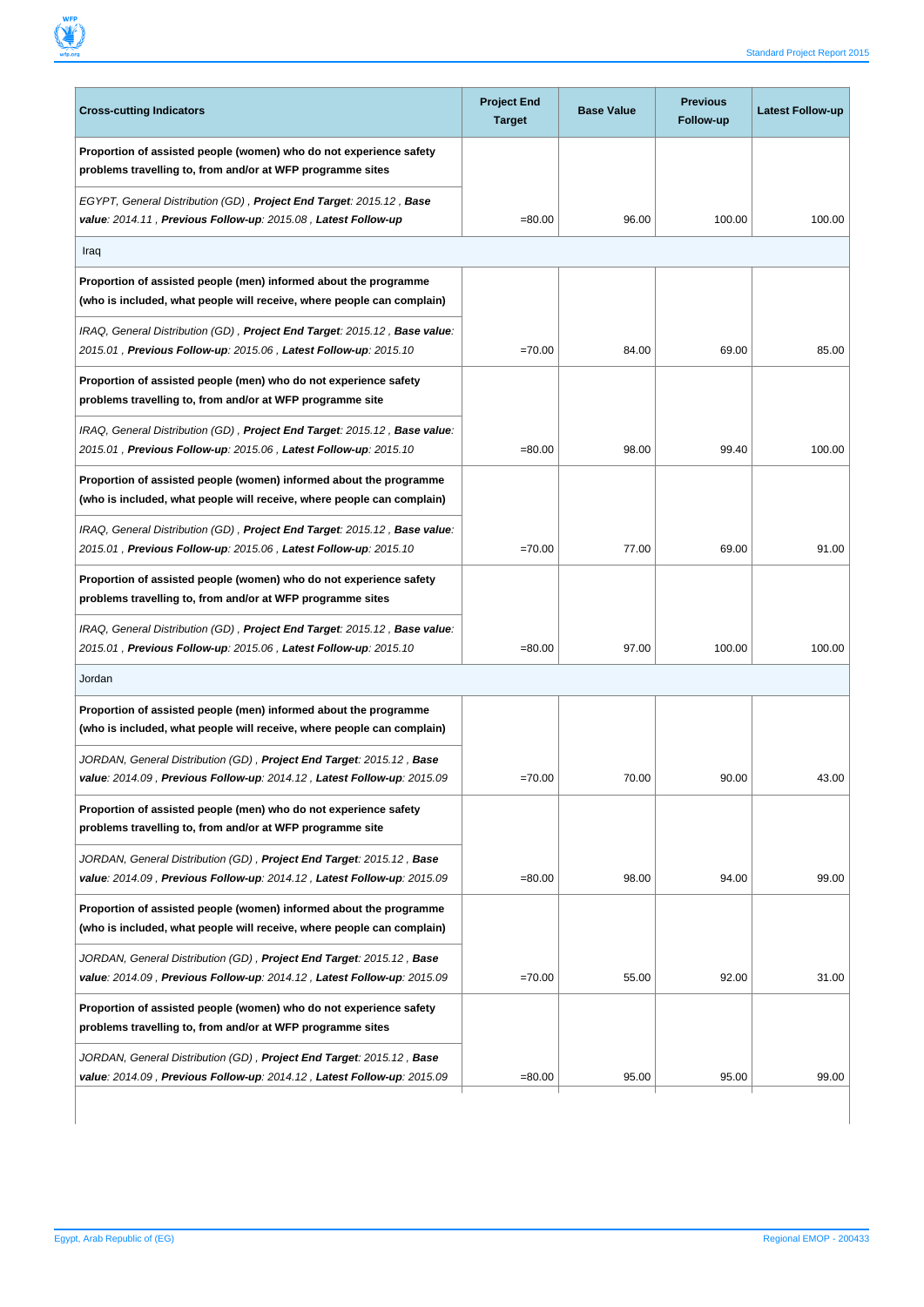| <b>Cross-cutting Indicators</b>                                                                                                                   | <b>Project End</b><br><b>Target</b> | <b>Base Value</b> | <b>Previous</b><br>Follow-up | <b>Latest Follow-up</b> |
|---------------------------------------------------------------------------------------------------------------------------------------------------|-------------------------------------|-------------------|------------------------------|-------------------------|
| Lebanon                                                                                                                                           |                                     |                   |                              |                         |
| Proportion of assisted people (men) informed about the programme<br>(who is included, what people will receive, where people can complain)        |                                     |                   |                              |                         |
| LEBANON, General Distribution (GD), Project End Target: 2015.12, Base<br>value: 2014.09 , Previous Follow-up: 2015.06 , Latest Follow-up: 2015.09 | $=70.00$                            | 96.00             | 68.00                        | 53.00                   |
| Proportion of assisted people (men) who do not experience safety<br>problems travelling to, from and/or at WFP programme site                     |                                     |                   |                              |                         |
| LEBANON, General Distribution (GD), Project End Target: 2015.12, Base<br>value: 2014.09, Previous Follow-up: 2015.06, Latest Follow-up: 2015.09   | $= 80.00$                           | 96.00             | 99.00                        | 98.00                   |
| Proportion of assisted people (women) informed about the programme<br>(who is included, what people will receive, where people can complain)      |                                     |                   |                              |                         |
| LEBANON, General Distribution (GD), Project End Target: 2015.12, Base<br>value: 2014.09, Previous Follow-up: 2015.06, Latest Follow-up: 2015.09   | $=70.00$                            | 95.00             | 63.00                        | 60.00                   |
| Proportion of assisted people (women) who do not experience safety<br>problems travelling to, from and/or at WFP programme sites                  |                                     |                   |                              |                         |
| LEBANON, General Distribution (GD), Project End Target: 2015.12, Base<br>value: 2014.09, Previous Follow-up: 2015.06, Latest Follow-up: 2015.09   | $= 80.00$                           | 99.00             | 98.00                        | 98.00                   |
| Turkey                                                                                                                                            |                                     |                   |                              |                         |
| Proportion of assisted people (men) informed about the programme<br>(who is included, what people will receive, where people can complain)        |                                     |                   |                              |                         |
| TURKEY, General Distribution (GD), Project End Target: 2015.12, Base<br>value: 2014.12, Previous Follow-up: 2015.06, Latest Follow-up: 2015.09    | $=70.00$                            | 98.00             | 77.00                        | 69.00                   |
| Proportion of assisted people (men) who do not experience safety<br>problems travelling to, from and/or at WFP programme site                     |                                     |                   |                              |                         |
| TURKEY, General Distribution (GD), Project End Target: 2015.12, Base<br>value: 2014.12, Previous Follow-up: 2015.06, Latest Follow-up: 2015.09    | $= 80.00$                           | 99.00             | 99.00                        | 99.00                   |
| Proportion of assisted people (women) informed about the programme<br>(who is included, what people will receive, where people can complain)      |                                     |                   |                              |                         |
| TURKEY, General Distribution (GD), Project End Target: 2015.12, Base<br>value: 2014.12, Previous Follow-up: 2015.06, Latest Follow-up: 2015.09    | $=70.00$                            | 99.00             | 77.00                        | 82.00                   |
| Proportion of assisted people (women) who do not experience safety<br>problems travelling to, from and/or at WFP programme sites                  |                                     |                   |                              |                         |
| TURKEY, General Distribution (GD), Project End Target: 2015.12, Base<br>value: 2014.12, Previous Follow-up: 2015.06, Latest Follow-up: 2015.09    | $= 80.00$                           | 99.00             | 99.00                        | 96.00                   |

#### **Outputs**

While WFP provided food assistance to half of all Syrian refugees in the region under the 2014 operation, in 2015, only a third of the registered number was reached. As mentioned in beneficiary section, continuous targeting, verification and prioritization efforts to align plans with available resources resulted in reduced numbers of refugees being reached. This led to a reduction by a third in the value of the cash-based transfers provided from January until June and further to almost half the value between July and September. From October onward, an increase was provided; however, on average the value of the cash-based transfers were reduced by a fifth against the planned value.

Iraq faced significant reductions in the value of the cash-based transfers for the vulnerable refugees (65 percent, from USD 28.2 to USD 10) and Lebanon (50 percent, from USD 27 to USD 13.5). In Jordan, vulnerable refugees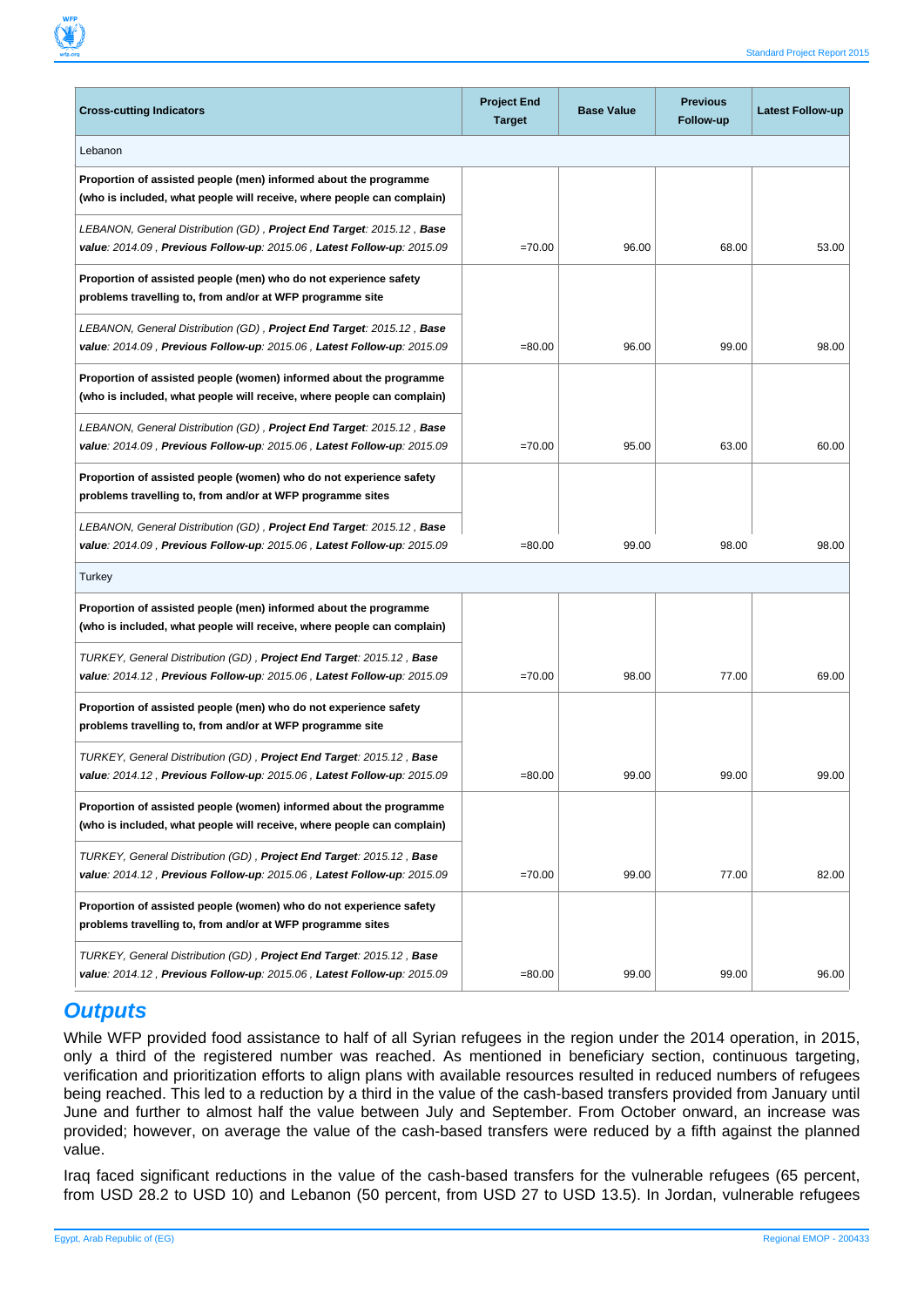

were completely cut from receiving assistance in the month of September, while only the extremely vulnerable were assisted.

Despite these reductions, in 2015, WFP injected over USD 354 million into the local economies through the cash-based transfers programme. This has stimulated and supported local and national economies by creating jobs and increasing revenues for participating shops.

In Jordan, WFP's targeting and tiered approach, implemented as of April, reduced the original beneficiary planning figures from 602,000 to 549,000. However, this figure was not met as the refugee population did not increase as expected.

In-kind bread distribution, which was planned to cease in early 2015, continued throughout the year as the bakery and retail capacity in the camps was insufficient to provide an adequate bread supply to residents. In some cases, additional quantities were needed and thus purchased directly by the CP in Azraq camp.

The number of schools assisted was higher than planned with new schools in Za'atri camp included. The nutritious snack programme was introduced in these schools at the beginning of the 2015 - 2016 academic year.

WFP Jordan reached a milestone in its use of technology and innovation to serve people in need. After successful field tests in 2015, Syrian refugees in Jordan will be able to purchase food using the iris scan payment system. A pilot programme using this new technology will be rolled out in Jordan in 2016.

In Lebanon, in-kind distributions for newly arrived Syrians ceased in April due to a significant decrease in the number of new arrivals. This can largely be attributed to new government regulations that prohibited the entry of refugees unless they fell within humanitarian exceptions - extremely vulnerable women, unaccompanied minors and injured people.

The Government of Lebanon leveraged the existing success of the cash-based transfers programme and incorporated a food assistance component using the e-card modality to provide assistance to vulnerable Lebanese through the NPTP. WFP trained many social workers on the distribution of cash-based transfers using the e-card modality including process monitoring, food security assessments and reporting. When funds were not available, WFP assisted NPTP beneficiaries for three months with earmarked funds.

| Output                                                                            | <b>Unit</b> | <b>Planned</b> | Actual | % Actual vs. Planned |
|-----------------------------------------------------------------------------------|-------------|----------------|--------|----------------------|
| Jordan                                                                            |             |                |        |                      |
| SO1: School Feeding (catch-up education)                                          |             |                |        |                      |
| Number of schools assisted by WFP                                                 | school      | 0              | 4      |                      |
| SO1: School Feeding (on-site)                                                     |             |                |        |                      |
| Number of primary schools assisted by WFP                                         | school      | 3              | 6      | 200.0                |
| Number of secondary schools assisted by<br><b>WFP</b>                             | school      | 3              | 3      |                      |
| Lebanon                                                                           |             |                |        |                      |
| SO1: General Distribution (GD)                                                    |             |                |        |                      |
| Number of government staff members trained<br>in food security monitoring systems | individual  | 0              | 258    |                      |

#### **Outcomes**

In line with the operation's main objective to improve and stabilize the food consumption of the assisted populations, WFP assistance was essential in maintaining the food security of Syrian refugees in the regional countries. However, in 2015, WFP faced a number of funding shortfalls impacting the assistance provided to Syrian refugees. In order to best utilise available funds, WFP targeted the most vulnerable refugees under EMOP 200433, ensuring the efficient use of resources.

PDM data revealed that while the food security situation was relatively stable throughout 2014 with more than 90 percent of assisted households achieving acceptable food consumption; reductions in cash-based transfer values in 2015 significantly compromised refugees' food security, particularly in Jordan and Lebanon. Adversely affected food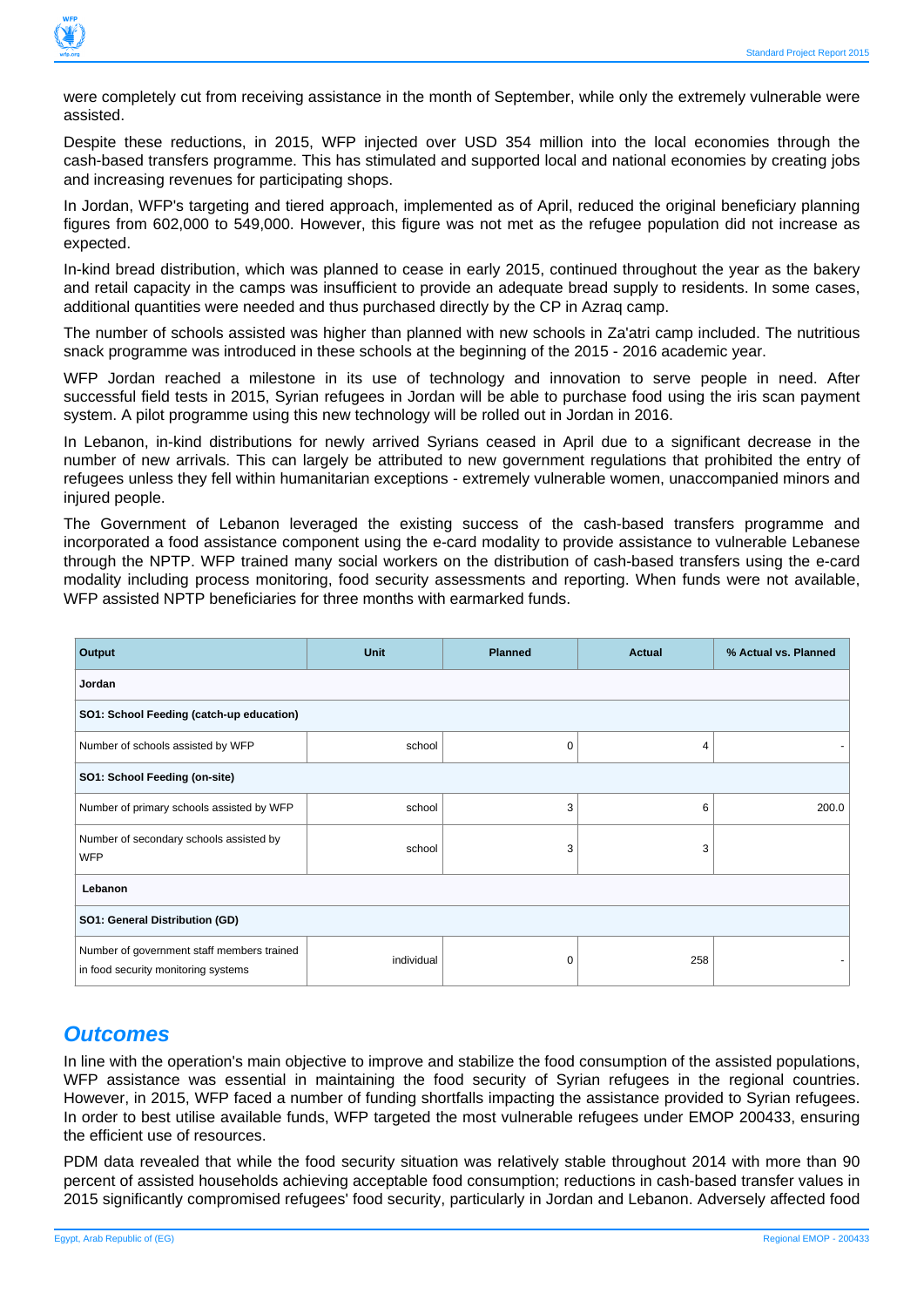

consumption scores (FCS) after the reductions in cash-based transfer values confirmed the high reliance on WFP food assistance. Such reliance was further compounded by restrictions on employment opportunities for Syrian refugees in most of the regional countries.

Comparing monitoring data from the third quarter of 2015 with third quarter of 2014, the number of refugees with poor or borderline FCS more than doubled across the region, from an average of 9 to 20 percent. This increase was associated with cuts in assistance made throughout the year resulting in beneficiaries affording less nutritious and diverse meals. Households headed by women were greatly affected by these reductions as women were less likely to find another source of income. This information was used to better revise the vulnerability criteria, guaranteeing inclusion of widows and households headed by women.

Throughout the year, WFP continued to conduct rapid assessments and surveys to gauge the impact of reductions on beneficiaries. Findings, especially in Jordan, Lebanon and Egypt, indicated that many refugees adopted a number of negative coping strategies in order to meet their basic food needs. These results were used to raise awareness of the vital role food assistance continues to play in this crisis.

Findings indicated that, on average, one-third of households were forced to reduce their expenditure on other items such as education and health, while more than 10 percent of households adopted negative coping strategies, such as accepting high risk illegal jobs or withdrawing their children from school. The adoption of these strategies was most notable in Jordan and Lebanon.

Despite the negative change between previous and latest follow up that is associated with reduction in transfer value, beneficiaries kept higher food consumption and lower coping strategies levels compared to the pre-assistance baseline (PAB). On average, acceptable food consumption increased by 20 percentage points compared to baseline. The coping strategy index (CSI), representing the frequency and severity of the strategies adopted to meet basic food needs, decreased by 35 percent from the baseline. A reduction in the CSI score suggests that households are less frequently engaging in negative coping strategies compared to the baseline. These findings confirm the significance of WFP's food assistance, however, they further highlight the important role of providing food assistance at the planned levels.

In Egypt, the number of refugees who maintained acceptable food consumption decreased. This can be attributed to a reduction of the cash-based transfers value, coupled with difficult economic conditions and high inflation rates, which further diminished refugees' purchasing power.

With availability of work opportunities in Iraq, food consumption levels only decreased slightly. However, nearly twice as many households bought food on credit and a third of households reduced essential NFI expenditures after assistance cuts took place in August.

In Jordan, while WFP food assistance indicated improvement from baseline, food consumption deteriorated sharply from 2014 onward due to funding shortfalls. The findings of a rapid panel survey of excluded vulnerable refugee households, conducted in October, showed that 82 percent of households decreased their food consumption while 75 percent engaged in more frequent and severe coping strategies. Alarmingly, 36 percent of households were forced to accept high risk, illegal jobs, 29 percent reduced essential NFI expenditure and 23 percent withdrew their children from school.

WFP Jordan coordinated with Ministry of Education and UNICEF regarding the school feeding programme indicators. However, retention information and dropouts in camp schools could not be tracked due to spikes in relocation and migration patterns. Agreement could not be reached with the Ministry of Education to address this and WFP could only monitor the number and location of students being assisted.

In Lebanon, a panel survey was conducted to capture the impact of the increase in assistance following a sharp reduction in the third quarter. It revealed that eight out of ten sampled households increased their food consumption following receipt of assistance. In addition, the adoption of crisis and emergency strategies markedly reduced, presumably as a result of the increase in value of the cash-based transfers.

In Turkey, the percentage of beneficiary households with acceptable food consumption levels decreased slightly. This was likely due to high inflation affecting food commodity prices and refugees not being able to leave certain camps for work. However, as reductions in WFP assistance were compensated by the Government of Turkey, FCS of Syrian refugees in Turkey's camps were the highest in the region.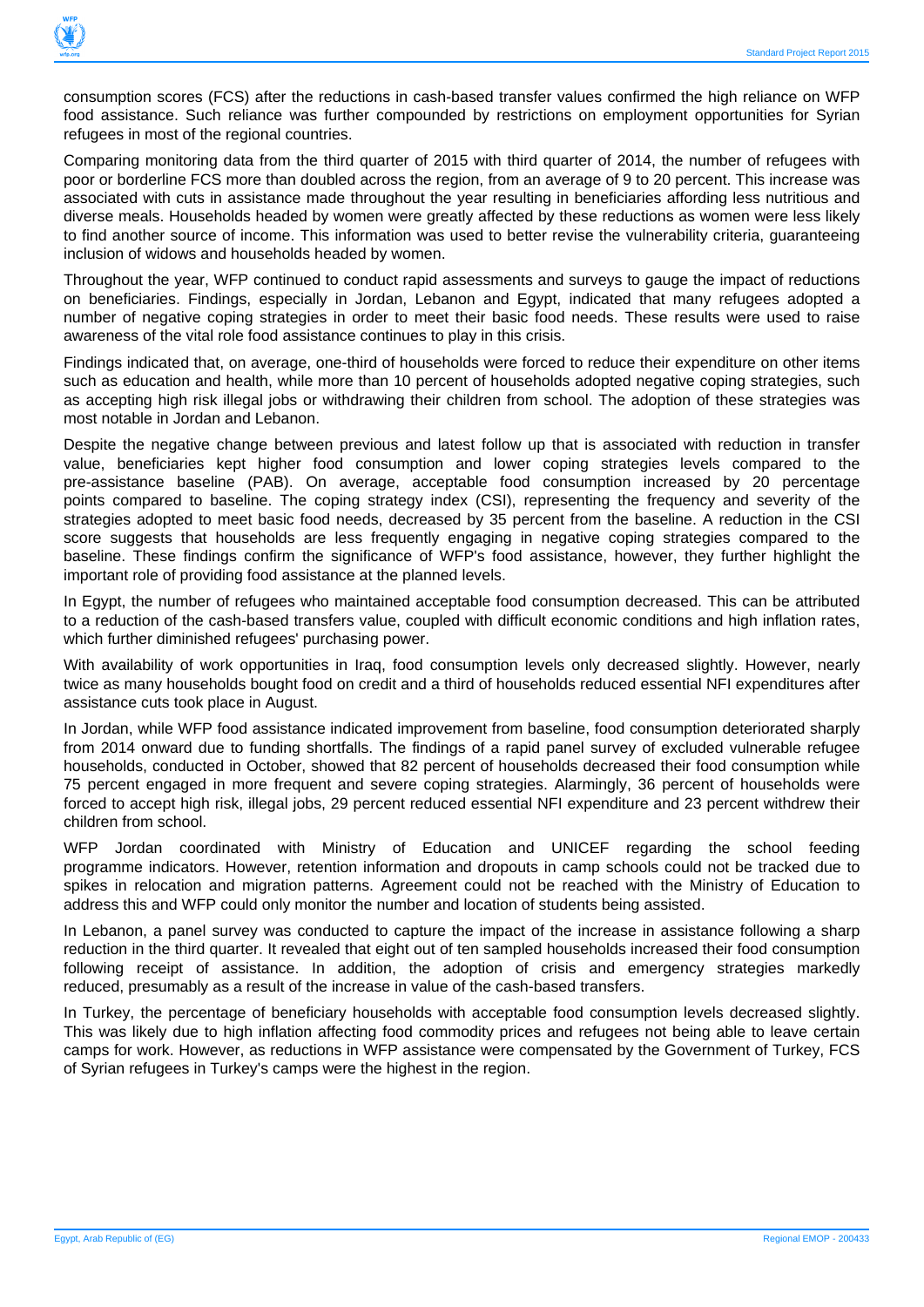

| <b>Outcome</b>                                                                                                                                                                                                                                                                                       | <b>Project End</b><br><b>Target</b> | <b>Base Value</b> | <b>Previous</b><br>Follow-up |       |
|------------------------------------------------------------------------------------------------------------------------------------------------------------------------------------------------------------------------------------------------------------------------------------------------------|-------------------------------------|-------------------|------------------------------|-------|
| Egypt                                                                                                                                                                                                                                                                                                |                                     |                   |                              |       |
| SO1 Save lives and protect livelihoods in emergencies                                                                                                                                                                                                                                                |                                     |                   |                              |       |
| Stabilized or improved food consumption over assistance period for targeted households and/or individuals                                                                                                                                                                                            |                                     |                   |                              |       |
| FCS: percentage of households with poor Food Consumption Score                                                                                                                                                                                                                                       |                                     |                   |                              |       |
| EGYPT, Project End Target: 2015.12 PDM, Base value: 2014.03 WFP<br>programme monitoring PAB, Previous Follow-up: 2014.09 WFP programme<br>monitoring Post Distribution monitoring, Latest Follow-up: 2015.09 WFP<br>programme monitoring Post Distribution monitoring                                | $= 3.00$                            | 10.00             | 0.00                         | 0.00  |
| FCS: percentage of households with borderline Food Consumption<br>Score                                                                                                                                                                                                                              |                                     |                   |                              |       |
| EGYPT, Project End Target: 2015.12 PDM, Base value: 2014.03 WFP<br>programme monitoring PAB, Previous Follow-up: 2014.09 WFP programme<br>monitoring Post Distribution monitoring, Latest Follow-up: 2015.09 WFP<br>programme monitoring Post Distribution monitoring                                | $=7.00$                             | 18.00             | 4.00                         | 13.20 |
| FCS: percentage of households with acceptable Food Consumption<br>Score                                                                                                                                                                                                                              |                                     |                   |                              |       |
| EGYPT, Project End Target: 2015.12 PDM, Base value: 2014.03 WFP<br>programme monitoring PAB, Previous Follow-up: 2014.09 WFP programme<br>monitoring Post Distribution monitoring, Latest Follow-up: 2015.09 WFP<br>programme monitoring Post Distribution monitoring                                | $= 90.00$                           | 72.00             | 96.00                        | 86.80 |
| FCS: percentage of households with poor Food Consumption Score<br>(female-headed)                                                                                                                                                                                                                    |                                     |                   |                              |       |
| EGYPT, Project End Target: 2015.12 PDM, Base value: 2014.03 WFP<br>programme monitoring PAB, Previous Follow-up: 2014.09 WFP programme<br>monitoring Post Distribution monitoring, Latest Follow-up: 2015.09 WFP<br>programme monitoring Post Distribution monitoring                                | $= 3.00$                            | 17.00             | 0.00                         | 0.00  |
| FCS: percentage of households with poor Food Consumption Score<br>(male-headed)                                                                                                                                                                                                                      |                                     |                   |                              |       |
| EGYPT, Project End Target: 2015.12 PDM, HH sourveys, Base value:<br>2014.03 WFP programme monitoring PAB HH interviews, Previous<br>Follow-up: 2014.09 WFP programme monitoring Post Distribution monitoring<br>, Latest Follow-up: 2015.09 WFP programme monitoring Post Distribution<br>monitoring | $= 3.00$                            | 6.00              | 0.00                         | 0.00  |
| FCS: percentage of households with borderline Food Consumption<br>Score (female-headed)                                                                                                                                                                                                              |                                     |                   |                              |       |
| EGYPT, Project End Target: 2015.12 PDM, Base value: 2014.03 WFP<br>programme monitoring PAB, <b>Previous Follow-up</b> : 2014.09 WFP programme<br>monitoring Post Distribution monitoring, Latest Follow-up: 2015.09 WFP<br>programme monitoring Post Distribution monitoring                        | $=7.00$                             | 22.00             | 0.00                         | 17.20 |
| FCS: percentage of households with borderline Food Consumption<br>Score (male-headed)                                                                                                                                                                                                                |                                     |                   |                              |       |
| EGYPT, Project End Target: 2015.12 PDM, Base value: 2014.03 WFP<br>programme monitoring PAB, Previous Follow-up: 2014.09 WFP programme<br>monitoring Post Distribution monitoring, Latest Follow-up: 2015.09 WFP<br>programme monitoring Post Distribution monitoring                                | $=7.00$                             | 16.00             | 6.00                         | 11.80 |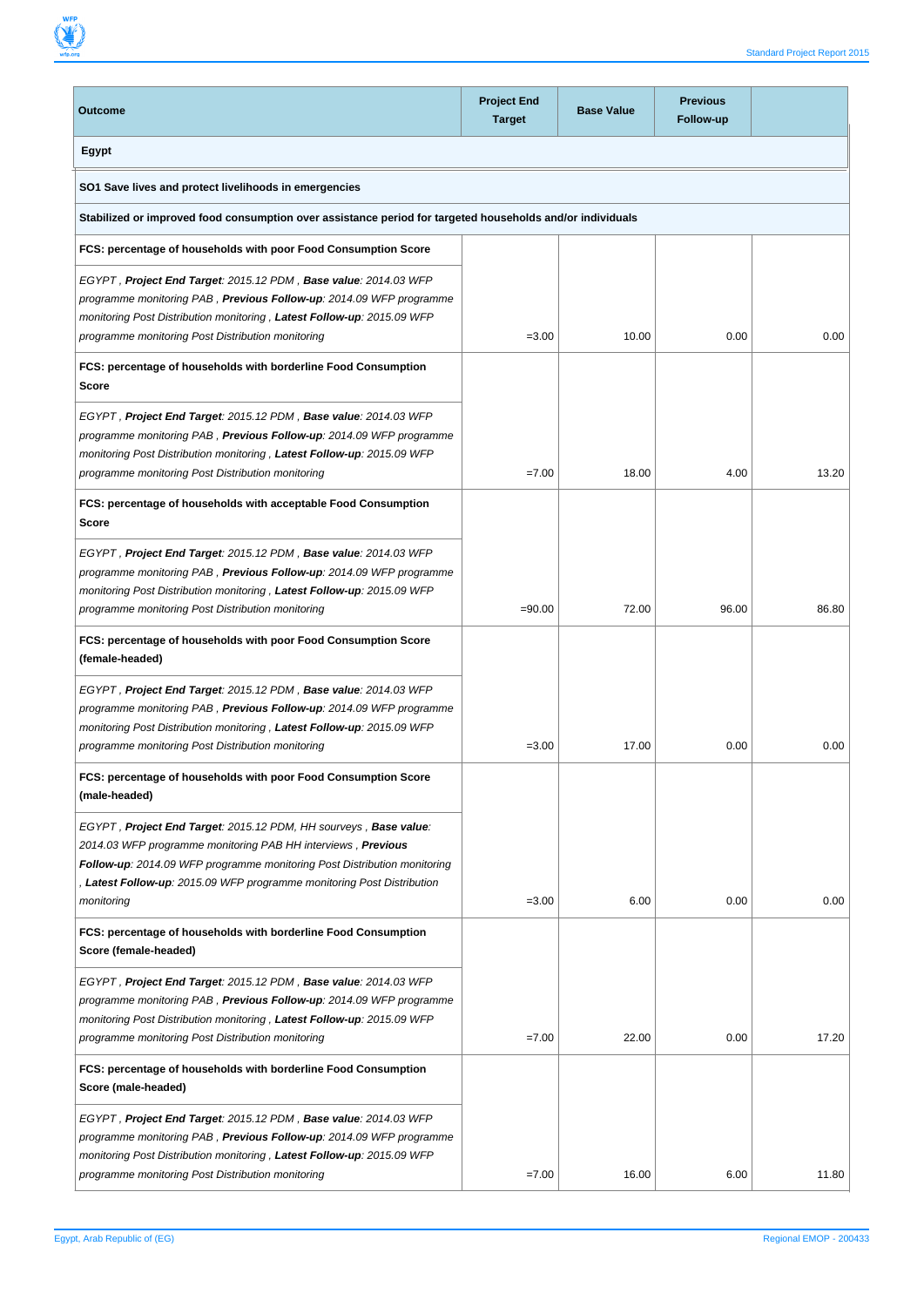

| <b>Outcome</b>                                                                                                                                                                                                                                                                              | <b>Project End</b><br><b>Target</b> | <b>Base Value</b> | <b>Previous</b><br>Follow-up | <b>Latest Follow-up</b> |
|---------------------------------------------------------------------------------------------------------------------------------------------------------------------------------------------------------------------------------------------------------------------------------------------|-------------------------------------|-------------------|------------------------------|-------------------------|
| FCS: percentage of households with acceptable Food Consumption<br>Score (female-headed)                                                                                                                                                                                                     |                                     |                   |                              |                         |
| EGYPT, Project End Target: 2015.12 PDM, Base value: 2014.03 WFP<br>programme monitoring PAB, Previous Follow-up: 2014.09 WFP programme<br>monitoring Post Distribution monitoring, Latest Follow-up: 2015.09 WFP<br>programme monitoring Post Distribution monitoring                       | $= 90.00$                           | 61.00             | 100.00                       | 82.80                   |
| FCS: percentage of households with acceptable Food Consumption<br>Score (male-headed)                                                                                                                                                                                                       |                                     |                   |                              |                         |
| EGYPT, Project End Target: 2015.12 PDM, Base value: 2014.03 WFP<br>programme monitoring PAB, <b>Previous Follow-up</b> : 2014.09 WFP programme<br>monitoring Post Distribution monitoring, Latest Follow-up: 2015.09 WFP<br>programme monitoring Post Distribution monitoring               | $= 90.00$                           | 78.00             | 94.00                        | 88.20                   |
| <b>Diet Diversity Score</b>                                                                                                                                                                                                                                                                 |                                     |                   |                              |                         |
| EGYPT, Project End Target: 2015.12 PDM, Base value: 2014.03 WFP<br>programme monitoring PAB, <b>Previous Follow-up</b> : 2014.09 WFP programme<br>monitoring Post Distribution monitoring, Latest Follow-up: 2015.09 WFP<br>programme monitoring Post Distribution monitoring               | >5.00                               | 5.00              | 5.40                         | 6.19                    |
| Diet Diversity Score (female-headed households)                                                                                                                                                                                                                                             |                                     |                   |                              |                         |
| EGYPT, Project End Target: 2015.12 PDM, Base value: 2014.03 WFP<br>programme monitoring PAB, Previous Follow-up: 2014.09 WFP programme<br>monitoring Post Distribution monitoring, Latest Follow-up: 2015.09 WFP<br>programme monitoring Post Distribution monitoring                       | >5.00                               | 4.70              | 5.30                         | 6.14                    |
| Diet Diversity Score (male-headed households)                                                                                                                                                                                                                                               |                                     |                   |                              |                         |
| EGYPT, Project End Target: 2015.12 PDM, Base value: 2014.03 WFP<br>programme monitoring PAB HH interviews, <b>Previous Follow-up</b> : 2014.09<br>WFP programme monitoring Post Distribution monitoring, Latest Follow-up:<br>2015.09 WFP programme monitoring Post Distribution monitoring | >5.00                               | 5.20              | 5.50                         | 6.23                    |
| CSI (Food): Coping Strategy Index (average)                                                                                                                                                                                                                                                 |                                     |                   |                              |                         |
| EGYPT, Project End Target: 2015.12 PDM, Base value: 2014.03 WFP<br>programme monitoring PAB, Previous Follow-up: 2014.09 WFP programme<br>monitoring Post Distribution monitoring, Latest Follow-up: 2015.09 WFP                                                                            | < 19.20                             | 19.20             | 12.60                        | 8.50                    |
| Iraq                                                                                                                                                                                                                                                                                        |                                     |                   |                              |                         |
| SO1 Save lives and protect livelihoods in emergencies                                                                                                                                                                                                                                       |                                     |                   |                              |                         |
| Project-specific                                                                                                                                                                                                                                                                            |                                     |                   |                              |                         |
| Retention rate (girls) in WFP-assisted primary schools                                                                                                                                                                                                                                      |                                     |                   |                              |                         |
| CAMPS, Project End Target: 2015.12 Monthly attendance and SF<br>distribution reports                                                                                                                                                                                                        | >70.00                              |                   |                              |                         |
| Retention rate (boys) in WFP-assisted primary schools                                                                                                                                                                                                                                       |                                     |                   |                              |                         |
| CAMPS, Project End Target: 2015.12 monthly attendance and SF<br>distribution reports                                                                                                                                                                                                        | >70.00                              |                   |                              |                         |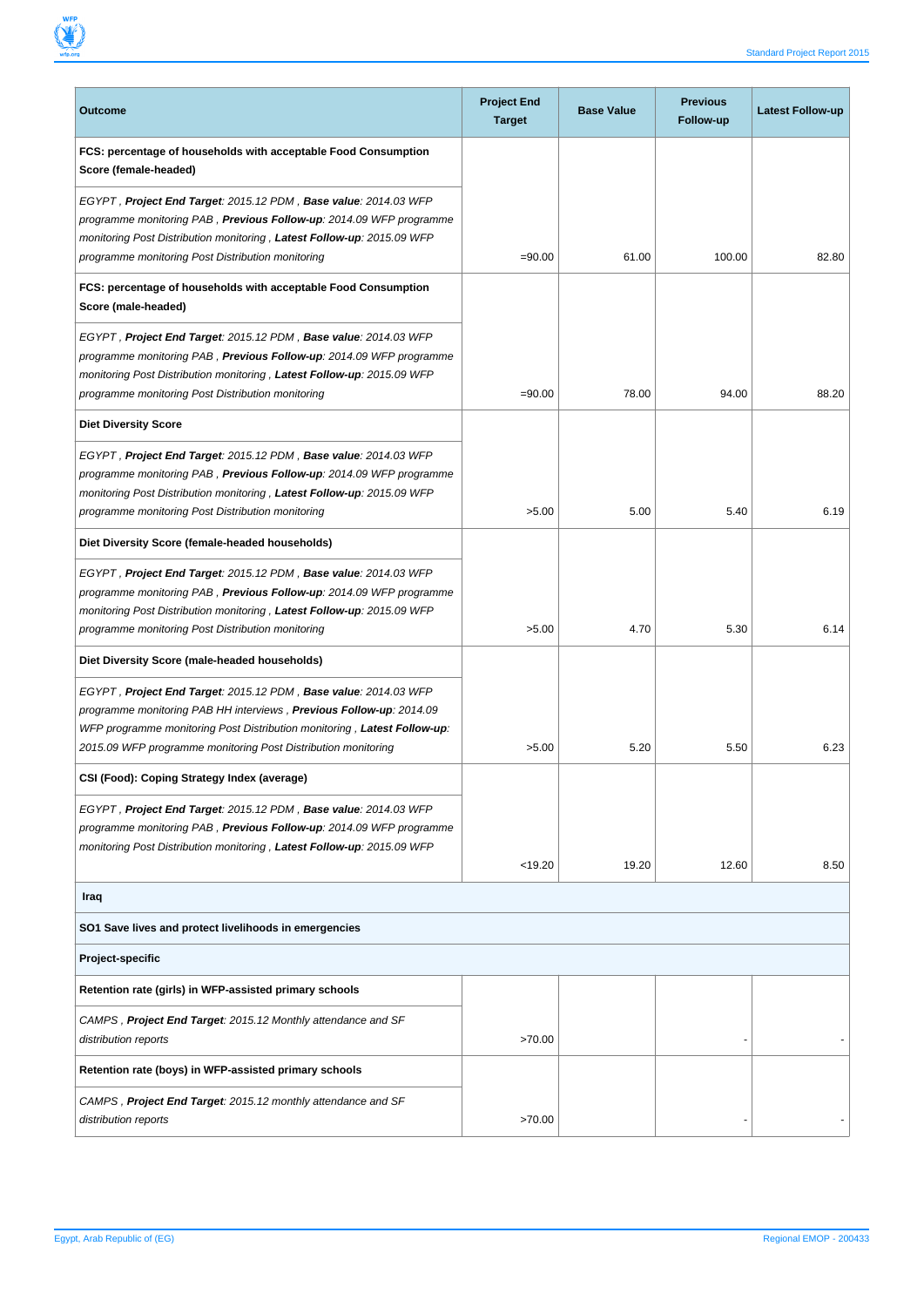

| Outcome                                                                                                                                                                                                              | <b>Project End</b><br><b>Target</b> | <b>Base Value</b> | <b>Previous</b><br>Follow-up | <b>Latest Follow-up</b> |
|----------------------------------------------------------------------------------------------------------------------------------------------------------------------------------------------------------------------|-------------------------------------|-------------------|------------------------------|-------------------------|
| FCS: percentage of households with poor Food Consumption Score                                                                                                                                                       |                                     |                   |                              |                         |
| IRAQ, Project End Target: 2015.12 PDMs, Base value: 2013.12 WFP<br>programme monitoring PDMs, Previous Follow-up: 2014.09 WFP<br>programme monitoring PDM, Latest Follow-up: 2015.09 WFP programme<br>monitoring PDM | < 9.00                              | 10.00             | 4.00                         | 5.00                    |
| FCS: percentage of households with borderline Food Consumption<br>Score                                                                                                                                              |                                     |                   |                              |                         |
| IRAQ, Project End Target: 2015.12 PDMs, Base value: 2013.12 WFP<br>programme monitoring PDMs, Previous Follow-up: 2014.09 WFP<br>programme monitoring PDM, Latest Follow-up: 2015.09 WFP programme<br>monitoring PDM | < 9.00                              | 8.00              | 7.00                         | 11.00                   |
| FCS: percentage of households with acceptable Food Consumption<br>Score                                                                                                                                              |                                     |                   |                              |                         |
| IRAQ, Project End Target: 2015.12 PDMs, Base value: 2013.12 WFP<br>programme monitoring PDMs, Previous Follow-up: 2014.09 WFP<br>programme monitoring PDM, Latest Follow-up: 2015.09 WFP programme<br>monitoring PDM | >82.00                              | 82.00             | 89.00                        | 84.00                   |
| FCS: percentage of households with poor Food Consumption Score<br>(female-headed)                                                                                                                                    |                                     |                   |                              |                         |
| IRAQ, Project End Target: 2015.12 PDMs, Base value: 2013.12 WFP<br>programme monitoring PDMs, Previous Follow-up: 2014.10 WFP<br>programme monitoring PDM, Latest Follow-up: 2015.10 WFP programme<br>monitoring PDM | < 9.00                              | 9.00              | 4.00                         | 4.00                    |
| FCS: percentage of households with poor Food Consumption Score<br>(male-headed)                                                                                                                                      |                                     |                   |                              |                         |
| IRAQ, Project End Target: 2015.12 PDMs, Base value: 2013.12 WFP<br>programme monitoring PDMs, Previous Follow-up: 2014.10 WFP<br>programme monitoring PDM, Latest Follow-up: 2015.10 WFP programme<br>monitoring PDM | < 9.00                              | 11.00             | 3.00                         | 5.00                    |
| FCS: percentage of households with borderline Food Consumption<br>Score (female-headed)                                                                                                                              |                                     |                   |                              |                         |
| IRAQ, Project End Target: 2015.12 PDMs, Base value: 2013.12 WFP<br>programme monitoring PDMs, Previous Follow-up: 2014.10 WFP<br>programme monitoring PDM, Latest Follow-up: 2015.10 WFP programme<br>monitoring PDM | < 9.00                              | 9.00              | 7.00                         | 22.00                   |
| FCS: percentage of households with borderline Food Consumption<br>Score (male-headed)                                                                                                                                |                                     |                   |                              |                         |
| IRAQ, Project End Target: 2015.12 PDMs, Base value: 2013.12 WFP<br>programme monitoring PDMs, Previous Follow-up: 2014.10 WFP<br>programme monitoring PDM, Latest Follow-up: 2015.10 WFP programme<br>monitoring PDM | < 9.00                              | 8.00              | 7.00                         | 10.00                   |
| FCS: percentage of households with acceptable Food Consumption<br>Score (female-headed)                                                                                                                              |                                     |                   |                              |                         |
| IRAQ, Project End Target: 2015.12 PDMs, Base value: 2013.12 WFP<br>programme monitoring PDMs, Previous Follow-up: 2014.10 WFP<br>programme monitoring PDM, Latest Follow-up: 2015.10 WFP programme<br>monitoring PDM | >82.00                              | 82.00             | 89.00                        | 74.00                   |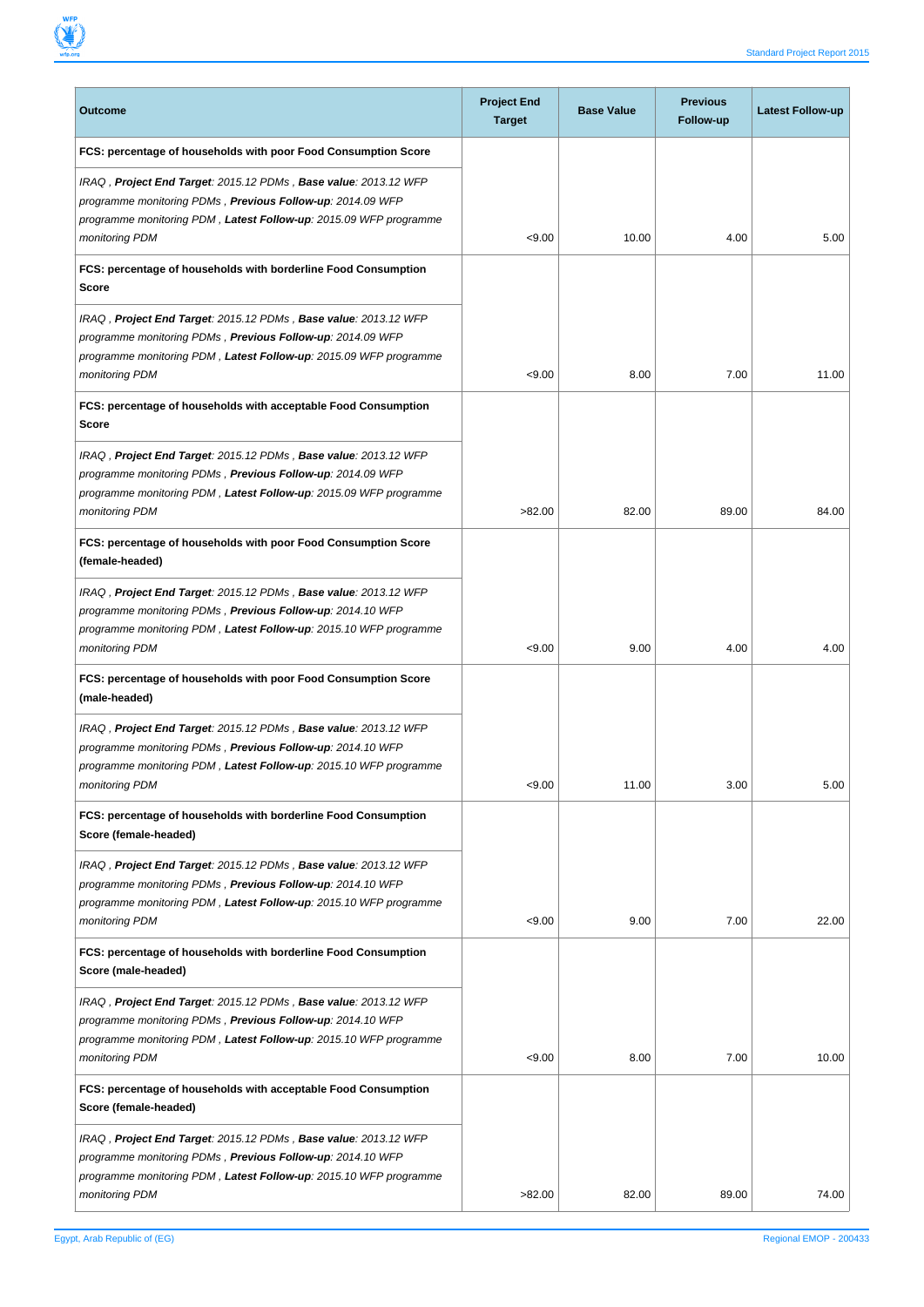

| <b>Outcome</b>                                                                                                                                                                                                                                                | <b>Project End</b><br><b>Target</b> | <b>Base Value</b> | <b>Previous</b><br><b>Follow-up</b> | Latest Follow-up |
|---------------------------------------------------------------------------------------------------------------------------------------------------------------------------------------------------------------------------------------------------------------|-------------------------------------|-------------------|-------------------------------------|------------------|
| FCS: percentage of households with acceptable Food Consumption<br>Score (male-headed)                                                                                                                                                                         |                                     |                   |                                     |                  |
| IRAQ, Project End Target: 2015.12 PDMs, Base value: 2013.12 WFP<br>programme monitoring PDMs, Previous Follow-up: 2014.10 WFP<br>programme monitoring PDM, Latest Follow-up: 2015.10 WFP programme<br>monitoring PDM                                          | >82.00                              | 81.00             | 89.00                               | 85.00            |
| <b>Diet Diversity Score</b>                                                                                                                                                                                                                                   |                                     |                   |                                     |                  |
| IRAQ, Project End Target: 2015.12 PDMs, Base value: 2013.12 WFP<br>programme monitoring PDMs, Previous Follow-up: 2014.10 WFP<br>programme monitoring PDM, Latest Follow-up: 2015.10 WFP programme<br>monitoring PDM                                          | >5.80                               | 5.80              | 6.50                                | 6.50             |
| Diet Diversity Score (female-headed households)                                                                                                                                                                                                               |                                     |                   |                                     |                  |
| IRAQ, Project End Target: 2015.12 PDMs, Base value: 2013.12 WFP<br>programme monitoring PDMs, Previous Follow-up: 2014.10 WFP<br>programme monitoring PDM, Latest Follow-up: 2015.10 WFP programme<br>monitoring PDM                                          | >5.80                               | 5.60              | 6.60                                | 6.40             |
| Diet Diversity Score (male-headed households)                                                                                                                                                                                                                 |                                     |                   |                                     |                  |
| IRAQ, Project End Target: 2015.12 PDMs, Base value: 2013.12 WFP<br>programme monitoring PDMs, Previous Follow-up: 2014.10 WFP<br>programme monitoring PDM, Latest Follow-up: 2015.10 WFP programme<br>monitoring PDM                                          | >5.80                               | 5.90              | 6.50                                | 6.50             |
| CSI (Food): Coping Strategy Index (average)                                                                                                                                                                                                                   |                                     |                   |                                     |                  |
| IRAQ, Project End Target: 2015.12 PDM, Base value: 2013.12 WFP<br>programme monitoring PDMs, Previous Follow-up: 2015.06 WFP<br>programme monitoring PDM, Latest Follow-up: 2015.10 WFP survey PDM                                                            | < 9.20                              | 9.20              | 4.00                                | 7.40             |
| Jordan                                                                                                                                                                                                                                                        |                                     |                   |                                     |                  |
| SO1 Save lives and protect livelihoods in emergencies                                                                                                                                                                                                         |                                     |                   |                                     |                  |
| Stabilized or improved food consumption over assistance period for targeted households and/or individuals                                                                                                                                                     |                                     |                   |                                     |                  |
| FCS: percentage of households with poor Food Consumption Score                                                                                                                                                                                                |                                     |                   |                                     |                  |
| JORDAN, Project End Target: 2015.12, Base value: 2014.09 WFP<br>programme monitoring PAB exercise July-September 2014, Previous<br>Follow-up: 2014.09 WFP programme monitoring Q3 2014 PDM, Latest<br>Follow-up: 2015.09 WFP programme monitoring Q3 2015 PDM | < 5.00                              | 12.00             | 4.00                                | 8.00             |
| FCS: percentage of households with borderline Food Consumption<br>Score                                                                                                                                                                                       |                                     |                   |                                     |                  |
| JORDAN, Project End Target: 2015.12, Base value: 2014.09 WFP<br>programme monitoring PAB exercise July-September 2014, Previous<br>Follow-up: 2014.09 WFP programme monitoring Q3 2014 PDM, Latest<br>Follow-up: 2015.09 WFP programme monitoring Q3 2015 PDM | < 10.00                             | 18.00             | 7.00                                | 20.00            |
| FCS: percentage of households with acceptable Food Consumption<br>Score                                                                                                                                                                                       |                                     |                   |                                     |                  |
| JORDAN, Project End Target: 2015.12, Base value: 2014.09 WFP<br>programme monitoring PAB exercise July-September 2014, Previous<br>Follow-up: 2014.09 WFP programme monitoring Q3 2014 PDM, Latest<br>Follow-up: 2015.09 WFP programme monitoring Q3 2015 PDM | >85.00                              | 69.00             | 90.00                               | 72.00            |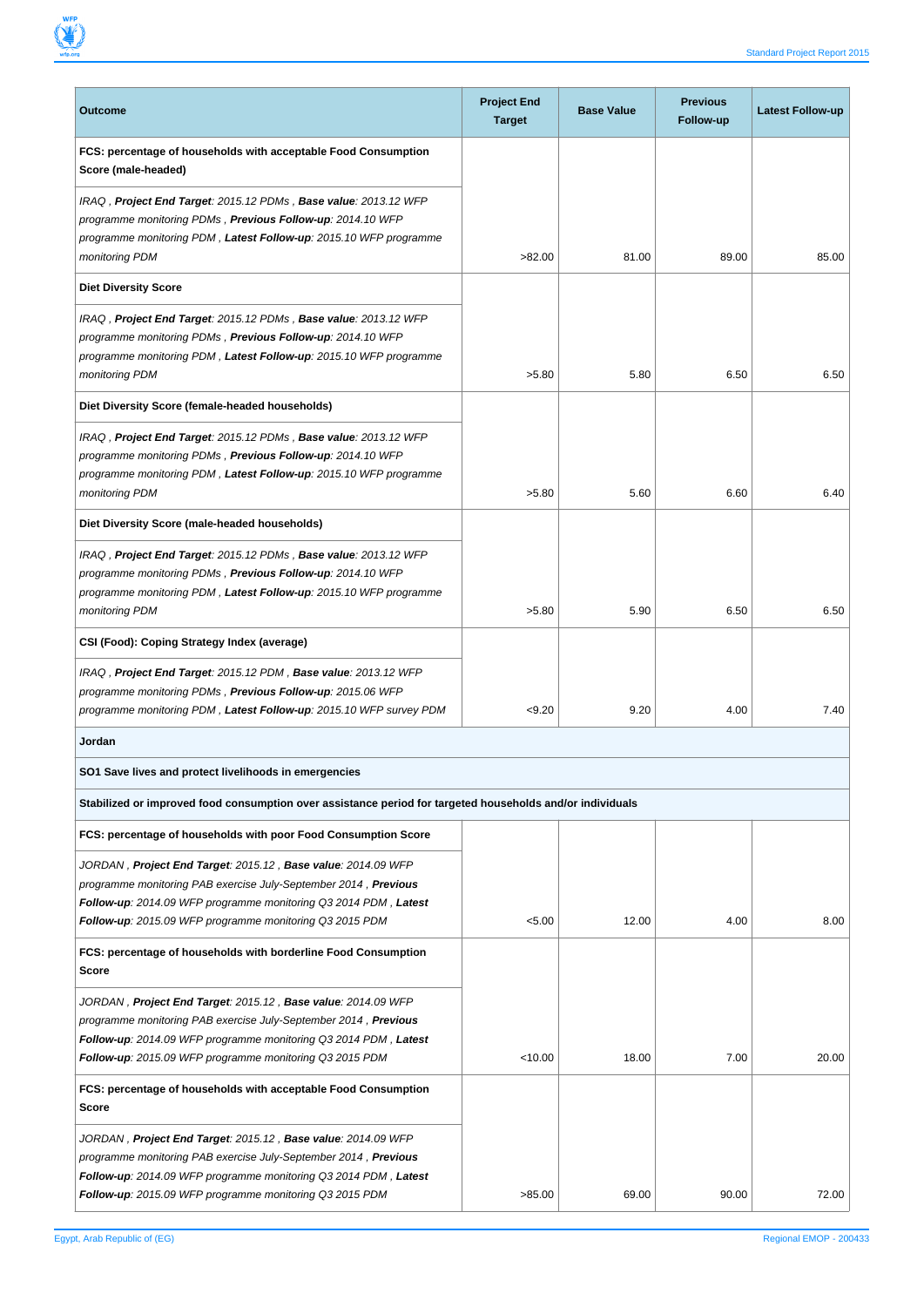

| <b>Project End</b><br><b>Target</b> | <b>Base Value</b> | <b>Previous</b><br>Follow-up | <b>Latest Follow-up</b> |
|-------------------------------------|-------------------|------------------------------|-------------------------|
|                                     |                   |                              |                         |
| < 5.00                              | 13.00             | 5.00                         | 10.00                   |
|                                     |                   |                              |                         |
| < 5.00                              | 12.00             | 3.00                         | 7.00                    |
|                                     |                   |                              |                         |
| < 10.00                             | 15.00             | 7.00                         | 23.00                   |
|                                     |                   |                              |                         |
| < 10.00                             | 21.00             | 7.00                         | 19.00                   |
|                                     |                   |                              |                         |
| >85.00                              | 73.00             | 88.00                        | 68.00                   |
|                                     |                   |                              |                         |
| >85.00                              | 67.00             | 90.00                        | 74.00                   |
|                                     |                   |                              |                         |
| >4.80                               | 4.80              | 6.20                         | 5.50                    |
|                                     |                   |                              |                         |
|                                     |                   |                              | 5.40                    |
|                                     | >4.80             | 4.90                         | 6.10                    |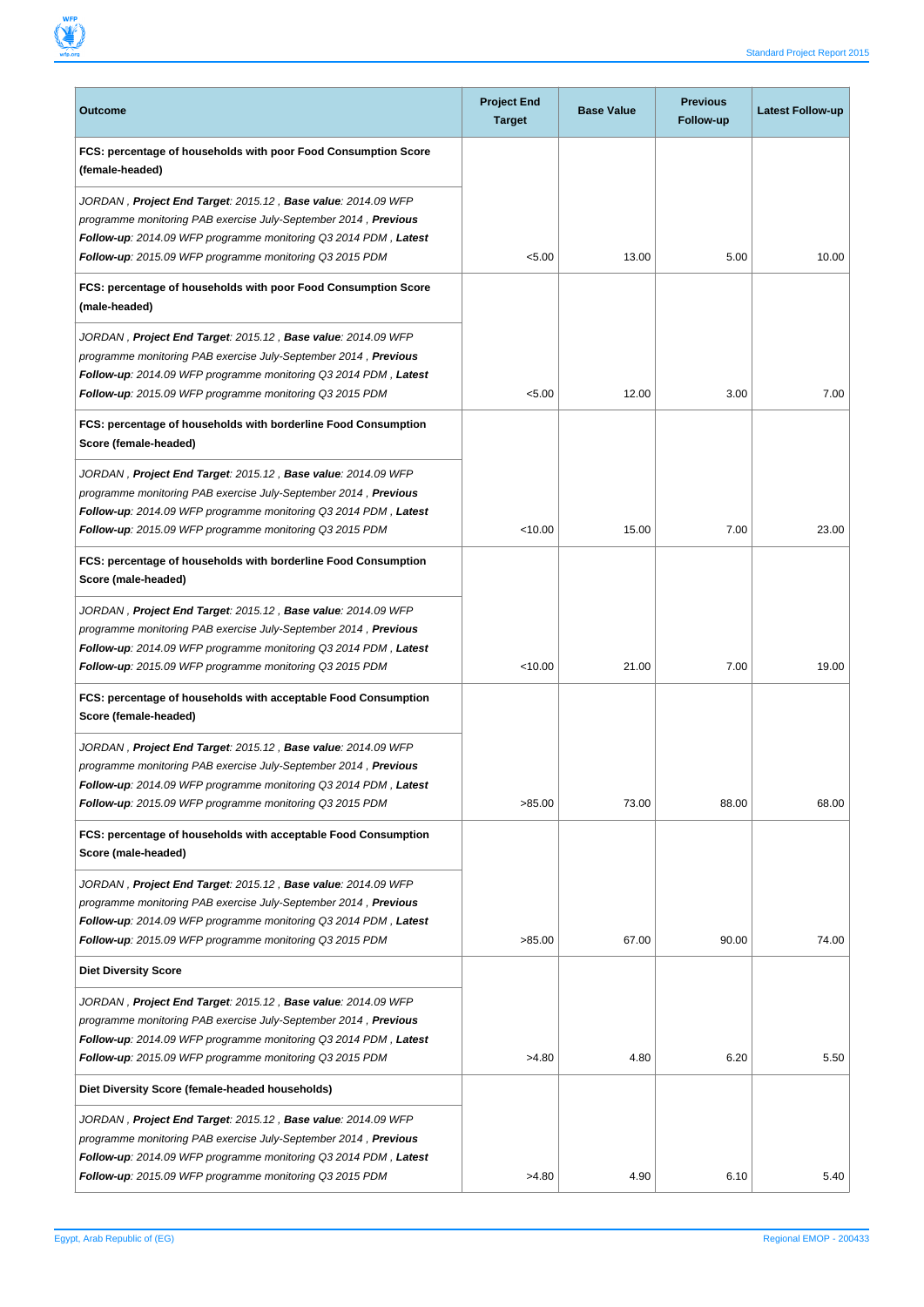

| Outcome                                                                                                                                                                                                                                                       | <b>Project End</b><br><b>Target</b> | <b>Base Value</b> | <b>Previous</b><br>Follow-up | Latest Follow-up |
|---------------------------------------------------------------------------------------------------------------------------------------------------------------------------------------------------------------------------------------------------------------|-------------------------------------|-------------------|------------------------------|------------------|
| Diet Diversity Score (male-headed households)                                                                                                                                                                                                                 |                                     |                   |                              |                  |
| JORDAN, Project End Target: 2015.12, Base value: 2014.09 WFP<br>programme monitoring PAB exercise July-September 2014, Previous<br>Follow-up: 2014.09 WFP programme monitoring Q3 2014 PDM, Latest<br>Follow-up: 2015.09 WFP programme monitoring Q3 2015 PDM | >4.80                               | 4.70              | 6.20                         | 5.50             |
| CSI (Food): Coping Strategy Index (average)                                                                                                                                                                                                                   |                                     |                   |                              |                  |
| JORDAN, Project End Target: 2015.12, Base value: 2014.01 WFP survey<br>CFSME, Previous Follow-up: 2014.09 WFP programme monitoring Q3 2014<br>PDM, Latest Follow-up: 2015.09 WFP programme monitoring Q3 2015 PDM                                             | < 19.60                             | 19.60             | 12.30                        | 20.00            |
| Restored or stabilized access to basic services and/or community assets                                                                                                                                                                                       |                                     |                   |                              |                  |
| Retention rate in WFP-assisted primary schools                                                                                                                                                                                                                |                                     |                   |                              |                  |
| JORDAN CAMPS, Project End Target: 2015.12                                                                                                                                                                                                                     | $=70.00$                            |                   |                              |                  |
| Retention rate (girls) in WFP-assisted primary schools                                                                                                                                                                                                        |                                     |                   |                              |                  |
| JORDAN CAMPS, Project End Target: 2015.12                                                                                                                                                                                                                     | $=70.00$                            |                   |                              |                  |
| Retention rate (boys) in WFP-assisted primary schools                                                                                                                                                                                                         |                                     |                   |                              |                  |
| JORDAN CAMPS, Project End Target: 2015.12                                                                                                                                                                                                                     | $=70.00$                            |                   |                              |                  |
| Retention rate in WFP-assisted secondary schools                                                                                                                                                                                                              |                                     |                   |                              |                  |
| JORDAN CAMPS, Project End Target: 2015.12                                                                                                                                                                                                                     | $=70.00$                            |                   |                              |                  |
| Retention rate (girls) in WFP-assisted secondary schools                                                                                                                                                                                                      |                                     |                   |                              |                  |
| JORDAN CAMPS, Project End Target: 2015.12                                                                                                                                                                                                                     | $=70.00$                            |                   |                              |                  |
| Retention rate (boys) in WFP-assisted secondary schools                                                                                                                                                                                                       |                                     |                   |                              |                  |
| JORDAN CAMPS, Project End Target                                                                                                                                                                                                                              | $=70.00$                            |                   |                              |                  |
| Lebanon                                                                                                                                                                                                                                                       |                                     |                   |                              |                  |
| SO1 Save lives and protect livelihoods in emergencies                                                                                                                                                                                                         |                                     |                   |                              |                  |
| Stabilized or improved food consumption over assistance period for targeted households and/or individuals                                                                                                                                                     |                                     |                   |                              |                  |
| FCS: percentage of households with poor Food Consumption Score                                                                                                                                                                                                |                                     |                   |                              |                  |
| SYRIAN REFUGEES, Project End Target: 2015.12 Household Visits, Base<br>value: 2014.09 WFP programme monitoring PAB, Previous Follow-up:<br>2014.09 WFP programme monitoring PDM, Latest Follow-up: 2015.09 WFP<br>programme monitoring PDM                    | $= 5.00$                            | 18.00             | 3.00                         | 5.00             |
| FCS: percentage of households with borderline Food Consumption<br>Score                                                                                                                                                                                       |                                     |                   |                              |                  |
| SYRIAN REFUGEES, Project End Target: 2015.12 Household Visits, Base<br>value: 2014.09 WFP programme monitoring PAB, Previous Follow-up:<br>2014.09 WFP programme monitoring PDM, Latest Follow-up: 2015.09 WFP<br>programme monitoring PDM                    | $=15.00$                            | 33.00             | 14.00                        | 22.00            |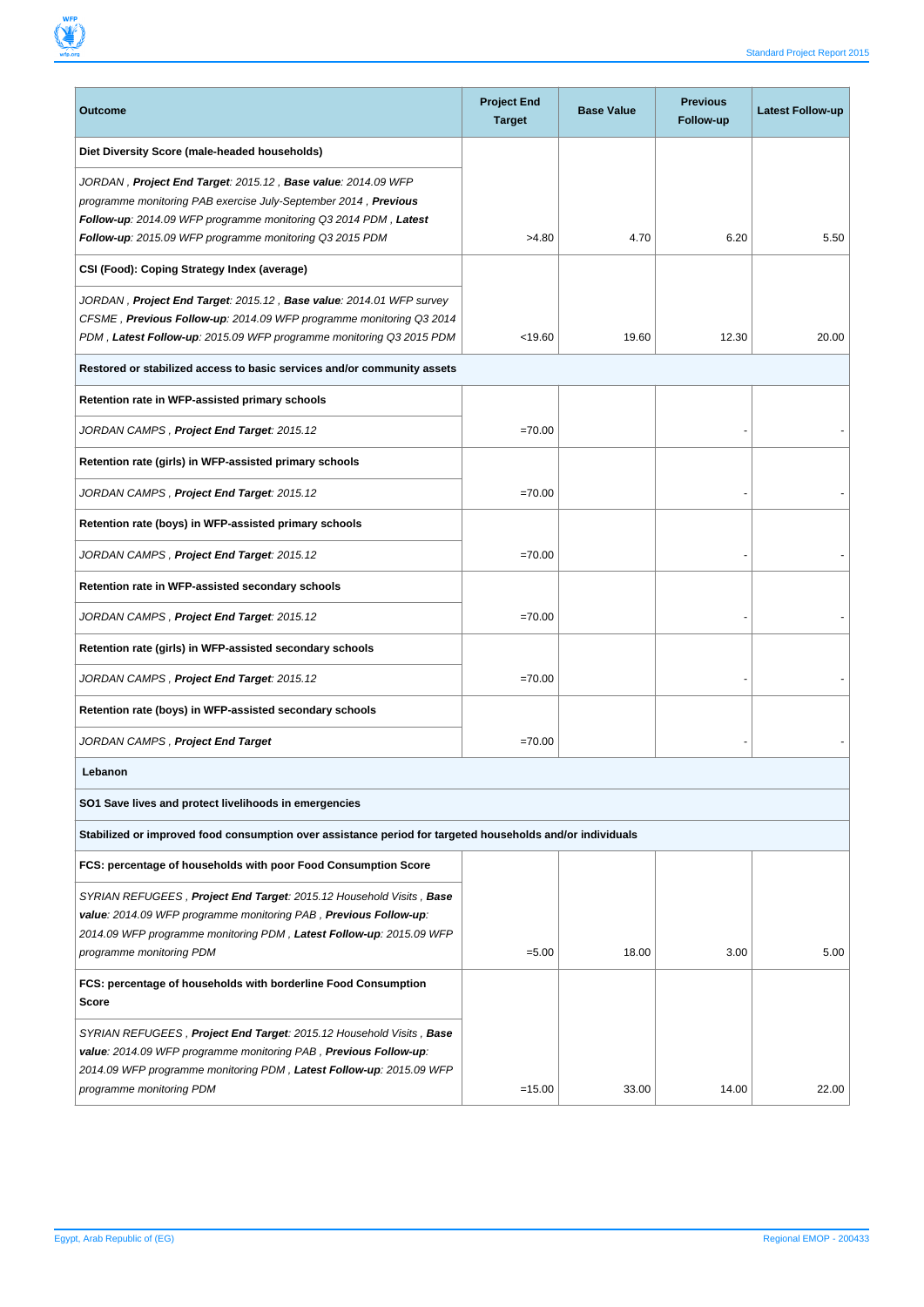

| Outcome                                                                                                                                                                                                                                                     | <b>Project End</b><br><b>Target</b> | <b>Base Value</b> | <b>Previous</b><br>Follow-up | Latest Follow-up |
|-------------------------------------------------------------------------------------------------------------------------------------------------------------------------------------------------------------------------------------------------------------|-------------------------------------|-------------------|------------------------------|------------------|
| FCS: percentage of households with acceptable Food Consumption<br><b>Score</b>                                                                                                                                                                              |                                     |                   |                              |                  |
| SYRIAN REFUGEES , <b>Project End Target</b> : 2015.12 Household Visits , <b>Base</b><br>value: 2014.09 WFP programme monitoring PAB, Previous Follow-up:<br>2014.09 WFP programme monitoring PDM, Latest Follow-up: 2015.09 WFP<br>programme monitoring PDM | $= 80.00$                           | 49.00             | 82.00                        | 74.00            |
| FCS: percentage of households with poor Food Consumption Score<br>(female-headed)                                                                                                                                                                           |                                     |                   |                              |                  |
| SYRIAN REFUGEES, Project End Target: 2015.12 Household Visits, Base<br>value: 2014.09 WFP programme monitoring PAB, Previous Follow-up:<br>2014.09 WFP programme monitoring PDM, Latest Follow-up: 2015.09 WFP<br>programme monitoring PDM                  | $= 5.00$                            | 23.00             | 6.00                         | 6.00             |
| FCS: percentage of households with poor Food Consumption Score<br>(male-headed)                                                                                                                                                                             |                                     |                   |                              |                  |
| SYRIAN REFUGEES, Project End Target: 2016.12 Household visits, Base<br>value: 2014.09 WFP programme monitoring PAB, Previous Follow-up:<br>2014.09 WFP programme monitoring PDM, Latest Follow-up: 2015.09 WFP<br>programme monitoring PDM                  | $= 5.00$                            | 15.00             | 3.00                         | 4.00             |
| FCS: percentage of households with borderline Food Consumption<br>Score (female-headed)                                                                                                                                                                     |                                     |                   |                              |                  |
| SYRIAN REFUGEES, Project End Target: 2015.12 Household Visits, Base<br>value: 2014.09 WFP programme monitoring PAB, Previous Follow-up:<br>2014.09 WFP programme monitoring PDM, Latest Follow-up: 2015.09 WFP<br>programme monitoring PDM                  | $=15.00$                            | 31.00             | 13.00                        | 26.00            |
| FCS: percentage of households with borderline Food Consumption<br>Score (male-headed)                                                                                                                                                                       |                                     |                   |                              |                  |
| SYRIAN REFUGEES, Project End Target: 2015.12 Household Visits, Base<br>value: 2014.09 WFP programme monitoring PAB, Previous Follow-up:<br>2014.09 WFP programme monitoring PDM, Latest Follow-up: 2015.09 WFP<br>programme monitoring PDM                  | $=15.00$                            | 34.00             | 15.00                        | 20.00            |
| FCS: percentage of households with acceptable Food Consumption<br>Score (female-headed)                                                                                                                                                                     |                                     |                   |                              |                  |
| SYRIAN REFUGEES, Project End Target: 2015.12 Household Visits, Base<br>value: 2014.09 WFP programme monitoring PAB, Previous Follow-up:<br>2014.09 WFP programme monitoring PDM, Latest Follow-up: 2015.09 WFP<br>programme monitoring PDM                  | $= 80.00$                           | 46.00             | 80.00                        | 68.00            |
| FCS: percentage of households with acceptable Food Consumption<br>Score (male-headed)                                                                                                                                                                       |                                     |                   |                              |                  |
| SYRIAN REFUGEES, Project End Target: 2016.12 Household visits, Base<br>value: 2014.09 WFP programme monitoring PAB, Previous Follow-up:<br>2014.09 WFP programme monitoring PDM, Latest Follow-up: 2015.09 WFP<br>programme monitoring PDM                  | $= 80.00$                           | 51.00             | 82.00                        | 75.00            |
| <b>Diet Diversity Score</b>                                                                                                                                                                                                                                 |                                     |                   |                              |                  |
| SYRIAN REFUGEES, Project End Target: 2015.12 Household visits, Base<br>value: 2014.09 WFP programme monitoring PAB, Previous Follow-up:<br>2014.09 WFP programme monitoring PDM, Latest Follow-up: 2015.09 WFP<br>programme monitoring PDM                  | >5.10                               | 5.00              | 5.80                         | 5.71             |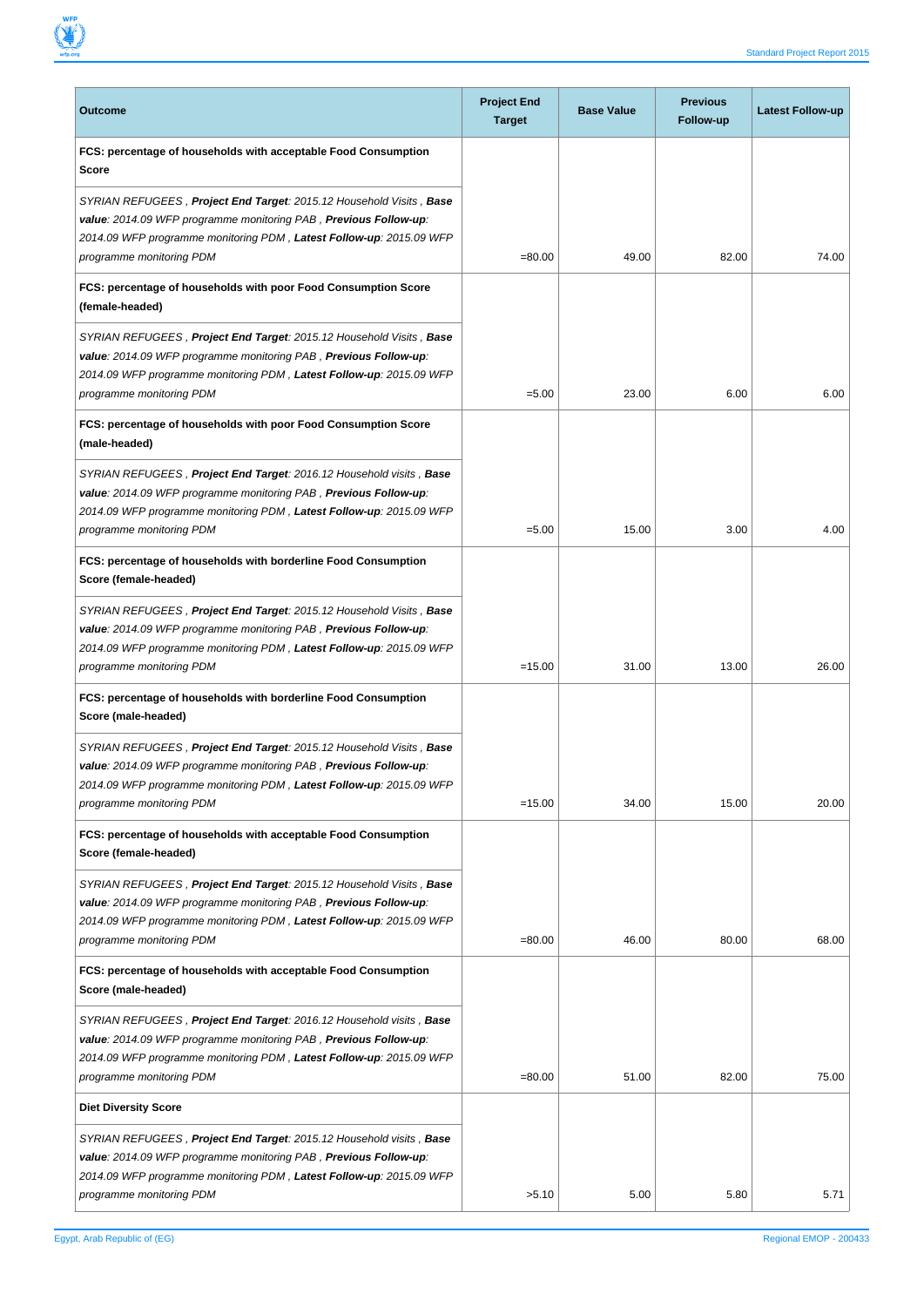| Outcome                                                                                                                                                                                                                                                                                       | <b>Project End</b><br><b>Target</b> | <b>Base Value</b> | <b>Previous</b><br>Follow-up | Latest Follow-up |  |  |  |  |
|-----------------------------------------------------------------------------------------------------------------------------------------------------------------------------------------------------------------------------------------------------------------------------------------------|-------------------------------------|-------------------|------------------------------|------------------|--|--|--|--|
| Diet Diversity Score (female-headed households)<br>SYRIAN REFUGEES, Project End Target: 2015.12 Household visits, Base<br>value: 2014.09 WFP programme monitoring PAB, Previous Follow-up:<br>2014.09 WFP programme monitoring PDM, Latest Follow-up: 2015.09 WFP<br>programme monitoring PDM | >5.10                               | 4.90              | 5.60                         | 5.41             |  |  |  |  |
| Diet Diversity Score (male-headed households)                                                                                                                                                                                                                                                 |                                     |                   |                              |                  |  |  |  |  |
| SYRIAN REFUGEES, Project End Target: 2016.12 Household visits, Base<br>value: 2014.09 WFP programme monitoring PAB, Previous Follow-up:<br>2014.09 WFP programme monitoring PDM, Latest Follow-up: 2015.09 WFP<br>programme monitoring PDM                                                    | >5.10                               | 5.10              | 5.70                         | 5.81             |  |  |  |  |
| CSI (Food): Coping Strategy Index (average)                                                                                                                                                                                                                                                   |                                     |                   |                              |                  |  |  |  |  |
| SYRIAN REFUGEES, Project End Target: 2015.12 Household visits, Base<br>value: 2014.09 WFP programme monitoring PAB, Previous Follow-up:<br>2014.09 WFP programme monitoring PDM, Latest Follow-up: 2015.09 WFP<br>programme monitoring PDM                                                    | < 23.70                             | 23.70             | 18.60                        | 19.00            |  |  |  |  |
| <b>Turkey</b>                                                                                                                                                                                                                                                                                 |                                     |                   |                              |                  |  |  |  |  |
| SO1 Save lives and protect livelihoods in emergencies                                                                                                                                                                                                                                         |                                     |                   |                              |                  |  |  |  |  |
| Stabilized or improved food consumption over assistance period for targeted households and/or individuals                                                                                                                                                                                     |                                     |                   |                              |                  |  |  |  |  |
| FCS: percentage of households with poor Food Consumption Score                                                                                                                                                                                                                                |                                     |                   |                              |                  |  |  |  |  |
| TURKEY, Project End Target: 2015.12 PDM, Base value: 2013.12 WFP<br>programme monitoring, Previous Follow-up: 2014.09 WFP programme<br>monitoring PDM, Latest Follow-up: 2015.09 WFP programme monitoring<br><b>PDM</b>                                                                       | $=1.00$                             | 1.00              | 0.00                         | 3.00             |  |  |  |  |
| FCS: percentage of households with borderline Food Consumption<br>Score                                                                                                                                                                                                                       |                                     |                   |                              |                  |  |  |  |  |
| TURKEY, Project End Target: 2015.12 PDM, Base value: 2013.12 WFP<br>programme monitoring, Previous Follow-up: 2014.09 WFP programme<br>monitoring PDM, Latest Follow-up: 2015.09 WFP programme monitoring<br><b>PDM</b>                                                                       | $= 6.00$                            | 6.00              | 4.00                         | 7.00             |  |  |  |  |
| FCS: percentage of households with acceptable Food Consumption<br>Score                                                                                                                                                                                                                       |                                     |                   |                              |                  |  |  |  |  |
| TURKEY, Project End Target: 2015.12 PDM, Base value: 2013.12 WFP<br>programme monitoring PDM, Previous Follow-up: 2014.09 WFP programme<br>monitoring PDM, Latest Follow-up: 2015.09 WFP programme monitoring<br><b>PDM</b>                                                                   | >93.00                              | 93.00             | 95.00                        | 91.00            |  |  |  |  |
| FCS: percentage of households with poor Food Consumption Score<br>(female-headed)                                                                                                                                                                                                             |                                     |                   |                              |                  |  |  |  |  |
| TURKEY, Project End Target: 2015.12 PDM, Base value: 2013.12 WFP<br>programme monitoring PDM, <b>Previous Follow-up</b> : 2014.09 WFP programme<br>monitoring PDM, Latest Follow-up: 2015.09 WFP programme monitoring<br>PDM                                                                  | $=1.00$                             | 2.00              | 1.00                         | 2.00             |  |  |  |  |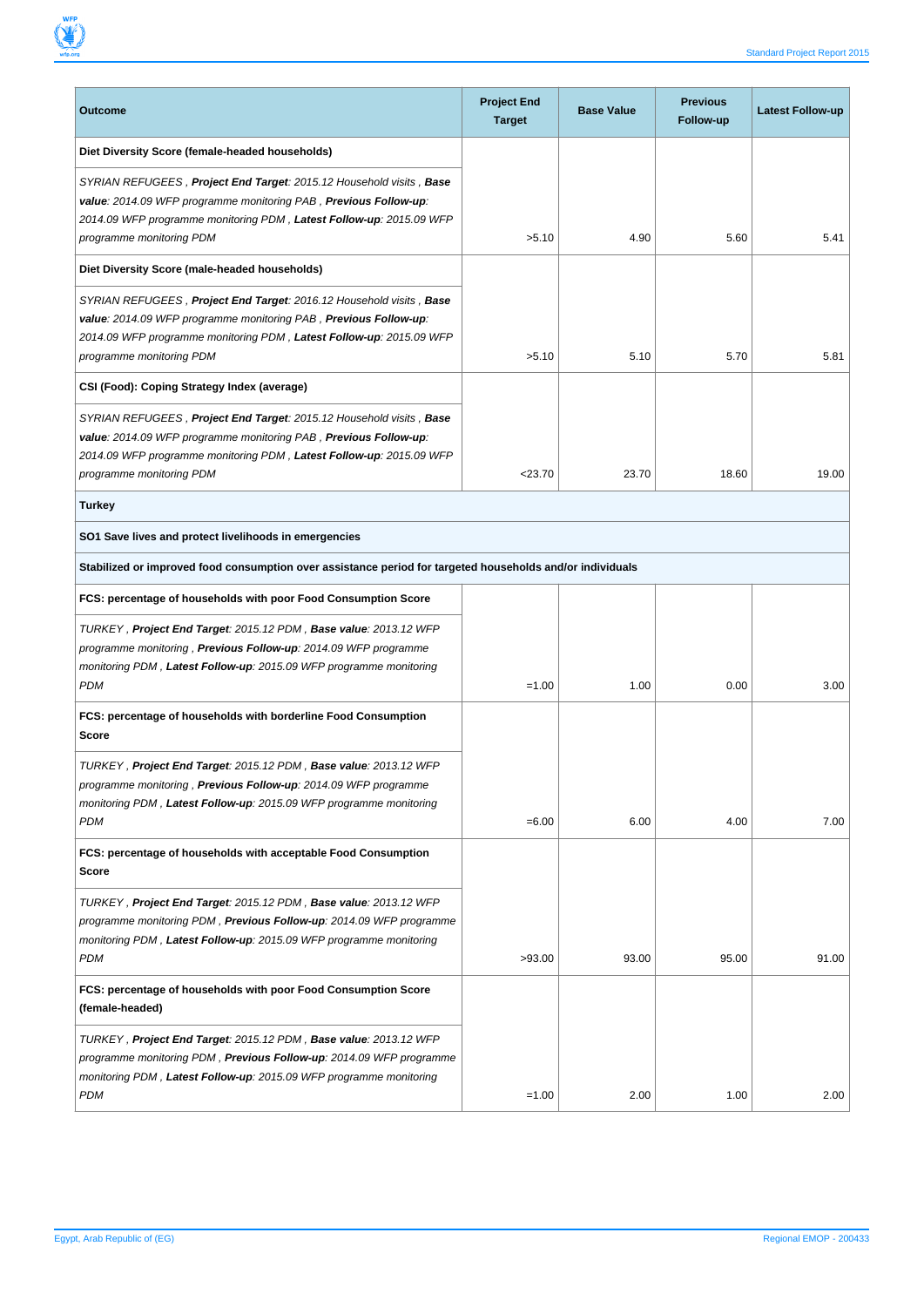

| <b>Outcome</b>                                                                                                                                                                                                                      | <b>Project End</b><br><b>Target</b> | <b>Base Value</b> | <b>Previous</b><br>Follow-up | <b>Latest Follow-up</b> |
|-------------------------------------------------------------------------------------------------------------------------------------------------------------------------------------------------------------------------------------|-------------------------------------|-------------------|------------------------------|-------------------------|
| FCS: percentage of households with poor Food Consumption Score<br>(male-headed)                                                                                                                                                     |                                     |                   |                              |                         |
| TURKEY, Project End Target: 2015.12 PDM, Base value: 2013.12 WFP<br>programme monitoring PDM, <b>Previous Follow-up</b> : 2014.09 WFP programme                                                                                     |                                     |                   |                              |                         |
| monitoring PDM, Latest Follow-up: 2015.09 WFP programme monitoring<br><b>PDM</b>                                                                                                                                                    | $=1.00$                             | 1.00              | 0.00                         | 3.00                    |
| FCS: percentage of households with borderline Food Consumption<br>Score (female-headed)                                                                                                                                             |                                     |                   |                              |                         |
| TURKEY, Project End Target: 2015.12 PDM, Base value: 2013.12 WFP<br>programme monitoring PDM, <b>Previous Follow-up</b> : 2014.09 WFP programme<br>monitoring PDM, Latest Follow-up: 2015.09 WFP programme monitoring<br><b>PDM</b> | < 6.00                              | 10.00             | 6.00                         | 18.00                   |
| FCS: percentage of households with borderline Food Consumption<br>Score (male-headed)                                                                                                                                               |                                     |                   |                              |                         |
| TURKEY, Project End Target: 2015.12 PDM, Base value: 2013.12 WFP<br>programme monitoring, Previous Follow-up: 2014.09 WFP programme<br>monitoring PDM, Latest Follow-up: 2015.09 WFP programme monitoring                           |                                     |                   |                              |                         |
| PDM                                                                                                                                                                                                                                 | < 6.00                              | 4.00              | 3.00                         | 4.00                    |
| FCS: percentage of households with acceptable Food Consumption<br>Score (female-headed)                                                                                                                                             |                                     |                   |                              |                         |
| TURKEY, Project End Target: 2015.12 PDM, Base value: 2013.12 WFP<br>programme monitoring, Previous Follow-up: 2014.09 WFP programme<br>monitoring PDM, Latest Follow-up: 2015.09 WFP programme monitoring                           |                                     |                   |                              |                         |
| <b>PDM</b>                                                                                                                                                                                                                          | >93.00                              | 88.00             | 93.00                        | 80.00                   |
| FCS: percentage of households with acceptable Food Consumption<br>Score (male-headed)                                                                                                                                               |                                     |                   |                              |                         |
| TURKEY, Project End Target: 2015.12 PDM, Base value: 2013.12 WFP<br>programme monitoring PDM, Previous Follow-up: 2014.09 WFP programme                                                                                             |                                     |                   |                              |                         |
| monitoring PDM, Latest Follow-up: 2015.09 WFP programme monitoring<br>PDM                                                                                                                                                           | >93.00                              | 96.00             | 97.00                        | 93.00                   |
| <b>Diet Diversity Score</b>                                                                                                                                                                                                         |                                     |                   |                              |                         |
| TURKEY, Project End Target: 2015.12 PDM, Base value: 2013.12 WFP<br>programme monitoring PDM, Previous Follow-up: 2014.09 WFP programme<br>monitoring PDM, Latest Follow-up: 2015.09 WFP programme monitoring<br><b>PDM</b>         | $= 6.60$                            | 6.60              | 6.30                         | 6.50                    |
| Diet Diversity Score (female-headed households)                                                                                                                                                                                     |                                     |                   |                              |                         |
| TURKEY, Project End Target: 2015.12 PDM, Base value: 2013.12 WFP<br>programme monitoring, Previous Follow-up: 2014.09 WFP programme<br>monitoring PDM, Latest Follow-up: 2015.09 WFP programme monitoring<br><b>PDM</b>             | $= 6.60$                            | 6.60              | 6.20                         | 6.60                    |
| Diet Diversity Score (male-headed households)                                                                                                                                                                                       |                                     |                   |                              |                         |
| TURKEY, Project End Target: 2015.12 PDM, Base value: 2013.12 WFP<br>programme monitoring, Previous Follow-up: 2014.09 WFP programme<br>monitoring PDM, Latest Follow-up: 2015.09 WFP programme monitoring<br><b>PDM</b>             | $= 6.60$                            | 6.60              | 6.30                         | 6.50                    |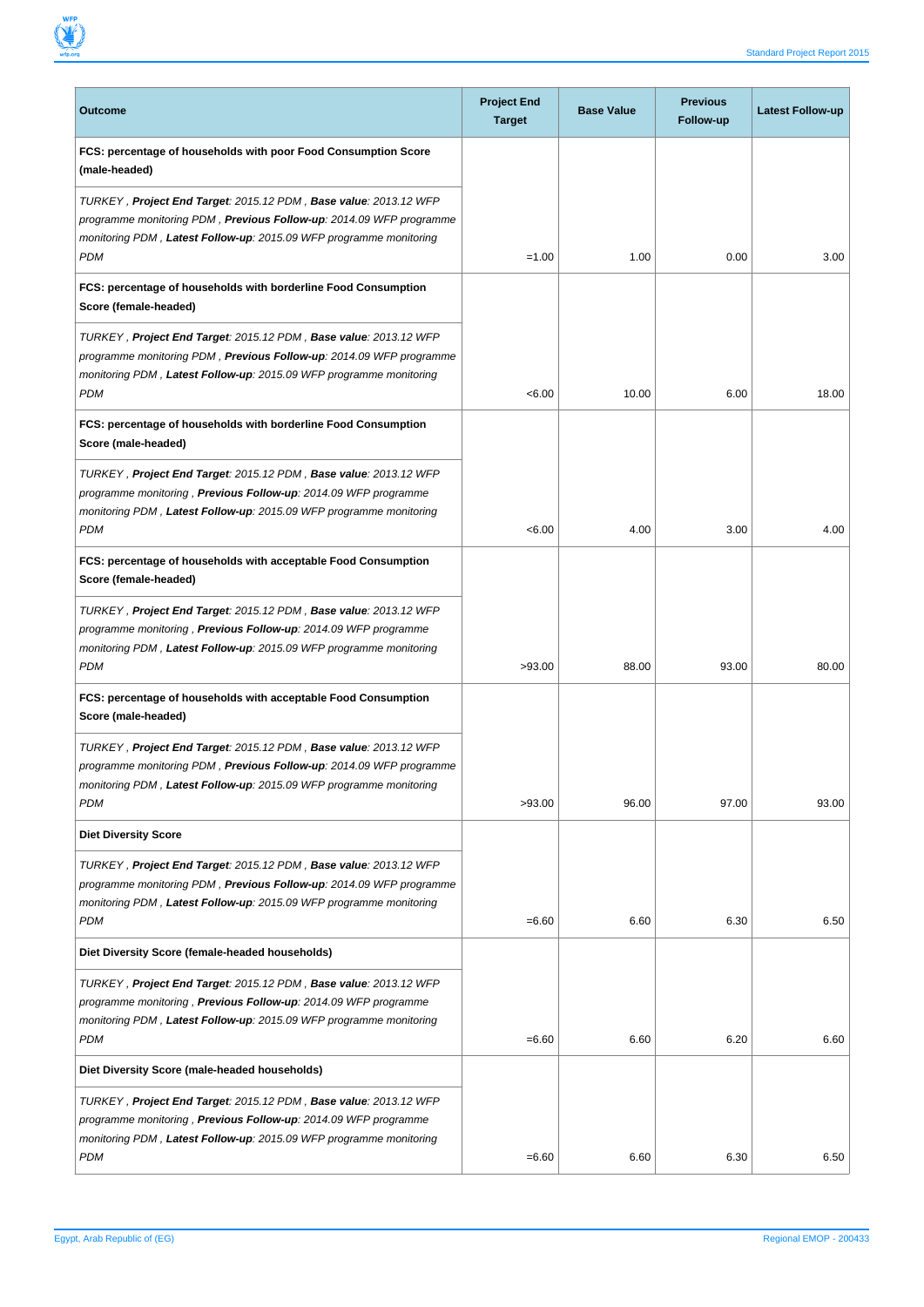| p.org                                                                                                                                                                                                         |                                     |                   |                              | <b>Standard Project Repor</b> |
|---------------------------------------------------------------------------------------------------------------------------------------------------------------------------------------------------------------|-------------------------------------|-------------------|------------------------------|-------------------------------|
|                                                                                                                                                                                                               |                                     |                   |                              |                               |
| <b>Outcome</b>                                                                                                                                                                                                | <b>Project End</b><br><b>Target</b> | <b>Base Value</b> | <b>Previous</b><br>Follow-up | <b>Latest Follow-up</b>       |
| CSI (Food): Coping Strategy Index (average)                                                                                                                                                                   |                                     |                   |                              |                               |
| TURKEY, Project End Target: 2015.12 PDM, Base value: 2013.12 WFP<br>programme monitoring PDM, Previous Follow-up: 2014.09 WFP programme<br>monitoring PDM, Latest Follow-up: 2015.09 WFP programme monitoring |                                     |                   |                              |                               |
| <b>PDM</b>                                                                                                                                                                                                    | $=12.00$                            | 12.00             | 15.20                        | 13.50                         |

#### **Sustainability, Capacity Development and Handover**

The regional operation was initiated in the five refugee hosting countries following official requests from respective governments. WFP's response has since been tailored to each country's specific needs and preferences through extensive consultations held with official representatives. Throughout all five countries, WFP actively coordinated with government entities and transferred knowledge on food security and vulnerability assessments.

In Egypt, WFP's dialogue with the government included the advocacy for more flexible and conducive legislation for refugees' legal status, the implementation of livelihood activities, the improvement of protection space and employment opportunities and fostering social cohesion.

The 3RP placed great emphasis on coordinating the region's humanitarian response and national resilience building activities. Accordingly, WFP aligned the humanitarian emergency response school feeding component with Egypt's resilience school feeding country programme.

In Iraq, WFP worked closely with the Ministry of Displacement and Migration and the Kurdistan Regional Government authorities to coordinate assistance provision plans with the local authorities and together improve communication with affected populations to ensure smooth implementation of tiered assistance. Local authorities in Sulaymaniya, Duhok and Erbil nominated staff who were trained on data collection, food security and vulnerability assessments to serve as enumerators during the assessment for refugees living in communities. Functional coordination bodies with clear roles, responsibilities and stable staffing at the country, regional and local levels in governorates hosting Syrian refugees have been established, and are working closely with WFP and other humanitarian actors.

In Jordan, WFP has been the secretariat for the Livelihoods and Food Security Task Force for the Jordan Response Plan and collaborated with the Ministries of Labour and Social Development to further develop the government's humanitarian coordination mechanisms. WFP's monitoring and evaluation unit trained national and INGO CPs, fostering national capacity building.

WFP further contributed to an initiative by the West Asia-North Africa (WANA) Institute, a non-profit policy think tank to encourage a coherent and innovative approach in Jordan when assisting vulnerable Syrians and host communities.

In order to lower the prices for the WFP beneficiaries, a Retail Strategy was developed in Jordan, focusing on the restructuring of the retail sector and optimizing the supply chain. Through innovative contracting in Za'atri camp, WFP was able to obtain the detailed itemized sales report of each beneficiary. The analysis of the data allows WFP to set innovative and cost-efficient framework for tracking and monitoring their spending. In addition, the system can be used as an additional tool for internal controls both by WFP and the shop management. The introduction of this basic system contributes to the development of the capacity of the local retail sector. WFP is now embarking on supporting the small retail shop owners in WFP targeted communities to establish "Buying Clubs" that allows them to increase the purchasing capacity through aggregating their small capital along with transportation capacity. All these efforts resulted in yielding lower prices on the food and nonfood commodities not only for WFP beneficiaries but for other customers in the community.

In Lebanon, the Ministry of Social Affairs and Ministry of Agriculture were members of the leading committee of the food security sector working group and their participation ensured the sector's activities were aligned with the government's strategic priorities. For example, the Ministry of Social Affairs, co-led the sector's contingency planning exercise to minimize the impact of WFP's reduced assistance.

In partnership with the Lebanese government's NPTP, WFP helped achieve the Lebanon Crisis Response Plan goals by addressing the identified food needs of crisis-affected populations in Lebanon. WFP continued to provide capacity building to the government to develop and implement a comprehensive cash-based transfers' assistance to affected vulnerable Lebanese using the e-card modality.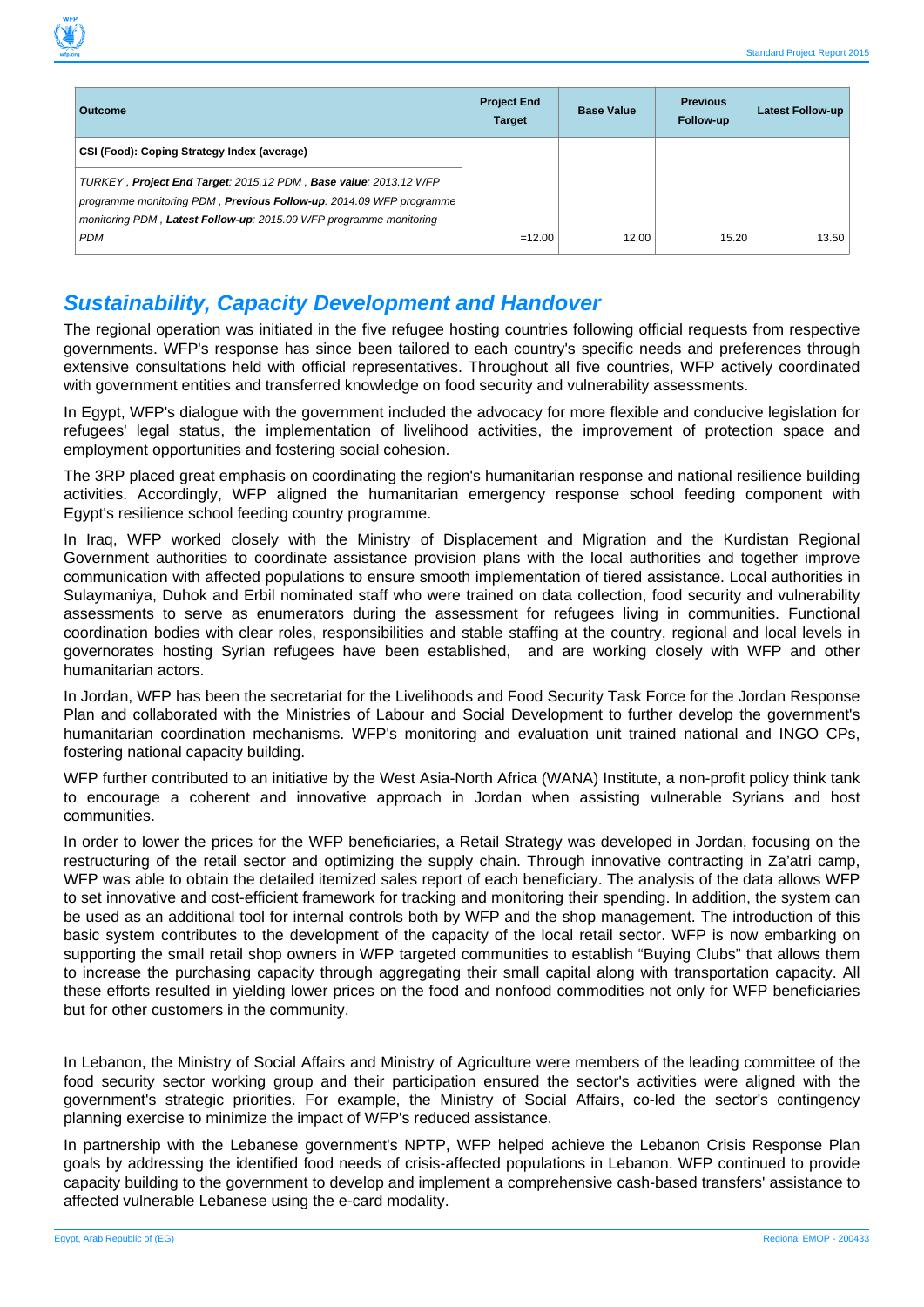

WFP Turkey implemented a joint food assistance programme with TRC in camps, collaborating with the Prime Ministry Disaster and Emergency Management Authority (AFAD), and shared technical best practices with AFAD in tendering local retailers and price monitoring. To ensure flexibility and effectiveness, WFP worked with TRC to develop a 'cash wallet' on WFP and TRC e-card. The WFP e-card can have a number of wallets, or sub-accounts, assigned to different humanitarian actors for various types of assistance.

Authorities were closely involved in the development of the WFP off-camp programme, launched in July where the Social Security Assessment Fund (SSAF) joined WFP and TRC in conducting door-to-door assessments.

The Government of Turkey has been leading the humanitarian response to Syrian refugees in camps and provided access to health and education both in and outside of camps. WFP complemented this assistance by ensuring that food security of the most vulnerable Syrians is met. In addition to this, WFP has been coordinating with the TRC to develop an enhanced beneficiary management system to progressively integrate the emergency assistance within the national safety net systems which is expected to facilitate a smooth transition to local ownership of the assistance programme.

## **Inputs**

#### **Resource Inputs**

The Regional EMOP benefitted from strong donor support. Generous contributions from traditional and non-traditional donor governments, allocations of flexible multilateral resources, and the private sector enabled WFP to continue its regional operations. While timeliness of funding was a challenge throughout the year, donor generosity in specific times allowed WFP to continue its operations, even if at a lower level of assistance.

WFP ensured the effective utilization of available resources through the extensive use of internal advance financing mechanisms, the reduction in entitlements and the number of beneficiaries, through an intensive prioritization plan and the implementation of a tiered targeting approach. Nonetheless, funding was stretched throughout the year, placing additional strain on WFP's advanced financing facility and fundraising.

In line with the risk register recommended actions, WFP maintained an active presence in advocacy, informing donors of its plans and the real-time impact of reduced assistance to beneficiaries. WFP adopted new fundraising strategies such as the "Share the Meal" mobile application in November in Jordan through which, within one month, over 250,000 users had donated more than 1 million meals for Syrian refugee children in camp schools.

|                | 2015 Resourced (mt) | 2015 Shipped/Purchased |           |
|----------------|---------------------|------------------------|-----------|
| <b>Donor</b>   | In-Kind             | Cash                   | (mt)      |
| Canada         | 0                   | 1,056                  | 1,056     |
| France         | 0                   | 531                    | 115       |
| Ireland        | 0                   | 419                    | 419       |
| Malta          | 0                   | 42                     | $\pmb{0}$ |
| MULTILATERAL   | 0                   | 1,524                  | 1,515     |
| Netherlands    | 0                   | 100                    | 165       |
| Norway         | 0                   | 3,337                  | 850       |
| Private Donors | 0                   | 283                    | 200       |
| Sweden         | 0                   | 60                     | 60        |
| Switzerland    | 0                   | 1,862                  | 1,842     |
| United Kingdom | 0                   | $\pmb{0}$              | $\pmb{0}$ |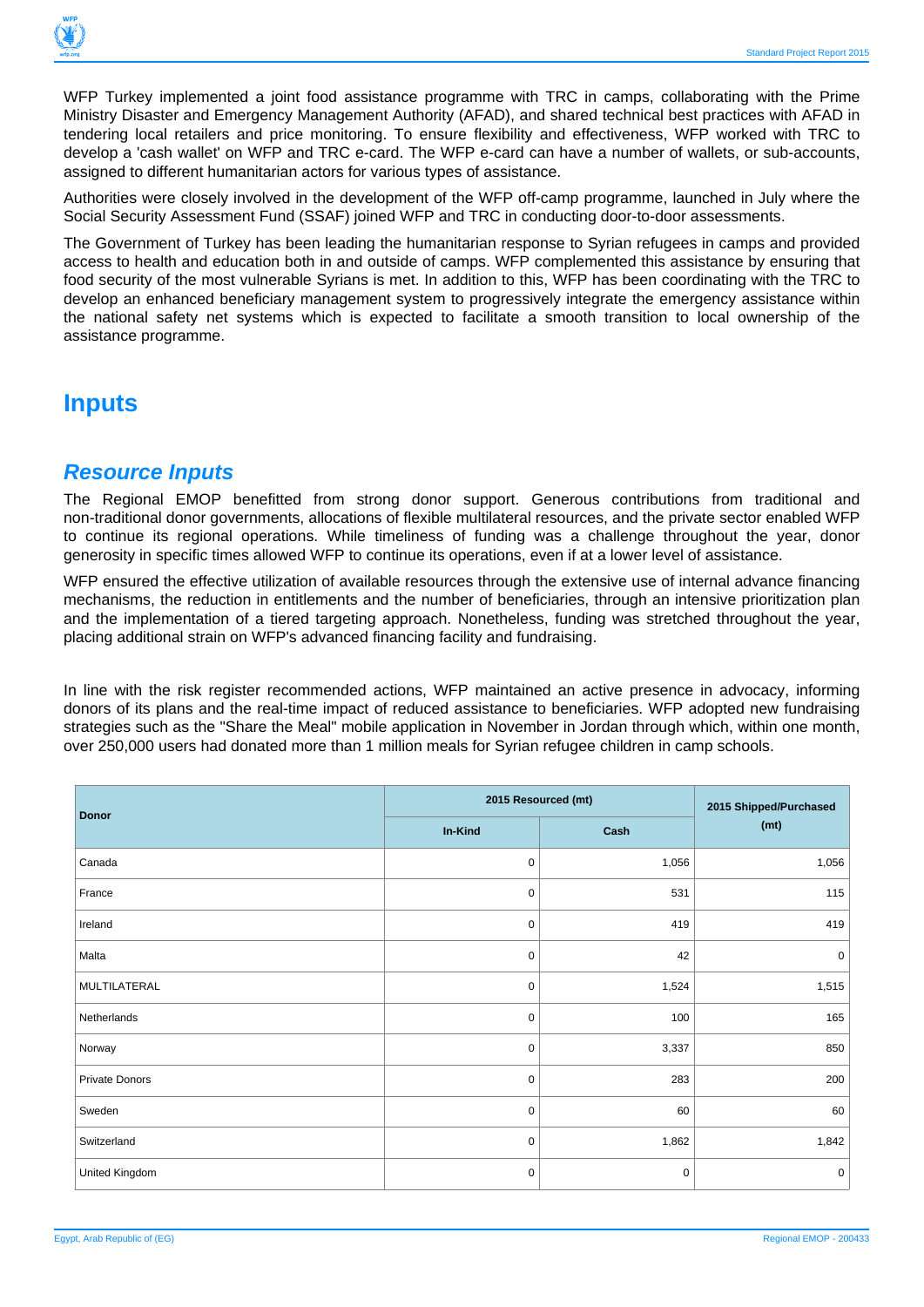

| <b>Donor</b> | 2015 Resourced (mt) | 2015 Shipped/Purchased |       |
|--------------|---------------------|------------------------|-------|
|              | In-Kind             | Cash                   | (mt)  |
| <b>USA</b>   |                     | 1,529                  | 1,552 |
| Total        | 0                   | 10,744                 | 7,776 |

See Annex: Resource Inputs from Donors for breakdown by commodity and contribution reference number

## **Food Purchases and In-Kind Receipts**

Assistance provided in the regional operation was predominantly through cash-based transfers and as such, necessitated purchasing limited amounts of food. Only in Iraq, in-kind assistance was provided in addition to cash-based transfers. Bread constituted over 90 percent of Jordan's operational purchases where WFP worked with a food quality inspection company to help all six partner bakeries improve the quality. Limited amounts of welcoming meals were also provided in Jordan.

WFP primarily bought food from local markets, especially from countries covered by the Regional EMOP.

| <b>Commodities</b>          | Local (mt) | <b>Developing Country</b><br>(mt) | <b>Other International</b><br>(mt) | GCMF (mt) |
|-----------------------------|------------|-----------------------------------|------------------------------------|-----------|
| <b>Bread</b>                | 7,236      |                                   | 0                                  | 0         |
| <b>High Energy Biscuits</b> | 72         | 197                               | 0                                  | 77        |
| Rations                     | 272        | 1,481                             | 0                                  | 0         |
| Total                       | 7,579      | 1,678                             | 0                                  | 77        |

## **Food Transport, Delivery and Handling**

The use of in-kind food assistance was limited under the regional operation. However, whenever needed, it was dispatched and distributed in close collaboration with suppliers, transporters and CPs.

This was of particular importance in Iraq, being the only country providing in-kind GFD food assistance until it completely transitioned to the cash-based transfers, where monthly entitlements were successfully dispatched to camps in the Kurdistan Region of Iraq from WFP warehouse in Erbil. Dispatches to Al-Qa'im (Al-Obaidy) located in Anbar governorate, Iraq, continued until May when accessibility was hampered due to the ongoing security threats caused by fighting between Iraqi Security Forces and ISIL militants. Despite efforts to obtain exceptional approval for the passage of trucks, no authorization was granted to deliver food parcels to the camp since May.

WFP Jordan, which provided daily bread assistance in the camps, nutritious snacks to students and some welcome meals for new arrivals, established a local transport committee to facilitate smooth food transport, delivery and handling of mentioned commodities. Clear procedures for handling damaged or substandard commodities were put in place.

In addition to the regular cash-based transfers programme in Turkey, the operation had to secure some commodities to support Syrians fleeing ISIL attacks in Kobani for two months in early 2015.

### **Post-Delivery Losses**

Post-delivery losses were minimal due to robust logistics capacity, effective handling infrastructure transport, delivery, warehousing and distribution and minimizing commuting distances.

In Iraq, warehouse staff conducted regular fumigation to prevent damage to stored food commodities. WFP led two warehouse management trainings for staff and CPs on food storage mechanisms in Erbil and Amman to minimize losses at warehouses.

Only WFP Jordan witnessed a significant loss when a donation of dates, from an in-kind contribution, was rejected before being delivered to WFP warehouses by the Jordan Food and Drug Administration for non-conformity with Jordan's national standards. The dates were then sold as animal feed, following donor approval.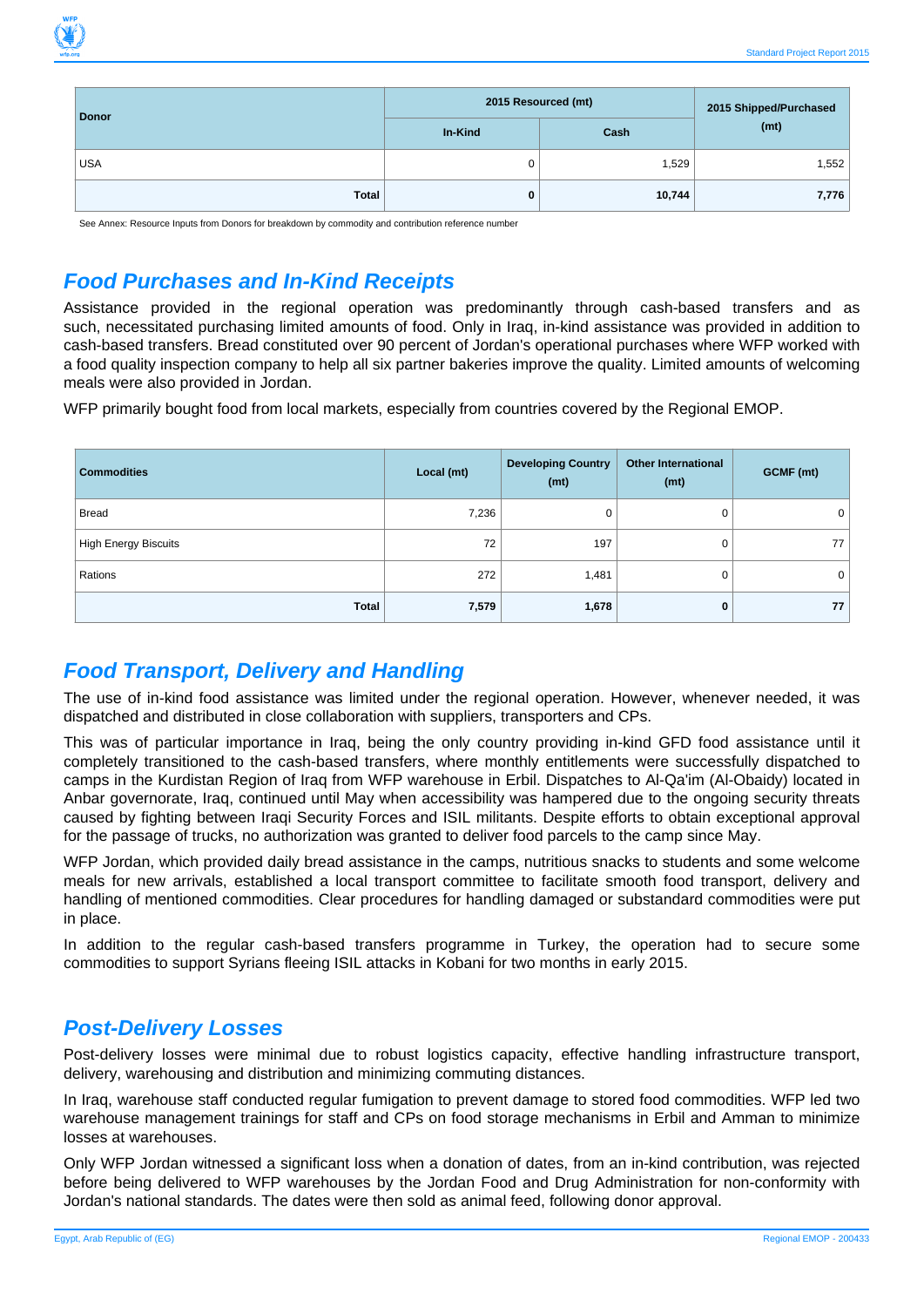

## **Management**

#### **Partnerships**

WFP maintained strong partnerships with host governments. United Nations agencies, private partners, and international and local NGOs. WFP and UNHCR continued to work closely together, sharing beneficiary information and food assistance distribution data and leading inter-agency targeting initiatives. WFP strengthened inter-agency and multi-sectorial coordination for food security and vulnerability assessments, enhancing targeting efforts. In Egypt and Lebanon, WFP used UNRWA registration lists, coordinated assistance to PRS and provided technical support for monitoring and evaluation. WFP maintained an active role in the United Nations Country Teams.

In an effort to harmonize and coordinate food assistance with other humanitarian actors within the 3RP framework, WFP continued to co-lead the Food Security Sector Working Groups in the region alongside the FAO, government representatives and INGOs. WFP served as an active participant in the 3RP Regional Technical Review Committee.

In regard to the Regional EMOP, assistance was mainly delivered through CPs, existing local and international NGOs. WFP utilized CP's experience, technical capacities and geographical knowledge to reach its beneficiaries. Support of INGOs was essential to assistance provision, monitoring, evaluation and assessment activities.

WFP Egypt worked with many national bodies, including government authorities and local NGO, Sohag Organization for the Development of Women and Children (SCADWI). Cooperation with SCADWI ensured field presence, knowledge and close contact with the local communities. Partnering with the private sector service providers (chain supermarkets and banks) was essential to implement the cash-based transfers programme in Egypt.

In Iraq, CPs (Islamic Relief, ACTED and INTERSOS) assisted with targeting and programme implementation. WFP Iraq worked closely with UNHCR and local authorities to better facilitate relationships with beneficiaries and support WFP's transition from in-kind food to cash-based transfers in all camps. Barzani Charity Foundation and other community based organizations (CBOs) provided first line response to new arrivals from Kobani before receiving regular assistance.

In Jordan, following the transition to e-cards, WFP decreased the number of its CPs and expanded cooperation with ACTED and Save the Children to cover activities in all governorates and refugee camps. The International Committee of the Red Cross (ICRC), International Organization for Migration (IOM), Norwegian Refugee Council, Relief International and World Vision International all partnered with WFP in distributing welcome meals and supporting the school meals in refugee camps. WFP worked closely on the inter-agency Vulnerability Assessment Framework and contracted UNDP to staff the inter-agency appeals team.

WFP supported UN Women's "Oasis Centre" activities in Za'atri camp through provision of building space and kitchen equipment to support women and girls from food insecure households in income generation activities.

While implementing its assistance programme to Syrian refugees, WFP Jordan worked closely with Ministries of Planning, Foreign Affairs, Interior, Labour and Social Development.

WFP Lebanon had field level agreements with 13 CPs, including the Danish Refugee Council (DRC), Mercy Corps, Save the Children and World Vision. These CPs assisted with programme implementation and field data collection. WFP played a technical leading role in the inter-agency targeting task force with UNHCR and NGOs. Targeting efforts will be further supported through the partnership with the American University of Beirut. WFP worked closely with, and provided technical assistance to the Ministry of Social Affairs to implement the food component of the NPTP using the e-card modality.

WFP Turkey provided technical assistance to TRC to implement the cash based transfers programme using the e-card modality in camps and communities. WFP and TRC worked closely on vulnerability assessments, card distributions and price monitoring. TRC's favourable relationship with central and local authorities allowed WFP to forge partnerships with AFAD, the DGMM, SSAF and Prime Ministry Chief Advisory on Immigration and Humanitarian Issues which are key authorities for coordinating assistance to Syrian refugees in Turkey.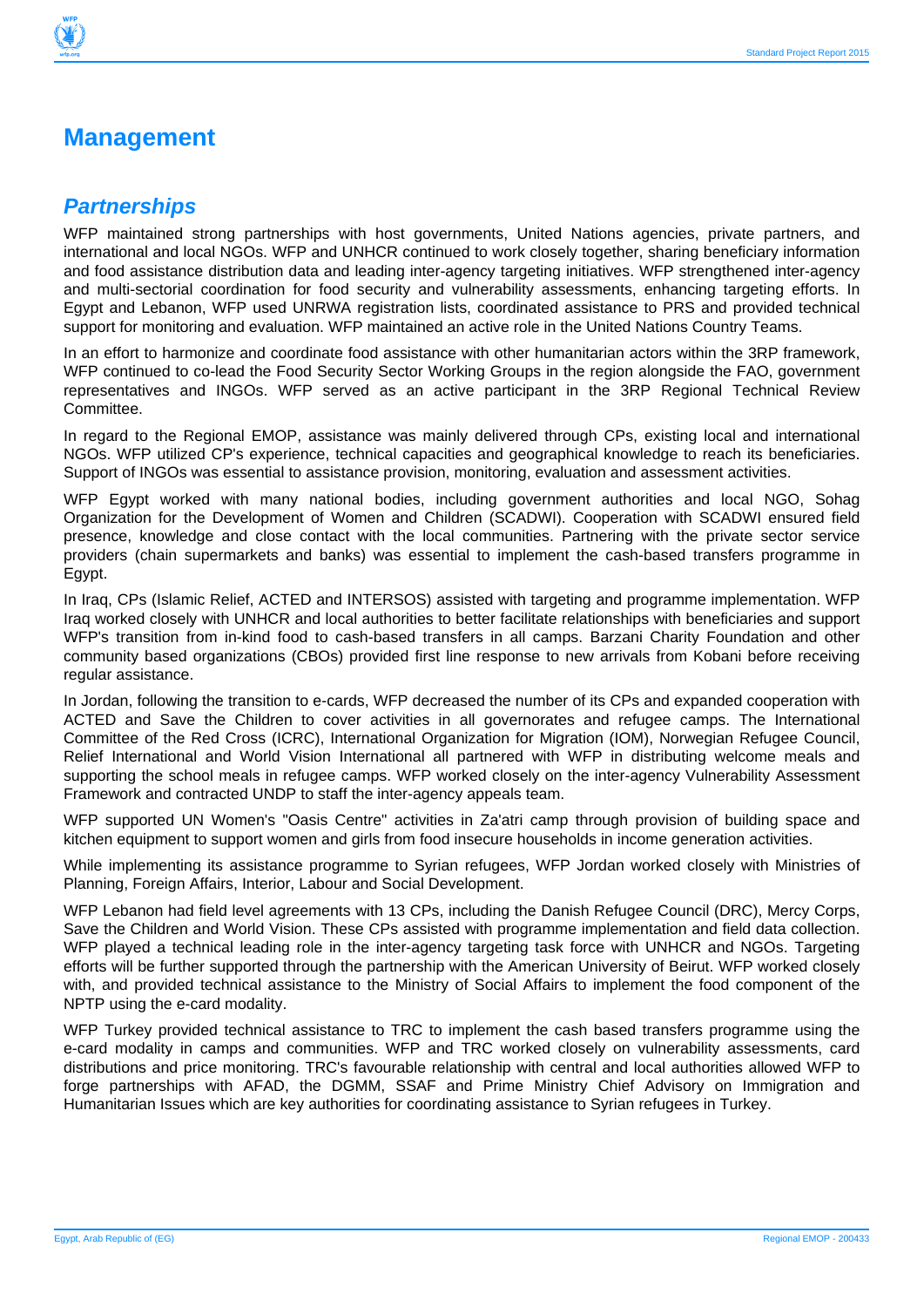| Partnership  |                 | <b>NGO</b>           | <b>Red Cross and Red</b> | UN/IO           |  |
|--------------|-----------------|----------------------|--------------------------|-----------------|--|
|              | <b>National</b> | <b>International</b> | <b>Crescent Movement</b> |                 |  |
| <b>Total</b> |                 | 16                   |                          | 10 <sup>1</sup> |  |

| <b>Cross-cutting Indicators</b>                                                                                                                                                                         | <b>Project End Target</b> | <b>Latest Follow-up</b> |
|---------------------------------------------------------------------------------------------------------------------------------------------------------------------------------------------------------|---------------------------|-------------------------|
| Egypt                                                                                                                                                                                                   |                           |                         |
| Amount of complementary funds provided to the project by partners (including NGOs, civil society,<br>private sector organizations, international financial institutions and regional development banks) |                           |                         |
| EGYPT, General Distribution (GD), Project End Target: 2014.11, Latest Follow-up: 2015.11                                                                                                                | $=0.00$                   | 0.00                    |
| Number of partner organizations that provide complementary inputs and services                                                                                                                          |                           |                         |
| EGYPT, General Distribution (GD), Project End Target: 2015.12, Latest Follow-up: 2015.12                                                                                                                | $=1.00$                   | 1.00                    |
| Proportion of project activities implemented with the engagement of complementary partners                                                                                                              |                           |                         |
| EGYPT, General Distribution (GD) , Project End Target: 2015.12 , Latest Follow-up                                                                                                                       | $=100.00$                 | 100.00                  |
| Iraq                                                                                                                                                                                                    |                           |                         |
| Number of partner organizations that provide complementary inputs and services                                                                                                                          |                           |                         |
| IRAQ, General Distribution (GD), <b>Project End Target</b> : 2015.12, Latest Follow-up: 2015.12                                                                                                         | $= 6.00$                  | 4.00                    |
| Proportion of project activities implemented with the engagement of complementary partners                                                                                                              |                           |                         |
| IRAQ, General Distribution (GD), Project End Target: 2015.12, Latest Follow-up: 2015.12                                                                                                                 | $=100.00$                 | 100.00                  |
| Jordan                                                                                                                                                                                                  |                           |                         |
| Amount of complementary funds provided to the project by partners (including NGOs, civil society,<br>private sector organizations, international financial institutions and regional development banks) |                           |                         |
| JORDAN, General Distribution (GD) , Project End Target: 2015.12 , Latest Follow-up: 2015.12                                                                                                             | $= 2,000,000.00$          | 1,452,178.00            |
| Number of partner organizations that provide complementary inputs and services                                                                                                                          |                           |                         |
| JORDAN, General Distribution (GD) , <b>Project End Target</b> : 2015.12 , <b>Latest Follow-up</b> : 2015.12                                                                                             | $= 8.00$                  | 12.00                   |
| Proportion of project activities implemented with the engagement of complementary partners                                                                                                              |                           |                         |
| JORDAN, General Distribution (GD), Project End Target: 2015.12, Latest Follow-up: 2015.12                                                                                                               | $=100.00$                 | 100.00                  |
| Lebanon                                                                                                                                                                                                 |                           |                         |
| Amount of complementary funds provided to the project by partners (including NGOs, civil society,<br>private sector organizations, international financial institutions and regional development banks) |                           |                         |
| LEBANON, General Distribution (GD), Latest Follow-up: 2015.12                                                                                                                                           |                           | 1,975,653.00            |
| Number of partner organizations that provide complementary inputs and services                                                                                                                          |                           |                         |
| LEBANON, General Distribution (GD), Latest Follow-up: 2015.12                                                                                                                                           |                           | 13.00                   |
| Proportion of project activities implemented with the engagement of complementary partners                                                                                                              |                           |                         |
| LEBANON, General Distribution (GD), Project End Target: 2015.12, Latest Follow-up: 2015.09                                                                                                              | $=100.00$                 | 100.00                  |
| Turkey                                                                                                                                                                                                  |                           |                         |
| Proportion of project activities implemented with the engagement of complementary partners                                                                                                              |                           |                         |
| TURKEY, General Distribution (GD), Project End Target: 2015.12, Latest Follow-up: 2015.12                                                                                                               | $=100.00$                 | 100.00                  |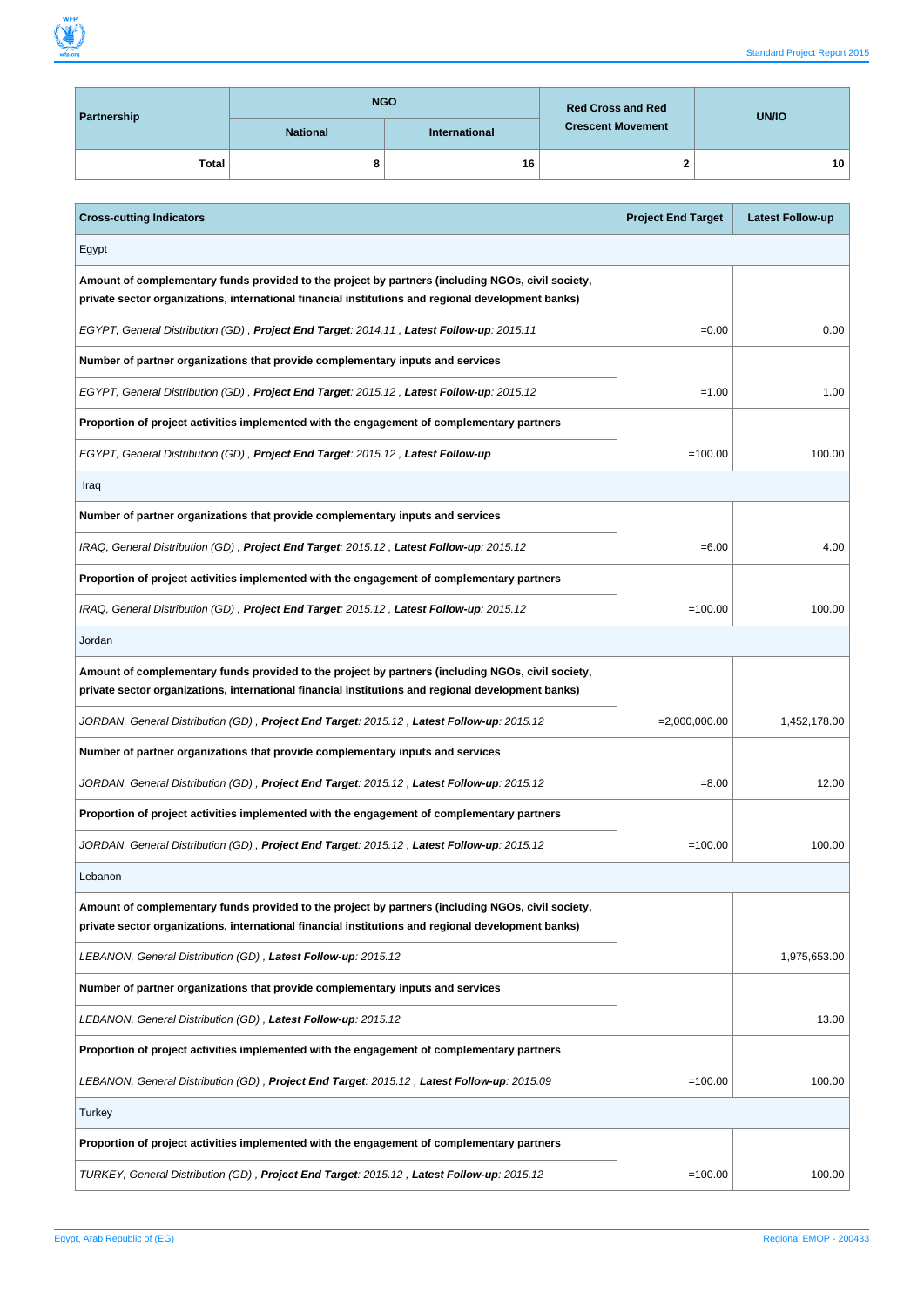

#### **Lessons Learned**

In 2015, WFP built upon previous lessons learned, improved communications with stakeholders, strengthened monitoring and evaluation tools while maintaining a flexible operational approach. Relevant actions were captured in the operation's Annual Performance Plan and challenges recognized in the risk register. Identified mitigation measures helped minimize the impact of risks, including reputational risks which may have arisen as a result of the provision of reduced entitlements following pipeline breaks.

In line with previous findings on the benefits of cash-based transfers using the voucher modality, WFP expanded its regional cash-based transfers programme to cover the whole Regional EMOP. The e-card modality has proven to be a flexible modality in emergencies, allowing WFP to adjust the value of monthly uploads, depending on available funds. This was useful as assistance levels fluctuated due to funding shortfalls, particularly for refugees in communities in Jordan and Lebanon. WFP removed the validity period of the credit on e-cards when funding levels reached their lowest point in Jordan, allowing beneficiaries to save and roll over credit from one month to the next.

Resource shortfalls faced by the Regional EMOP necessitated WFP to expedite the targeting process, and eventually apply a tiered approach in providing assistance. Periodically revised prioritization exercises in the region helped direct limited available resources to the most vulnerable, and thereby avoid the suspension of operations in some areas.

In Lebanon and Turkey, door-to-door vulnerability assessments proved to be time and labour-intensive. To accelerate the process, WFP contracted the American University of Beirut to develop a desk formula to accelerate the analysis of massive data collection. In Turkey, WFP worked with DGMM to organize large-scale registration and security planning and started recruiting bilingual rather than trilingual field monitors. Lastly, in Jordan, the appeals process was strengthened by contracting UNOPS staff to support this process.

By harmonizing and streamlining humanitarian assistance with multiple actors, WFP was able to improve cost efficiency for the different providers as well as make the process of receiving assistance easier for beneficiaries. The WFP e-card modality was made accessible to all humanitarian actors through the OneCard platform. For example, in Jordan, UNICEF provided winterization support to Syrian children through a wallet on WFP's e-card. In Turkey, WFP helped TRC develop a cash wallet on the e-food card, paving the way for the OneCard system. In Lebanon, UNHCR, UNICEF, World Vision and the Lebanese Cash Consortium (composed of six NGOs) joined the OneCard platform in 2015. In addition, The Government of Lebanon has been using WFP's e-card platform for the NPTP since November 2014. WFP seeks to further expand the coordination platform in 2016.

Due to unpredictable funding levels, long term planning proved to be a challenge. However, WFP continued to provide three and six month planning horizons with corresponding scenarios, to ensure donors, CPs and beneficiaries were informed of WFP's short-term contingency planning measures. In parallel, a monthly brief was shared and discussed with donors.

Frequent changes in WFP assistance highlighted the importance of conducting rapid panel assessments in parallel with regular PDM to better understand the impact of cuts in assistance and the change in critical food security indicators over time, to inform management, donors, and CPs. WFP ensured that programmatic changes were communicated to beneficiaries, shops and donors in advance. Constant changes in cash-based transfers values and the number of targeted beneficiaries required establishing and maintaining effective two-way communication tools with beneficiaries. Such practices will be enhanced while transitioning toward unrestricted cash.

While refugees across the region continue to rely on food assistance, WFP recognized the importance of introducing sustainable, longer term, integrated programming to better address the resilience and livelihood needs of affected populations. For example, WFP has developed a retail strategy, which links beneficiary consumption patterns with regional suppliers to enhance cost efficiency for both parties. In addition, WFP started to develop a 2020 Vision for the Syria plus 5 emergency response. WFP plans to further integrate its programmes with other United Nations agencies involved in the response, as well as host governments, NGOs and local communities to strengthen livelihood and education initiatives.

The Regional Emergency Coordination office, based in Amman since 2012, proved useful in supporting WFP regional operations by ensuring efficient inter-agency coordination, coherent communications, and the deployment of specialists where needed. In 2015, the Amman Liaison Office (ALO) was established as part of the Regional Bureau to provide similar support, while focusing on lessons learned and innovation. Information management and sharing, reporting and geographic information systems (GIS) mapping for the Regional and Syria response were centralized in the ALO. A series of information sharing resources and learning tools were developed, including the Syria Crisis Information website, the Sharing Learning Innovation Platform and the OpsFEED. These resources are becoming a model for WFP's other emergency operations, such as Yemen.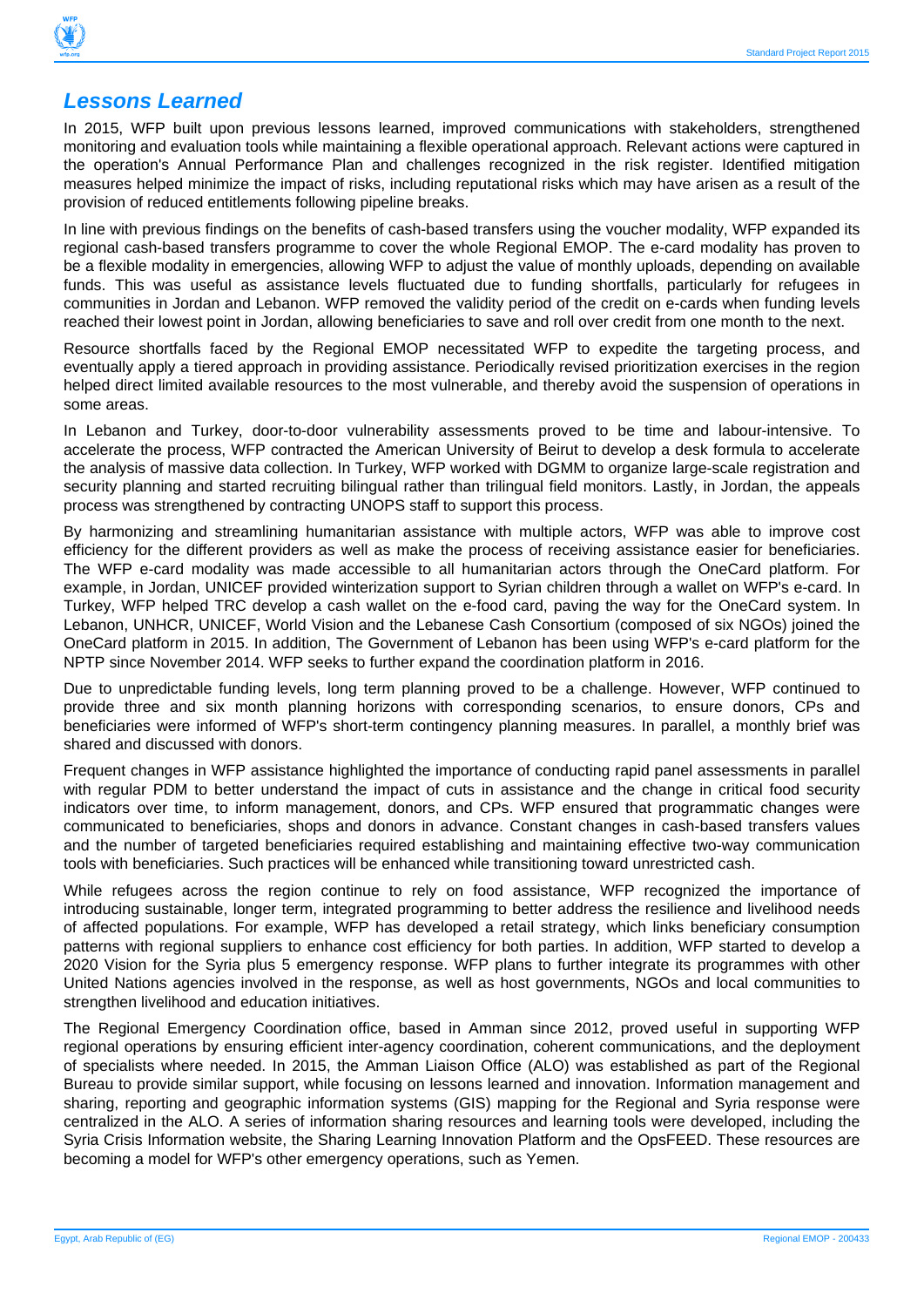## **Operational Statistics**

## **Annex: Participants by Activity and Modality**

|                                        | <b>Planned</b> |            | <b>Actual</b>            |                          |                          | % Actual v. Planned |        |                          |              |
|----------------------------------------|----------------|------------|--------------------------|--------------------------|--------------------------|---------------------|--------|--------------------------|--------------|
| <b>Activity</b>                        | Food           | <b>CBT</b> | <b>Total</b>             | Food                     | <b>CBT</b>               | <b>Total</b>        | Food   | <b>CBT</b>               | <b>Total</b> |
| <b>Egypt</b>                           |                |            |                          |                          |                          |                     |        |                          |              |
| General Distribution (GD)              | $\overline{a}$ | 89,371     | 89,371                   | $\overline{\phantom{a}}$ | 86,535                   | 86,535              | ٠      | 96.8%                    | 96.8%        |
| Commodity - Iraq                       |                |            |                          |                          |                          |                     |        |                          |              |
| General Distribution (GD)              | 140,000        | 140,000    | 140,000                  | 20,256                   | 92,310                   | 112,566             | 14.5%  | 65.9%                    | 80.4%        |
| School Feeding (on-site)               | 20,000         |            | 20,000                   | ٠                        |                          |                     |        |                          |              |
| Jordan                                 |                |            |                          |                          |                          |                     |        |                          |              |
| General Distribution (GD)              | 602,000        | 602,000    | 602,000                  | 109,288                  | 556,170                  | 573,195             | 18.2%  | 92.4%                    | 95.2%        |
| School Feeding (on-site)               | 20,852         |            | 20,852                   | 21,608                   | $\overline{\phantom{a}}$ | 21,608              | 103.6% | $\overline{\phantom{a}}$ | 103.6%       |
| School Feeding (catch-up<br>education) | ٠              |            | $\overline{\phantom{a}}$ | 5,566                    | $\overline{\phantom{m}}$ | 5,566               |        |                          |              |
| Lebanon                                |                |            |                          |                          |                          |                     |        |                          |              |
| General Distribution (GD)              | 15,000         | 983,857    | 998,857                  | 6,694                    | 918,600                  | 925,294             | 44.6%  | 93.4%                    | 92.6%        |
| <b>Turkey</b>                          |                |            |                          |                          |                          |                     |        |                          |              |
| General Distribution (GD)              | 317,000        | 317,000    | 317,000                  | 17,000                   | 220,199                  | 237,199             | 5.4%   | 69.5%                    | 74.8%        |

## **Annex: Resource Inputs from Donors**

| <b>Donor</b> | Cont. Ref. No.      |                             | Resourced in 2015 (mt) | Shipped/Purchased in |           |
|--------------|---------------------|-----------------------------|------------------------|----------------------|-----------|
|              |                     | <b>Commodity</b>            | In-Kind                | Cash                 | 2015 (mt) |
| Canada       | CAN-C-00471-03      | <b>Bread</b>                | $\mathbf 0$            | 1,056                | 1,056     |
| France       | FRA-C-00210-01      | Rations                     | 0                      | 115                  | 115       |
| France       | FRA-C-00235-01      | Rations                     | $\mathbf 0$            | 416                  | 0         |
| Ireland      | IRE-C-00172-02      | <b>Bread</b>                | $\mathbf 0$            | 419                  | 419       |
| Malta        | MAT-C-00001-01      | Rations                     | $\mathbf 0$            | 42                   | 0         |
| MULTILATERAL | <b>MULTILATERAL</b> | <b>Bread</b>                | $\mathbf 0$            | 1,468                | 1,468     |
| MULTILATERAL | <b>MULTILATERAL</b> | Rations                     | 0                      | 55                   | 47        |
| Netherlands  | NET-C-00109-02      | <b>High Energy Biscuits</b> | $\mathbf 0$            | 0                    | 66        |
| Netherlands  | NET-C-00113-01      | <b>Bread</b>                | 0                      | 100                  | 100       |
| Norway       | NOR-C-00251-01      | Rations                     | $\mathbf 0$            | 573                  | 0         |
| Norway       | NOR-C-00312-02      | <b>Bread</b>                | 0                      | 778                  | 778       |